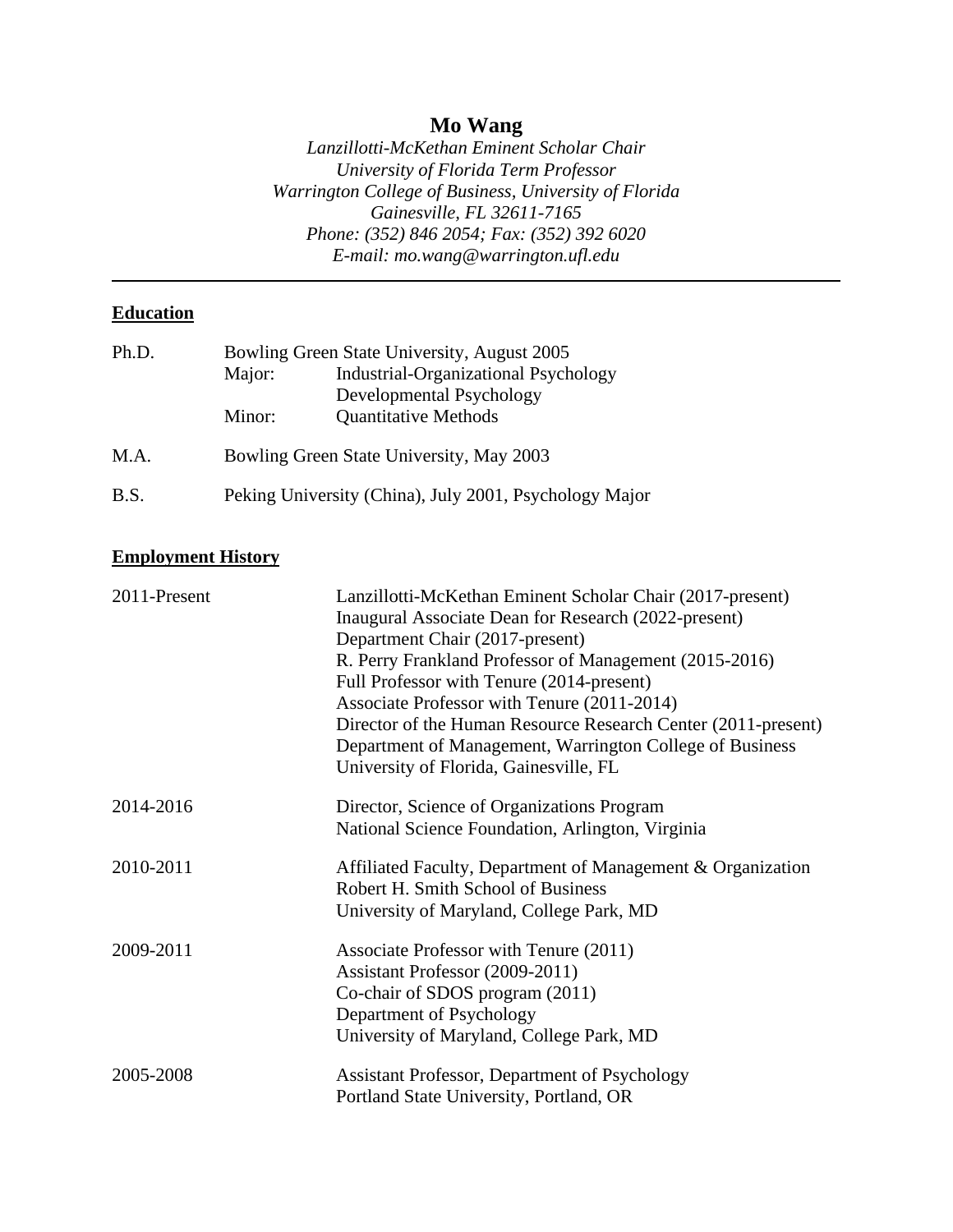## **Honors and Awards**

- Elected to Academia Europaea as a Foreign Member (M.A.E; Section: Economics, Business and Management Sciences), 2021
- Elected Fellow, Academy of Management, 2021
- Elected Member, Summit Group, 2021
- Finalist (one of five) of 2021 *Organizational Research Methods* Best Paper Award
- University of Florida Term Professor (2019-2022)
- Nirit and Michael Shaoul Fellow, The Mortimer and Raymond Sackler Institute of Advanced Studies, Tel Aviv University (2019-2020)
- Finalist (one of three) of 2018 *Personnel Psychology* Best Paper Award
- University of Florida Research Foundation Professor (2017-2020)
- Recipient of 2017 Cummings Scholarly Achievement Award, Academy of Management, Organizational Behavior Division
- Recipient of 2017 *Journal of Management* Scholarly Impact Award
- Recipient of 2017 Best International Poster Award, Annual Conference for SIOP
- Recipient of 2017 Best Paper Award (Professional Practice Forum), Australia Psychological Society (APS) 12th Industrial and Organizational Psychology Conference
- Elected Fellow, American Psychological Association (APA), 2016
- Elected Fellow, Association for Psychological Science (APS), 2016
- Elected Fellow, Society for Industrial & Organizational Psychology (SIOP), 2016
- Elected Member, Society for Organizational Behavior (SOB), 2016
- Fellow, The Netherlands Institute for Advanced Study (NIAS), Royal Netherlands Academy of Arts and Sciences, 2016
- Recipient of 2016 William A. Owens Scholarly Achievement Award, SIOP
- Recipient of 2015 Reviewer of the Year Award, *Personnel Psychology*
- Recipient of 2015 Bright Idea Award by New Jersey Business and Industry Association
- Recipient of 2014 Outstanding Author Contribution Award, Emerald Literati Network Awards for Excellence, Emerald Group Publishing Limited
- Recipient of 2013 Distinguished Scientific Award for Early Career Contribution to Applied Psychology, American Psychological Association
- Recipient of 2013 Early Career Investigator Award, Federation of Association in Behavioral and Brain Sciences (FABBS) Foundation.
- Recipient of 2013 Outstanding Author Contribution Award, Emerald Literati Network Awards for Excellence, Emerald Group Publishing Limited
- Honorable Mention for 2013 Best Intervention Competition, The Biannual International Conference on Work, Stress, and Health
- Elected member, Personnel and Human Resources Research Group (PHRRG), 2013
- Recipient of 2012 Distinguished Early Career Contributions Award, SIOP
- Recipient of 2011 Early Career Achievement Award, Academy of Management, Human Resources Division
- Recipient of 2011 Early Career Achievement Award, Academy of Management, Research Methods Division (Sage Publications/RMD/CARMA)
- Finalist (one of four) of 2011 Best Paper in OB/HRM/OT Award, Academy of Management, International Management Division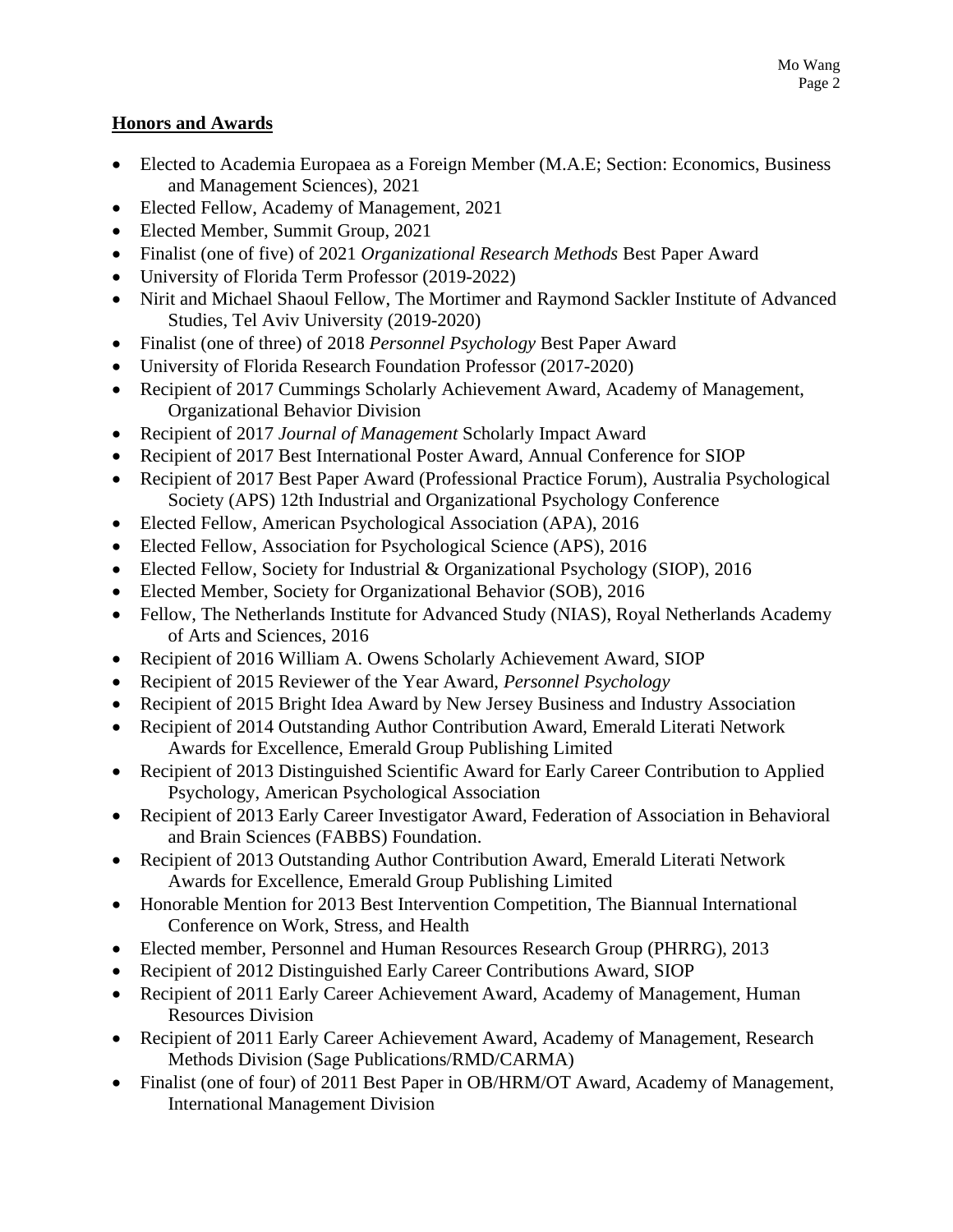- Recipient of 2011 ACM (Association for Computing Machinery) iConference Best Paper Award
- Research Fellow, Smithers Institute, ILR School, Cornell University (2011-present)
- Recipient of 2009 Early Career Achievement Award for Occupational Health Psychology, award co-sponsored by American Psychology Association (APA), National Institute for Occupational Safety and Health (NIOSH), and Society for Occupational Health Psychology (SOHP)
- Recipient of 2009 Best Paper Award, Academy of Management, Careers Division
- Recipient of 2009 Erasmus Mundus Scholarship Award for Work, Organizational, and Personnel Psychology, Erasmus+ Programme of the European Union
- Runner-up for 2009 William A. Owens Scholarly Achievement Award, Society for Industrial-Organizational Psychology (SIOP)
- Recipient of 2008 Scholarly Achievement Award, Academy of Management, Human Resources Division
- Recipient of 2005-2008 Professional Travel Grant Awards, Portland State University
- Runner-up for 2006 Student Research Competition Award, The Biannual International Conference on Work, Stress, and Health
- Recipient of 2004-2005 University Dissertation Fellowship Award, Bowling Green State University
- Recipient of 2004-2005 Graduate Student Senate (GSS) Conference Travel Award, Bowling Green State University
- Recipient of the 2002 Schipper Statistic Award, Bowling Green State University

### **Elected Professional Offices**

- APA Publications and Communications Board (July 2021 June 2027)
- SIOP President-track (President-Elect, President, Past-President; April 2021 April 2024)
- SIOP Publications Officer (April 2018 April 2021)
- SIOP Membership Services Officer (April 2015 April 2018)
- President for SOHP (January 2014 December 2015)

### **Editorial Positions**

### Founding Editor

• *Work, Aging and Retirement* (2014-present)

### Associate Editor

- *Journal of Applied Psychology* (2010-2020)
- *The Encyclopedia of Adulthood & Aging* (2012-2014)

### Guest Editor

- *Journal of Management* (special issue on Robust and Reliable Research Practice, 2019)
- *Journal of Occupational Health Psychology* (2016-2017)
- *Organizational Research Methods* (special issue on Latent Class Procedures, 2009-2010)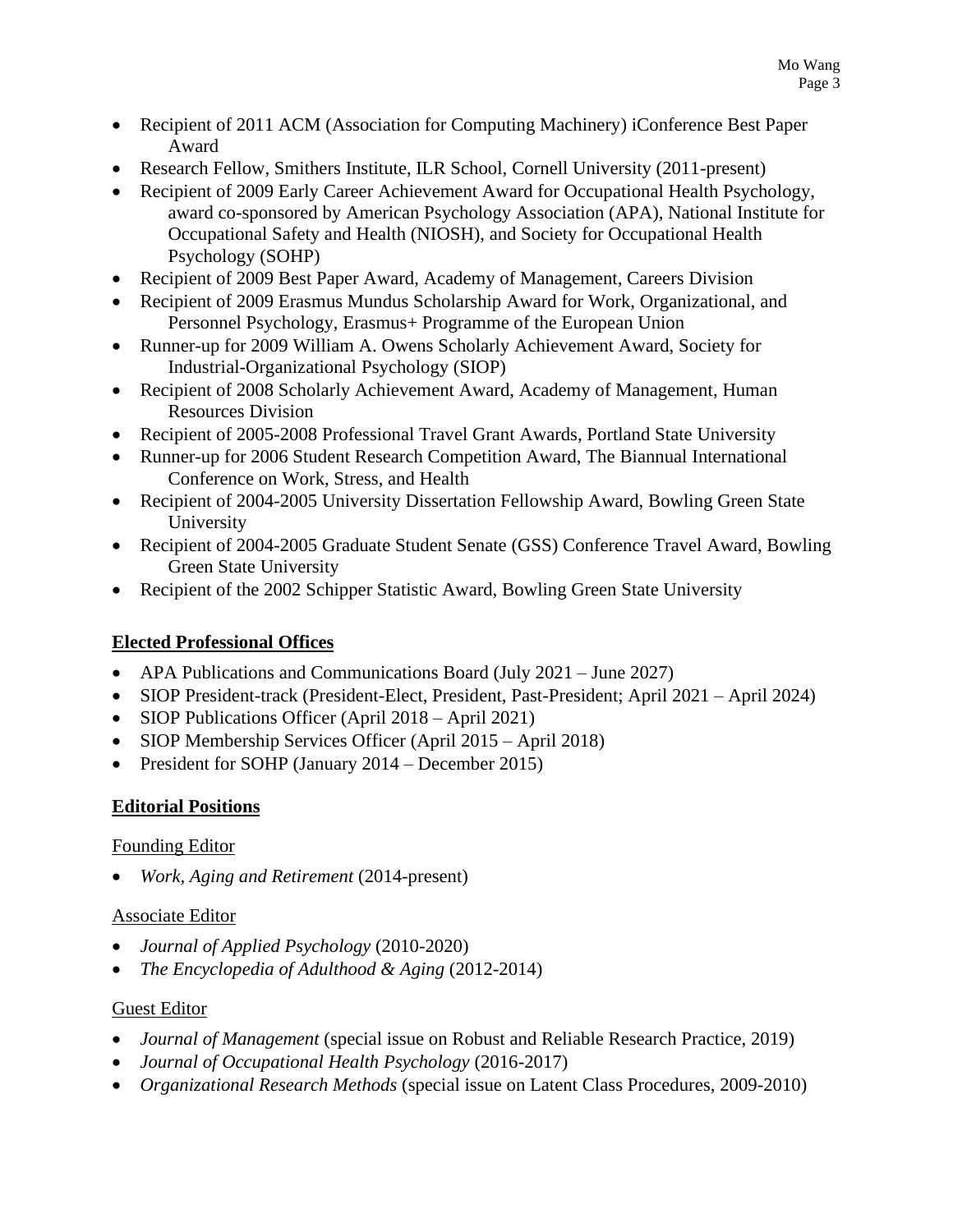Mo Wang Page 4

Editorial Boards for Peer-Reviewed Journals

- *Academy of Management Discoveries* (2020 to present)
- *German Journal of Human Resource Management* (2017 to present)
- *Journal of Applied Psychology* (2008 to 2010; 2020 to present)
- *Journal of Business and Psychology* (2008 to present)
- *Journal of Management* (2008 to present)
- *Journal of Occupational Health Psychology* (2010 to present)
- *Organizational Research Methods* (2010 to 2014; 2017 to present)
- *Personnel Psychology* (2010 to present)
- *Research in Occupational Stress and Well Being* (2012 to present)

### **Committee Membership and Reports for National Academies of Sciences, Engineering, and Medicine**

• Committee on Understanding the Aging Workforce and Employment at Older Ages (2019- 2021)

National Academies of Sciences, Engineering, and Medicine. (Forthcoming). *Understanding the Aging Workforce: Set the Research Agenda.* Washington, DC: The National Academies Press.

• Committee on the Consideration of Generational Issues in Workforce Management and Employment Practices (2019-2020)

National Academies of Sciences, Engineering, and Medicine. (2020). *Are Generational Categories Meaningful Distinctions for Workforce Management?* Washington, DC: The National Academies Press.

**Publications** (*Note: \* denotes student co-author;* † *denotes equal authorship*) Total citations as of 11/23/2021: Web of Science 7,213 (*h*-index=45); Google Scholar 17,469 (*h*index=68, i10-index =152)

#### Key Refereed Articles

- 1. Burmeister, A., Alterman, V., Fasbender, U., & Wang, M. (in press). Too much to know? The cognitive demands of daily knowledge seeking and the buffering role of coworker contact quality. *Journal of Applied Psychology.*
- 2. Li, Y., Shao, Y., Wang, M., Fang, Y., Gong, Y., & Li, C. (in press). From inclusive climate to organizational innovation: Examining internal and external enablers for knowledge management capacity. *Journal of Applied Psychology.*
- 3. Shao, Y.\*, Goštautaitė, B., Wang, M., & Ng, T. (in press). Age and sickness absence: Testing physical health issues and work engagement as countervailing mechanisms in a crossnational context. *Personnel Psychology*
- 4. Zhang, N., Wang, M., & Xu, H. (in press). Disentangling effect size heterogeneity in metaanalysis: A latent mixture approach. *Psychological Methods.*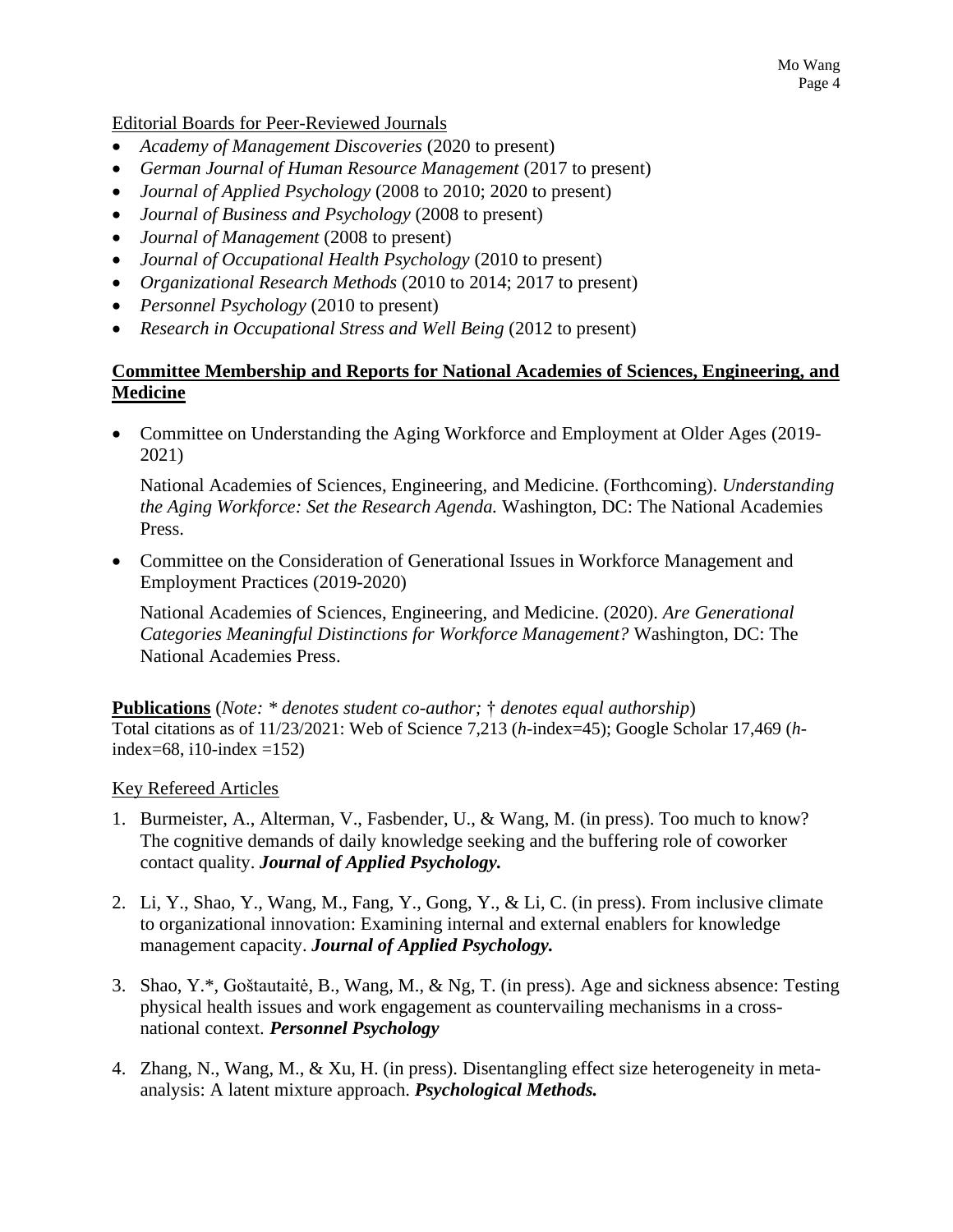- 5. Avery, D. R.**†**, Brown, D. K.**†**, Dumas, T. L.**†**, George, E. **†**, Joshi, A. **†**, Loyd, D. L.**†**, van Knippenberg, D.**†**, Wang, M.**†**, & Xu, H.**†** (2022). Racial biases the publication process: Exploring expressions and solutions. *Journal of Management, 48,* 7-16*.*
- 6. Ng, T., Wang, M., Hsu, D., & Su, C. (2022). Voice quality and ostracism. *Journal of Management, 48,* 281-318.
- 7. Alterman, V.\*, Bamberger, P. A., Wang, M., Koopmann, J., Belogolovsky, E., & Shi, J. (2021). Best not to know: Pay secrecy, employee voluntary turnover, and the conditioning effect of distributive justice. *Academy of Management Journal, 64,* 482-508.
- 8. Deng, H., Lam, C. K., Guan, Y., & Wang. M. (2021). My fault or yours? Leader's dual reactions to abusive supervision via rumination depend on their independent self-construal. *Personnel Psychology*, *74*, 773-798.
- 9. Gross, C., Debus, M., Liu, Y., Wang, M., & Kleinmann, M. (2021). I am nice and capable! How and when newcomers' self-presentation to their supervisors affects socialization outcomes. *Journal of Applied Psychology, 106,* 1067-1079*.*
- 10. Li, W., Li, S., Feng, J., Wang, M., Zhang, H., Frese, M., & Wu, C. (2021). Can becoming a leader change your personality? An investigation with two longitudinal studies from a rolebased perspective. *Journal of Applied Psychology, 106,* 882-901.
- 11. Li, Y., Gong, Y., Burmeister, A., Wang, M., Alterman, V.\*, Alonso, A., & Robinson, S. (2021). Leveraging age diversity for organizational performance: An intellectual capital perspective. *Journal of Applied Psychology, 106,* 71-91.
- 12. Liu, S., Liu, P., Wang, M., & Zhang, B. (2021). Effectiveness of stereotype threat interventions: A meta-analytic review. *Journal of Applied Psychology, 106,* 921-949.
- 13. McCarthy, J., Truxillo, D., Bauer, T., Erdogan, B., Shao, Y.\*, Wang, M., Liff, J., & Gardner, C. (2021). Distressed and distracted by COVID-19 during high-stakes virtual interviews: The role of job interview anxiety on performance and reactions. *Journal of Applied Psychology, 106,* 1103-1117*.*
- 14. Ng, T., Wang, M., Hsu, D., & Su, C. (2021). Changes in perceptions of ethical leadership: Effects on associative and dissociative outcomes. *Journal of Applied Psychology, 106,* 92- 121*.*
- 15. Shao, R., He, L.\*, Chang, C., Wang, M., Baker, N.\*, Pan, J., & Jin, Y. (2021). Employees' reactions towards COVID-19 information exposure: Insights from terror management theory and generativity theory. *Journal of Applied Psychology, 106,* 1601-1614*.*
- 16. Shao, Y.\*, Fang, Y., Wang, M., Chang, C., & Wang, L. (2021). Making daily decisions to work from home or to work in the office: The impacts of daily work- and COVID-related stressors on next-day work location. *Journal of Applied Psychology, 106,* 825-838*.*
- 17. Zhou, L., Wang, M., & Zhang, Z. (2021). Intensive longitudinal data analyses with dynamic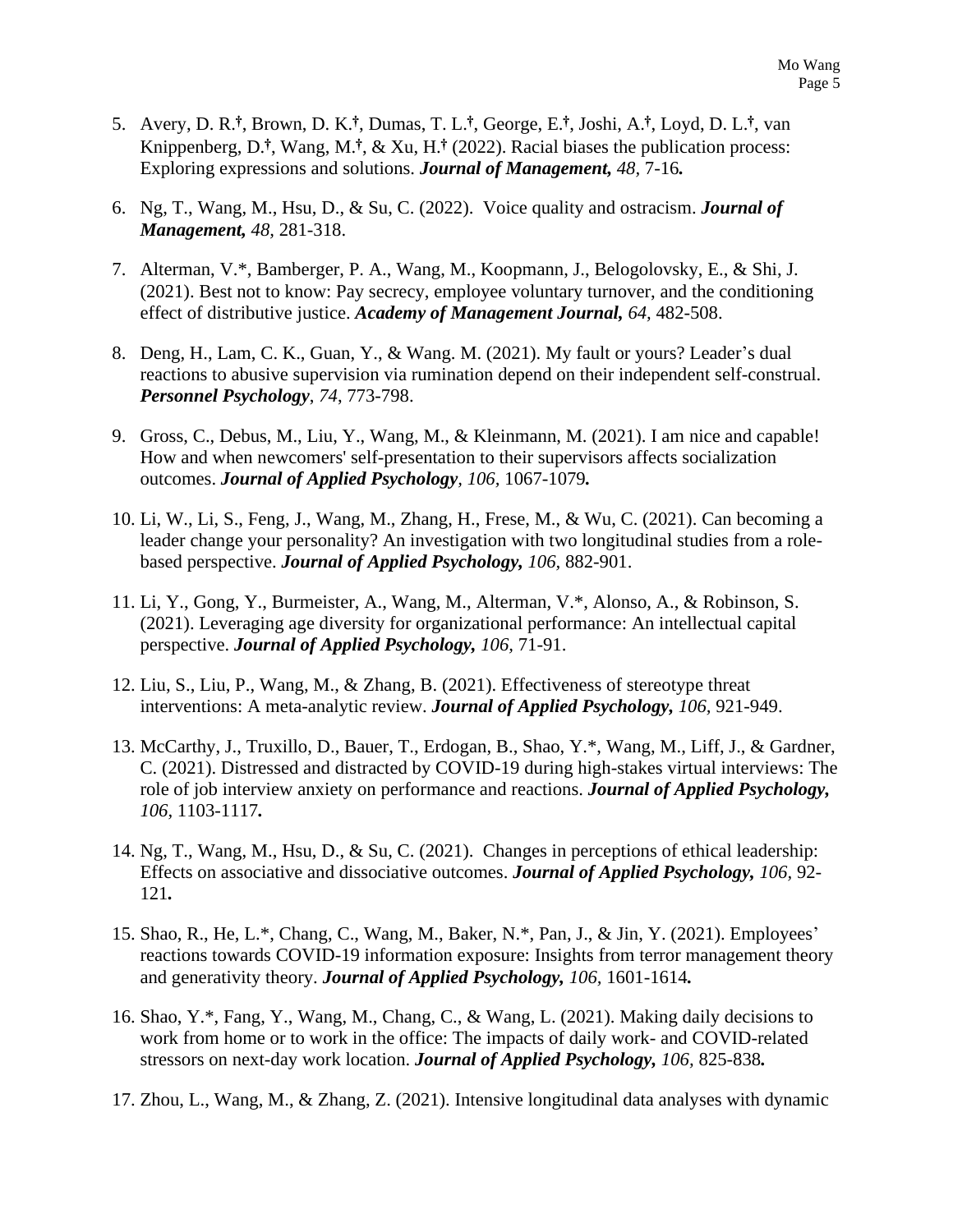structural equation modeling. *Organizational Research Methods, 24,* 219-250*.*

- 18. Zhu, Y., Chen, T., Wang, J., Wang, M., Johnson, R., & Jin, Y. (2021). How critical activities within COVID-19 intensive care units increase nurses' daily occupational calling. *Journal of Applied Psychology, 106,* 4-14.
- 19. Bliese, P., & Wang, M. (2020). Results provide information about cumulative probabilities of finding significance: Let's report this information. *Journal of Management*, *46,* 1275-1288.
- 20. Burmeister, A., Wang, M., & Hirschi, A. (2020). Understanding the motivational benefits of knowledge transfer for older and younger workers in age-diverse coworker dyads: An actorpartner interdependence model. *Journal of Applied Psychology, 105,* 748-759.
- 21. Fasbender, U., Burmeister, A., & Wang, M. (2020). Motivated to be socially mindful: Explaining age differences in the effect of employees' contact quality with coworkers on their coworker support. *Personnel Psychology*, *73,* 407-430.
- 22. Froidevaux, A., Koopmann, J., Wang, M., & Bamberger, P. (2020). Is student loan debt good or bad for full-time employment upon graduation from college? *Journal of Applied Psychology, 105,* 1246-1261.
- 23. Lee, G., & Wang, M. (2020). Embracing robustness and reliability in the science of organizations. *Journal of Management, 46,* 1238-1243.
- 24. Lin, W, Koopmann, J., & Wang, M. (2020). How does workplace helping behavior step up or slack off? Integrating enrichment-based and depletion-based perspectives. *Journal of Management*, *46,* 385-413.
- 25. Song, Y., Fang, Y., Wang, M., & Shi, J. (2020). A multiplex view of leadership structure in management teams. *Personnel Psychology, 73*, 615-640.
- 26. Vancouver, J. B., Wang, M., & Li, X. (2020). Translating informal theories into formal theories: The case of the dynamic computational model of the integrated model of work motivation. *Organizational Research Methods, 23,* 238-274*.*
- 27. Zhu, L., Restubog, S., Leavitt, K., Zhou, L., & Wang, M. (2020). Lead the horse to water, but don't make him drink: The effects of moral identity symbolization on coworker behavior depend on perceptions of proselytization. *Organizational Behavior and Human Decision Processes, 156,* 53-68*.*
- 28. Koopmann, J., Johnson, R., Wang, M., Lanaj, K., Wang, G., & Shi, J. (2019). A selfregulation perspective on how and when regulatory focus differentially relates to citizenship behaviors. *Journal of Applied Psychology*, *104,* 629-641.
- 29. Ng, T., & Wang, M. (2019). An actor-partner interdependence model of employees' and coworkers' innovative behavior, psychological detachment, and strain reactions. *Personnel Psychology, 72,* 445-476.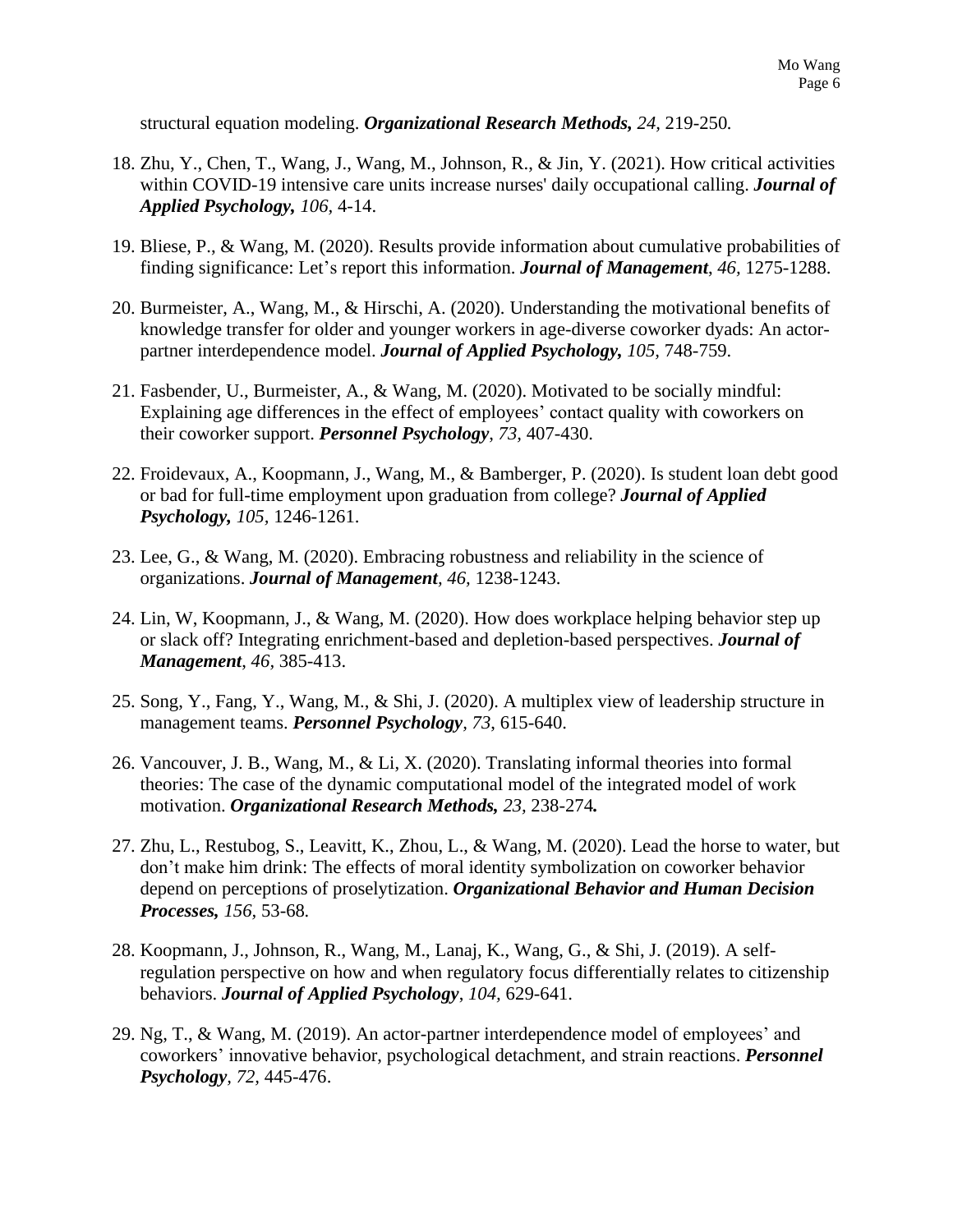- 30. Takeuchi, R., Li, Y.\*, & Wang, M. (2019). Expatriates' performance profiles: Examining the effects of work experiences on the longitudinal change patterns. *Journal of Management*, *45,* 451-475.
- 31. Zhou, L., Wang, M., & Vancouver, J. (2019). A formal model of leadership goal striving: Development of core process mechanisms and extensions to action team context. *Journal of Applied Psychology, 104,* 388-410*.*
- 32. Bamberger, P. A., Koopmann, J., Wang, M., Larimer, M. E., Nahum-Shani, I., Geisner, I. M., & Bacharach, S. B. (2018). Does college alcohol consumption impact employment upon graduation? Findings from a prospective study. *Journal of Applied Psychology*, *103,* 111- 121.
- 33. Gielnik, M. M., Zacher, H., & Wang, M. (2018). Age in the entrepreneurial process: The role of future time perspective and prior entrepreneurial experience. *Journal of Applied Psychology, 103,* 1067-1085.
- 34. Li, G., Rubenstein, A., Lin, W., Wang, M., & Chen, X. (2018). The curvilinear effect of benevolent leadership on team performance: The mediating role of team action processes and the moderating role of team commitment. *Personnel Psychology, 71,* 369-307.
- 35. Li, Y.\*, Wang, M., van Jaarsveld, D., Lee, G., & Ma, D. (2018). From employee-experienced high-involvement work system to innovation: An emergence-based human resource management framework. *Academy of Management Journal, 61,* 2000-2019.
- 36. Song, Y.\*, Liu, Y.\*, Wang, M., Lanaj, K., Johnson, R., & Shi, J. (2018). A social mindfulness approach to understanding experienced customer mistreatment: A within-person field experiment. *Academy of Management Journal, 61,* 994-1020*.*
- 37. von Bonsdorff, M. E., Zhou, L., Wang, M., Vanhala, S., von Bonsdorff, M. B., & Rantanen, T. (2018). Employee age and company performance: An integrated model of aging and human resource management practices. *Journal of Management*, *44*, 3124-3150.
- 38. Baranik, L. E., Wang, M., Gong, Y., & Shi, J. (2017). Customer mistreatment, employee health and job performance: Examining cognitive rumination and social sharing as mediating mechanisms. *Journal of Management, 43,* 1261-1282.
- 39. Gong, Y., Wang, M., Huang, J., & Cheung, S. Y. (2017). Toward a goal orientation-based feedback-seeking typology: Implications for employee performance outcomes. *Journal of Management*, *43*, 1234-1260.
- 40. Johnson, R. E., King, D. D.\*, Lin, S.-H.\*, Scott, B. A., Jackson Walker, E. M.\*, & Wang, M. (2017). Regulatory focus trickle-down: How leader regulatory focus shapes follower regulatory focus and behavior. *Organizational Behavior and Human Decision Processes*, *140,* 29-45.
- 41. Liu, Y.\*, Song, Y.\*, Koopmann, J., Wang, M., Chang, C., & Shi, J. (2017). Eating your feelings? Testing a model of employees' work-related stressors, sleep quality, and unhealthy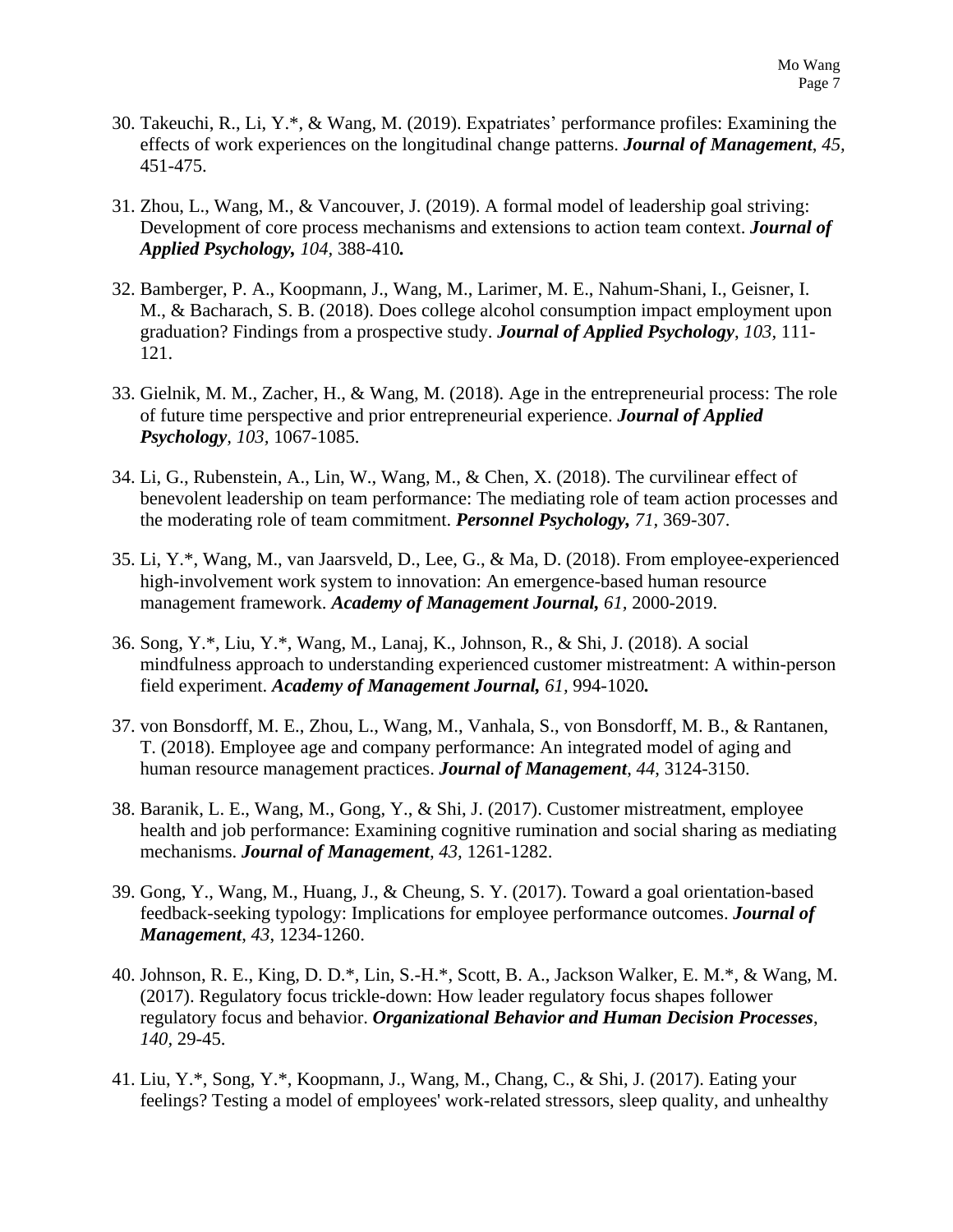eating. *Journal of Applied Psychology, 102,* 1237-1258.

- 42. Wang, M., & Wanberg, C. R. (2017). 100 years of applied psychology research on individual careers: From career management to retirement. *Journal of Applied Psychology*, *102,* 546- 563.
- 43. Zhou, L., Wang, M., Chang, C., Liu, S., Zhan, Y., & Shi, J. (2017). Commuting stress process and self-regulation at work: Moderating roles of daily task significance, family interference with work, and commuting means efficacy. *Personnel Psychology*, *70,* 891-922.
- 44. Koopmann, J.\*, Lanaj, K., Wang, M., Zhou, L., & Shi, J. (2016). Non-linear effects of team tenure on team psychological safety climate and climate strength: Implications for average team member performance. *Journal of Applied Psychology, 101,* 940-957.
- 45. Lanaj, K., Johnson, R. E., & Wang, M. (2016). When lending a hand depletes the will: The costs and benefits of helping. *Journal of Applied Psychology, 101,* 1097-1110. (*Featured in Harvard Business Review, September 2016*).
- 46. Skarlicki, D. P., van Jaarsveld, D., Shao, R., Song, Y.\*, & Wang, M. (2016). Extending the multifoci perspective: The role of supervisor justice and moral identity in the relationship between customer justice and customer-directed sabotage. *Journal of Applied Psychology*, *101,* 108-121.
- 47. Venkataramani, V., Zhou, L., Wang, M., Liao, H., & Shi, J. (2016). Social networks and employee voice: The influence of team members' and team leaders' social network positions on employee voice. *Organizational Behavior and Human Decision Processes*, *132,* 37-48.
- 48. Wang, M., Zhou, L., & Zhang, Z. (2016). Dynamic modeling. *Annual Review of Organizational Psychology and Organizational Behavior, 3,* 241-266.
- 49. Zhan, Y., Wang, M., & Shi, J. (2016). Interpersonal process of emotional labor: The role of negative and positive customer treatment. *Personnel Psychology*, *69,* 525-557.
- 50. De Los Reyes, A., Augenstein, T. M.\*, Wang, M., Thomas, S. A.\*, Drabick, D. A. G., Bergers, D. E.\*, & Rabinowitz, J.\* (2015). The validity of the multi-informant approach to assessing child and adolescent mental health. *Psychological Bulletin, 141,* 858-900.
- 51. Liu, S., Wang, M., Bamberger, P., Shi, J., & Bacharach, S. (2015). The dark side of socialization: A longitudinal investigation of newcomer alcohol use. *Academy of Management Journal, 58,* 334-355.
- 52. Liu, Y.\*, Wang, M., Chang, C., Shi, J., Zhou, L., & Shao, R. (2015). Work-family conflict, emotional exhaustion, and aggression toward others: The moderating roles of workplace interpersonal conflict and perceived managerial family support. *Journal of Applied Psychology, 100,* 793-808*.*
- 53. LoPilato, A.\*, Carter, N., & Wang, M. (2015). Updating generalizability theory in management research: Bayesian estimation of variance components. *Journal of*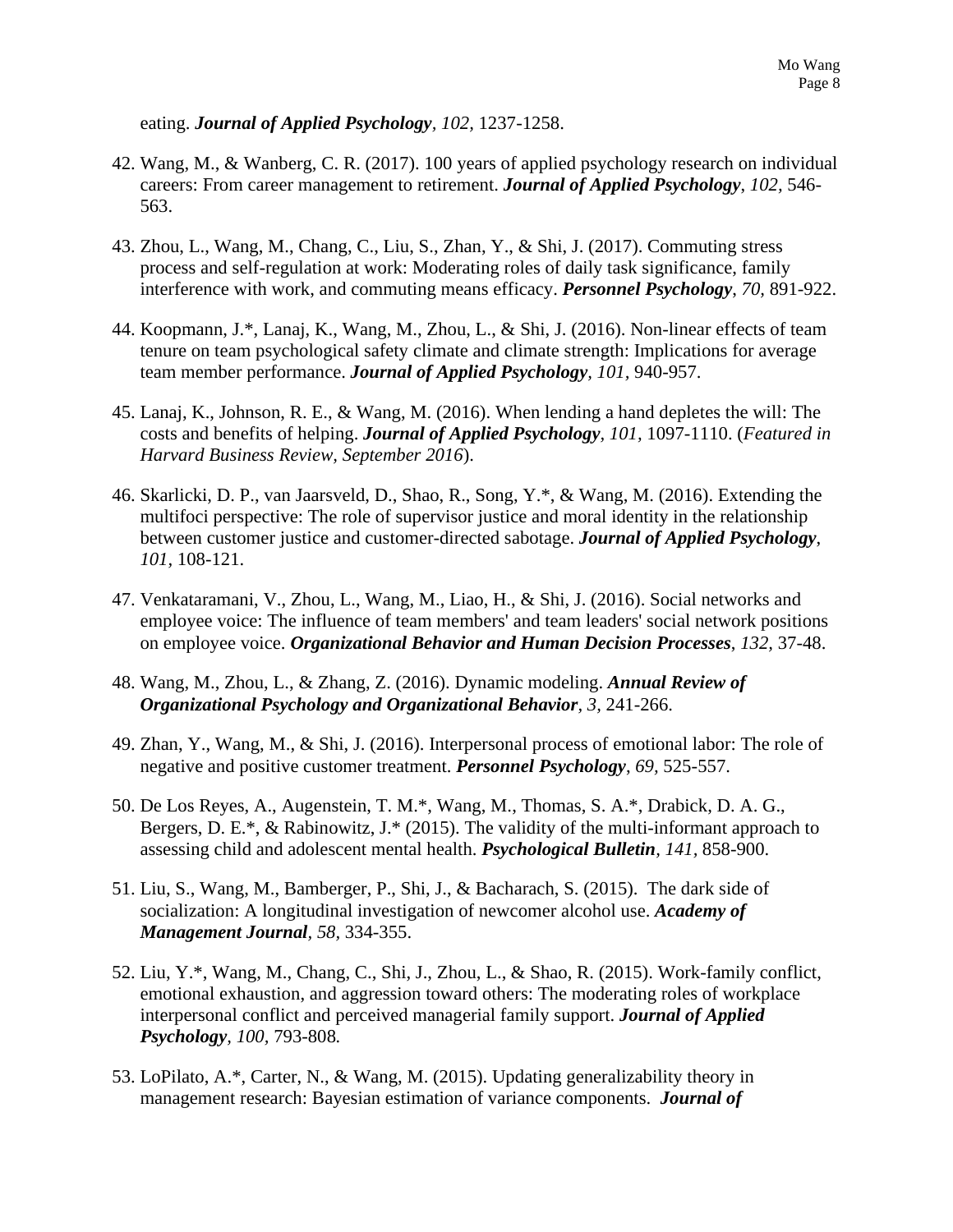*Management, 41,* 692-717.

- 54. Wang, M., Burlacu, G.\*, Truxillo, D., James, K., & Yao, X. (2015). Age differences in feedback reactions: The roles of employee feedback orientation on social awareness and utility. *Journal of Applied Psychology*, *100,* 1296-1308.
- 55. Zhan, Y., Wang, M., & Shi, J. (2015). Retirees' motivational orientations and bridge employment: Testing the moderating role of gender. *Journal of Applied Psychology, 100*, 1319-1331.
- 56. Liu, S., Huang, J., & Wang, M. (2014). Effectiveness of job search interventions: A metaanalytic review. *Psychological Bulletin*, *140,* 1009-1041. (*Recipient of 2016 SIOP William A. Owens Scholarly Achievement Award; Featured in Harvard Business Review, December 2015*).
- 57. Liu, S., Wang, M., Liao, H., & Shi, J. (2014). Self-regulation during job-search: The opposing effects of employment self-efficacy and job search behavior self-efficacy. *Journal of Applied Psychology, 99,* 1159-1172.
- 58. Wang, M., & Shi, J. (2014). Psychological research on retirement. *Annual Review of Psychology, 65,* 209-233.
- 59. Avery, D. R., Wang, M., Volpone, S. D.\*, Zhou, L.\* (2013). Different strokes for different folks: The impact of sex dissimilarity in the empowerment-performance relationship. *Personnel Psychology, 66,* 757-784.
- 60. Shi, J., Johnson, R. E., Liu, Y.\*, & Wang, M. (2013). Linking subordinate political skill to supervisor dependence and reward recommendations: A moderated mediation model. *Journal of Applied Psychology, 98,* 374-384.
- 61. Wang, M., Liu, S., Liao, H., Gong, Y., Kammeyer-Mueller, J. D., & Shi, J. (2013). Can't get it out of my mind: Employee rumination after customer mistreatment and negative mood in the next morning. *Journal of Applied Psychology, 98, 989-1004.*
- 62. Gong, Y., Cheung, S. Y.\*, Wang, M., & Huang, J. (2012). Unfolding the proactive processes for creativity: Integration of the employee proactivity, information exchange, and psychological safety perspectives. *Journal of Management*, *38,* 1611-1633. (*Recipient of 2017 Journal of Management Scholarly Impact Award*).
- 63. Zhang, Z., Wang, M., & Shi, J. (2012). Leader-follower congruence in proactive personality and work outcomes: The mediating role of LMX. *Academy of Management Journal, 55,*  111-130.
- 64. Zhou, L.\*, Wang, M., Chen, G., & Shi. J. (2012). Effects of supervisors' upward exchange relationships on subordinates: Testing multilevel mediation role of empowerment*. Journal of Applied Psychology, 97,* 668-680*.*
- 65. Shultz, K. S., & Wang, M. (2011). Psychological perspectives on the changing nature of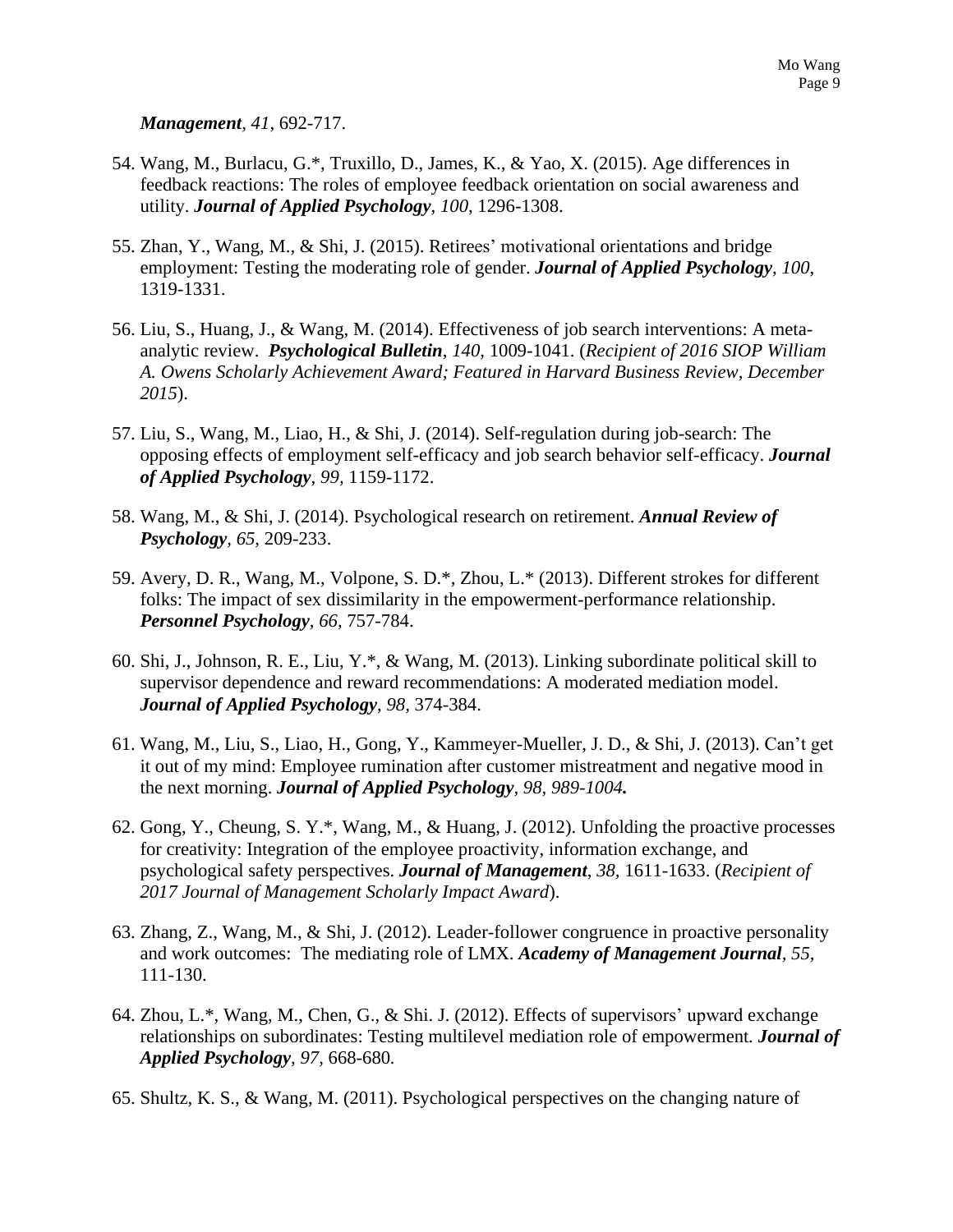retirement. *American Psychologist, 66,* 170-179.

- 66. Wang, M., & Chan, D. (2011). Mixture latent Markov modeling: Identifying and predicting unobserved heterogeneity in longitudinal qualitative status change. *Organizational Research Methods*, *14,* 411-431.
- 67. Wang, M., & Hanges, P. (2011). Latent class procedures: Applications to organizational research. *Organizational Research Methods*, *14,* 24-31.
- 68. Wang, M., Henkens, K., & van Solinge, H. (2011). Retirement adjustment: A review of theoretical and empirical advancements. *American Psychologist, 66,* 204-213*.*
- 69. Wang, M., Liao, H., Zhan, Y.\*, & Shi, J. (2011). Daily customer mistreatment and employee sabotage against customers: Examining emotion and resource perspectives. *Academy of Management Journal*, *54,* 312-334.
- 70. Wang, M., Zhan, Y.\*, McCune, E.\*, & Truxillo, D. (2011). Understanding newcomers' adaptability and work-related outcomes: Testing the mediating roles of perceived P-E fit variables. *Personnel Psychology, 64,* 163-189.
- 71. Klein, K. M.\*, & Wang, M. (2010). Deep-level diversity and leadership. *American Psychologist*, *65,* 932-934.
- 72. Wang, M., Liu, S.\*, Zhan, Y.\*, & Shi, J. (2010). Daily work-family conflict and alcohol use: Testing the cross-level moderation effects of peer drinking norms and social support. *Journal of Applied Psychology, 95,* 377-386.
- 73. Wang, M., & Shultz, K. (2010). Employee retirement: A review and recommendations for future investigation. *Journal of Management, 36*, 172-206.
- 74. Atwater, L., Wang, M., Smither, J. W., & Fleenor, J. W. (2009).Are cultural characteristics associated with the relationship between self and others' ratings of leadership? *Journal of Applied Psychology, 94,* 876-886.
- 75. Liu, S.\*, Wang, M., Zhan, Y.\*, & Shi, J. (2009)*.* Daily work stress and alcohol use: Testing the cross-level moderation effects of neuroticism and job involvement. *Personnel Psychology, 62,* 575-597*.*
- 76. Takeuchi, R., Wang, M., Marinova, S. V., Yao, X. (2009). Role of domain-specific facets of perceived organizational support during expatriation and implications for performance. *Organization Science, 20,* 621-634.
- 77. Wang, M., Zhan, Y.\*, Liu, S.\*, & Shultz, K. (2008). Antecedents of bridge employment: A longitudinal investigation. *Journal of Applied Psychology, 93,* 818-830*.*
- 78. Wang, M. (2007). Profiling retirees in the retirement transition and adjustment process: Examining the longitudinal change patterns of retirees' psychological well-being. *Journal of Applied Psychology, 92,* 455-474. (*Recipient of 2008 Academy of Management HR Division*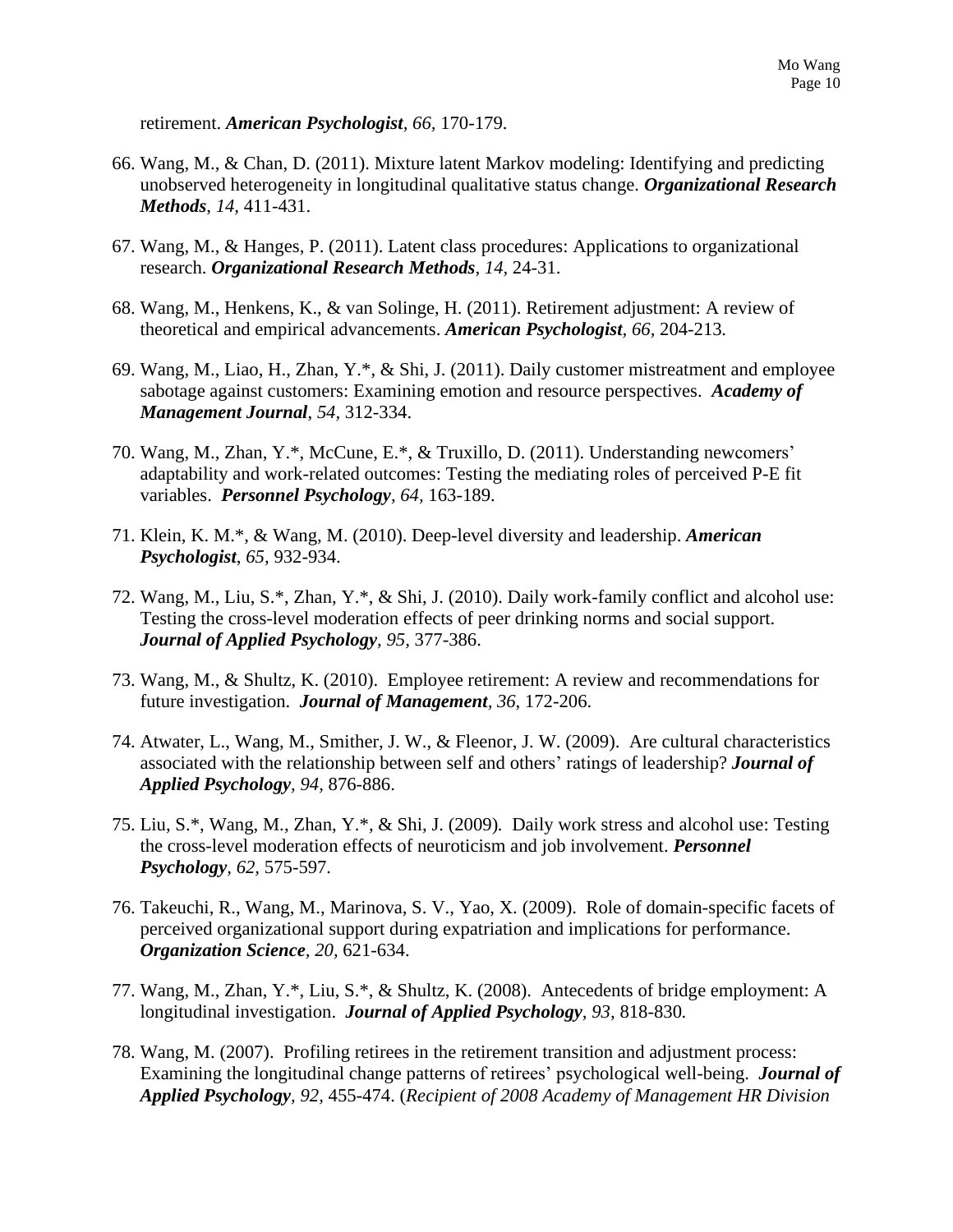#### *Scholarly Achievement Award*).

- 79. Wang, M., & Bodner, T. E. (2007). Growth mixture modeling: Identifying and predicting unobserved subpopulations with longitudinal data. *Organizational Research Methods, 10,*  635-656.
- 80. Wang, M., & Takeuchi, R. (2007). The role of goal orientation during expatriation: A crosssectional and longitudinal investigation. *Journal of Applied Psychology, 92,* 1437-1445.
- 81. Takeuchi, R., Wang, M., & Marinova, S. V. (2005). Antecedents and consequences of psychological workplace strain during expatriation: Cross-sectional and longitudinal investigation. *Personnel Psychology, 58,* 925-948.

### Additional Refereed Articles

- 82. Baranik, L., Zhu, Y., Wang, M., & Zhuang, W.\* (in press). When does witnessing patient mistreatment hurt nurses' performance? Gauging the moderation roles of self-concern and other-orientation. *Journal of Managerial Psychology*.
- 83. Chen, L., Gong, Y., Song, Y., & Wang, M. (in press). From creative environment to administrative innovation: Creation and implementation in top management teams. *Journal of Creative Behavior*.
- 84. Ghetta, A., Hirschi, A., Wang, M., Rossier, J., & Herrmann, A. (in press). Birds of a feather flock together: How congruence between worker and occupational personality relates to job satisfaction over time. *Journal of Vocational Behavior*.
- 85. Ng, T. W. H., Shao, Y., Koopmann, J., Wang, M., Hsu, D. Y., & Yim, F. H. K. (2022). The effects of idea rejection on creative self-efficacy and idea generation: Intention to remain and perceived innovation importance as moderators. *Journal of Organizational Behavior*, *43,* 146-163.
- 86. Spurk, D., Hirschi, A., Wang, M., Valero, D., & Kauffeld, S. (in press). Latent profile analysis: A review and "how to" guide of its application within vocational behavior research. *Journal of Vocational Behavior.*
- 87. Chang, C., Shao, R., Wang, M., & Baker, N.\* (2021). Workplace interventions in response to COVID-19: An occupational health psychology perspective. *Occupational Health Science*, *5*, 1-23.
- 88. Gelfand, M. J., Jackson, J. C.\*, Pan, X.\*, Nau, D., Pieper, D., Denison, E., Dagher, M., van Lange, P., Chiu, C., & Wang, M. (2021). The relationship between cultural tightnesslooseness and COVID-19 cases and deaths: A global analysis. *The Lancet Planetary Health*, *5,* e135-e144.
- 89. Hofmans, J., Morin, A.J.S., Breitsohl, H. **†** , Ceulemans, E. **†** , Chénard-Poirier, L.A. **†** , Driver, C.C. **†** , Fernet, C. **†** , Gagné, M. **†** , Gillet, N. **†** , González-Romá, V. **†** , Grimm, K.J. **†** , Hamaker, E.L. **†** , Hau, K.-T. **†** , Houle, S.A. **†** , Howard, J.L. **†** , Kline, R.B. **†** , Kuijpers, E. **†** , Leysen, T. **†** ,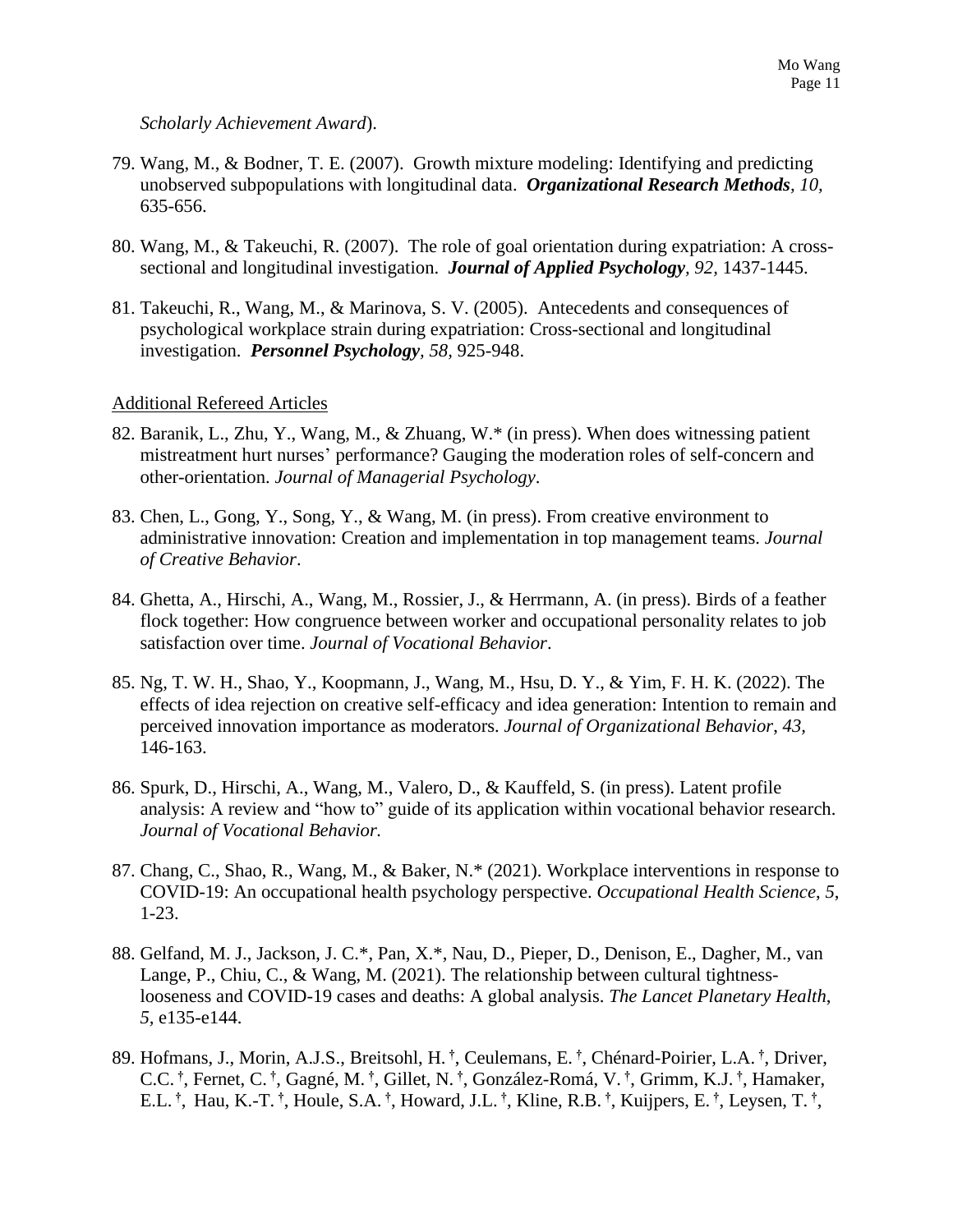Litalien, D. **†** , Mäkikangas, A. **†** , Marsh, H.W. **†** , McLarnon, M.J.W. **†** , Meyer, J.P. **†** , Navarro, J. **†** , Olivier, E. **†** , O'Neill, T.A. **†** , Pekrun, R. **†** , Salmela-Aro, K. **†** , Solinger, O.N. **†** , Sonnentag, S. **†** , Tay, L. **†** , Tóth-Király, I. **†** , Vallerand, R.J. **†** , Vandenberghe, C. **†** , Van Rossenberg, Y.G.T. **†** , Vantilborgh, T. **†** , Vergauwe, J. **†** , Vullinghs, J.T. **†** , Wang, M. **†** , Wen, Z. **†** , & Wille, B. **†** (2021). The baby and the bathwater: On the need for substantive-methodological synergy in organizational research. *Industrial and Organizational Psychology: Perspectives on Science and Practice, 14,* 497-504*.*

- 90. Wilckens, M. R., Wöhrmann, A. M., Deller, J., & Wang, M. (2021). Organizational practices for the aging workforce: development and validation of the Later Life Workplace Index. *Work, Aging and Retirement, 7,* 352-386.
- 91. Bian, J., Min, J., Prosperi, M., & Wang, M. (2020). Re: A Call for Deep-learning Healthcare. *Epidemiology*, *31,* e22.
- 92. Bian, J., Min, J., Prosperi, M., & Wang, M. (2020). Are preregistration and registered reports vulnerable to hacking? *Epidemiology*, *31,* e32.
- 93. Bowling, N. A., Wang, M., Matthews, R. A., Shi, J., & Wang, Q. (2020). Experienced aggression and target-perpetrated deviance: Is the relationship linear or non-linear?. *Occupational Health Science, 4,* 287-304.
- 94. Burmeister, A., Li, Y., Wang, M., Shi, J., & Jin, Y. (2020). Team knowledge exchange: How and when does transformational leadership have an effect? *Journal of Organizational Behavior, 41*, 17-31.
- 95. Kooij, D., Zacher, H., Wang, M., & Heckhausen, J. (2020). Successful aging at work: A process model to guide future research and practice. *Industrial and Organizational Psychology: Perspectives on Science and Practice, 13,* 345-365*.*
- 96. Li, G., Fang, Y., Song, Y., Chen, J., & Wang, M. (2020). Effects of family encouragement on migrant workers' return-to-hometown intention and turnover: The moderating role of careerrelated concerns. *Career Developmental International*, *25,* 165-185
- 97. Liu, S., Bamberger, P., Wang, M., Shi, J., & Bacharach, S. (2020). When onboarding becomes risky: Extending social learning theory to explain newcomers' adoption of heavy drinking with clients. *Human Relations*, *73,* 682-710.
- 98. Prosperi, M., Guo, Y., Sperrin, M., Koopman, J. S., Min, J. S., He, X., Rich, S., Wang, M., Buchan, I. E., & Bian, J. (2020). Causal inference and counterfactual prediction in machine learning for actionable healthcare. *Nature Machine Intelligence, 2,* 369-375.
- 99. Wang, M., & Fang, Y. (2020). Age diversity in the workplace: Facilitating opportunities with organizational practices. *Public Policy & Aging Report*, *30,* 119-123.
- 100. Chen, Z.\*, Prosperi, M., Bian, J., Min, J., Wang, M., & Li, C. (2019). Clinical correlates of workplace injury occurrence and recurrence in adults. *PloS ONE, 14,* e0222603*.*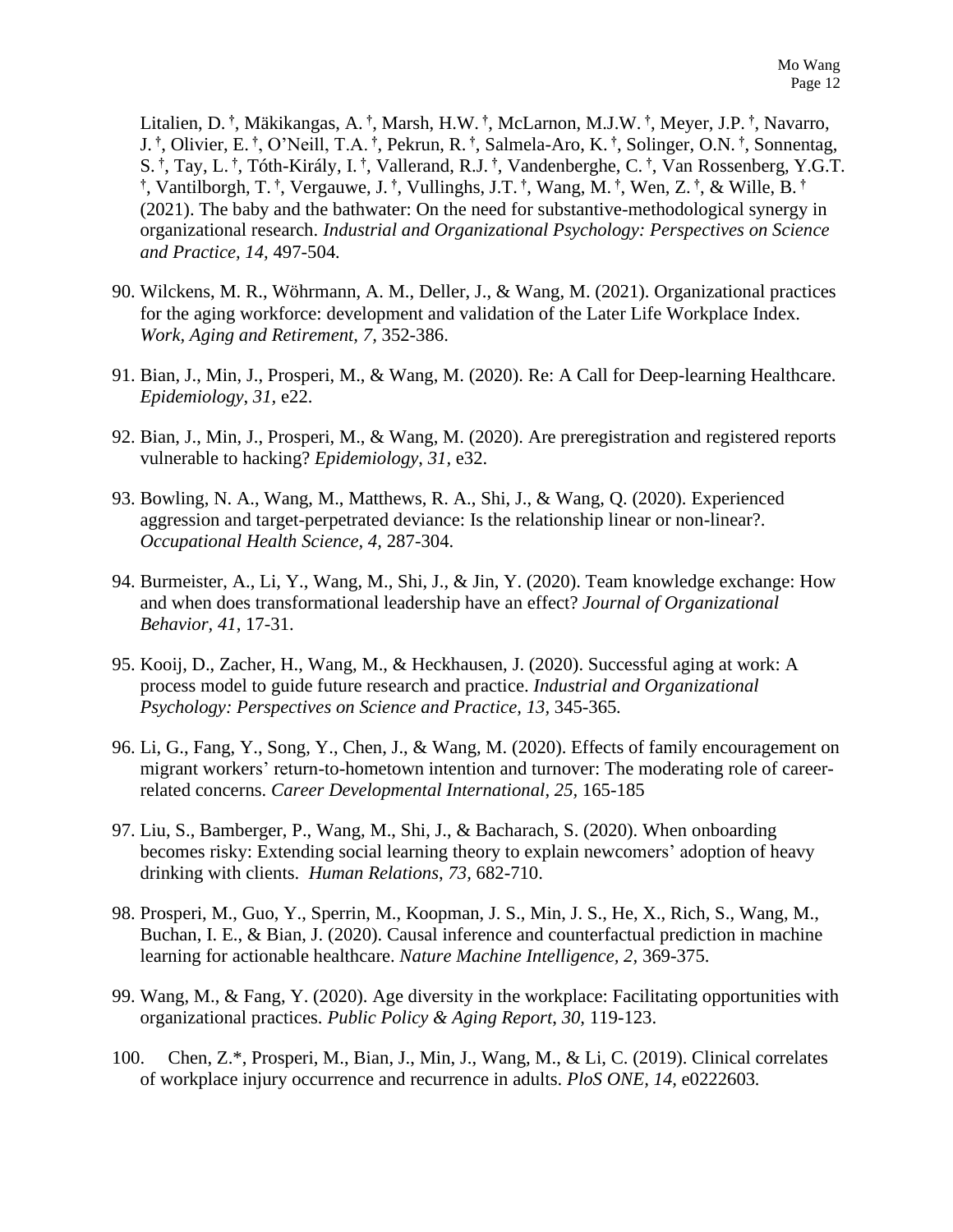- 101. Chen, Z.\*, Min, J., Bian, J., Wang, M., Zhou, L., & Prosperi, M. (2019). Risk of health morbidity for the uninsured: 10-year evidence from a large hospital center in Boston, Massachusetts. *International Journal for Quality in Health Care, 31,* 325-330.
- 102. De Los Reyes, A., Cook, C.R., Gresham, F.M., Makol, B.A.\*, & Wang, M. (2019). Informant discrepancies in assessments of psychosocial functioning in school-based services and research: Review and directions for future research. *Journal of School Psychology, 74,*  74-89.
- 103. Fasbender, U., Wohrmann, A. M., Wang, M., & Klehe, U. (2019). Is the future still open? The mediating role of occupational future time perspective in the effects of career adaptability and aging experience on late career planning. *Journal of Vocational Behavior, 111,* 24-38.
- 104. Prosperi, M., Bian, J., Buchan, I., Koopman, J., Sperrin, M., & Wang, M. (2019). Raiders of the lost HARK: A reproducible inference framework for big data science. *Palgrave Communications, 5,* 125.
- 105. Rubenstein, A. L., Kammeyer-Mueller, J. D., Wang, M., & Thundiyil, T. (2019). "Embedded" at hire? Predicting the voluntary and involuntary turnover of new employees. *Journal of Organizational Behavior, 40,* 342-359*.*
- 106. Steiner, R., Hirschi, A., & Wang, M. (2019). Predictors of a protean career orientation and vocational training enrollment in the post-school transition. *Journal of Vocational Behavior*, *112,* 216-228.
- 107. You, X., Ju, C., Wang, M., Zhang, B., & Liu, P.\* (2019). Age differences in the influence of induced negative emotion on decision-making: The role of emotion regulation. *Journals of Gerontology: Psychological Science, 5,* 796-805.
- 108. Zhu, Y., Chen, T., Wang, M., Jin, Y., & Wang, Y. (2019). Rivals or allies: How performance-prove goal orientation influences knowledge hiding. *Journal of Organizational Behavior, 40,* 849-868.
- 109. Froidevaux, A., Hirschi, A, & Wang, M. (2018). Identity incongruence and negotiation in the transition from work to retirement: A theoretical model. *Organizational Psychology Review*, *8,* 228-255.
- 110. Geisner, I. M., Koopmann, J., Bamberger, P., Wang, M., Larimer, M. E., Nahum-Shani, I., & Bacharach, S. (2018). When the party continues: Impulsivity and the effect of employment on young adults' post-college alcohol use. *Addictive Behaviors, 77,* 114-120.
- 111. Henkens, K.**†**, van Dalen, H. P. **†**, Ekerdt, D. **†**, Hershey, D. A.**†**, Hyde, M.**†**, Radl, J.**†**, van Solinge, H.**†**, Wang, M.**†**, & Zacher, H.**†** (2018). What we need to know about retirement: Pressing issues for the coming decade. *Gerontologist*, 58, 805-812.
- 112. Hu, X., Zhan, Y., Garden, R., Wang, M., & Shi, J. (2018). Employees' reactions to customer mistreatment: Moderating role of HRM practices. *Work & Stress*, *32*, 49-67.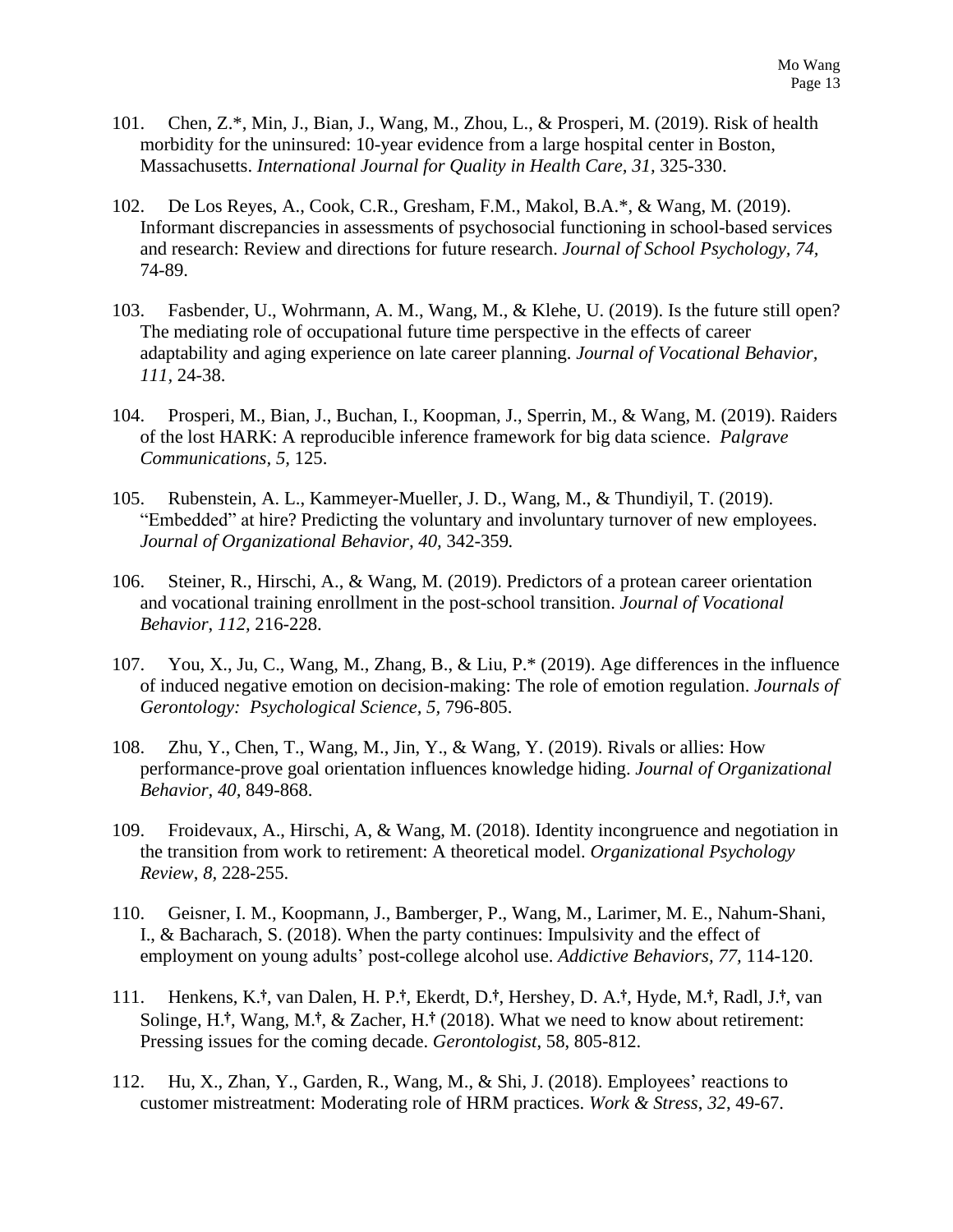- 113. Oude Mulders, J.\*, Henkens, K., Liu, Y.\*, Schippers, J., & Wang, M. (2018). Managers' interview invitation decisions about older job applicants: human capital, economic conditions and job demands. *Ageing and Society, 38,* 839-864.
- 114. Wendt, S., Mohr, C., Wang, M., & Haverly, S. (2018). Proximal predictors of alcohol use among Japanese college students. *Substance Use and Misuse, 53*, 763-772.
- 115. Bian, J., Zhao, Y., Salloum, R. G., Guo, Y., Wang, M., Prosperi, M., Zhang, H., Du, X., Ramirez-Diaz, L. J., He, Z., & Sun, Y. (2017). Using social media data to understand the impact of promotional information on laypeople's discussions: A case study of Lynch syndrome. *Journal of Medication Internet Research, 19,* e414, 1-15.
- 116. Fasbender, U., & Wang, M. (2017). Negative attitudes toward older workers and hiring decisions: Testing the moderating role of decision makers' core self-evaluations. *Frontiers in Psychology*, *7,* 2057. doi: 10.3389/fpsyg.2016.02057
- 117. Fasbender, U., & Wang, M. (2017). Intergenerational contact and hiring decisions about older workers. *Journal of Managerial Psychology, 32,* 210-224.
- 118. Huang, Y., Lee, J., Chen, Z., Perry, M., Cheung, J. H.\*, & Wang, M. (2017). Shortened measures of organizational- and group-level safety climate: An item response theory approach. *Accident Analysis & Prevention, 103,* 96-104*.*
- 119. Song, Y.\*, Liu, Y.\*, Shi, J., & Wang, M. (2017). Use of proactive socialization tactics and socialization outcomes: A latent growth modeling approach to understanding newcomer socialization process. *Academy of Management Discoveries, 3,* 42-63.
- 120. von Bonsdorff, M. E., Zhan, Y., Song, Y., & Wang, M. (2017). Examining bridge employment from a self-employment perspective - Evidence from the Health and Retirement Study. *Work, Aging and Retirement, 3,* 298-312
- 121. Wang, M.**†**, Beal, D. J.**†**, Chan, D.**†**, Newman, D. A.**†**, Vancouver, J. B.**†**, & Vandenberg, R. J. **†** (2017). Longitudinal research: A panel discussion on conceptual issues, research design, and statistical techniques. *Work, Aging and Retirement, 3,* 1-24*.*
- 122. Xie, B., Su, Z.\*, Liu, Y.\*, Wang, M., & Zhang, M. (2017). Health information sources for different types of information used by Chinese patients with cancer and their family caregivers. *Health Expectations*, *20,* 665-674.
- 123. Cheung, S. Y., Gong, Y., Wang, M., Zhou, L., & Shi, J. (2016). When and how does functional diversity influence team innovation? The mediating role of knowledge sharing and the moderation role of affect-based trust in a team. *Human Relations, 69,* 1507-1531.
- 124. Fasbender, U., Wang, M., Voltmer, J.\*, & Deller, J. (2016). The meaning of work for post-retirement employment decisions. *Work, Aging and Retirement*, *2*, 12-23.
- 125. Froidevaux, A.\*, Hirschi, A., & Wang, M. (2016). The role of mattering as an overlooked key challenge in retirement planning and adjustment. *Journal of Vocational Behavior, 94,*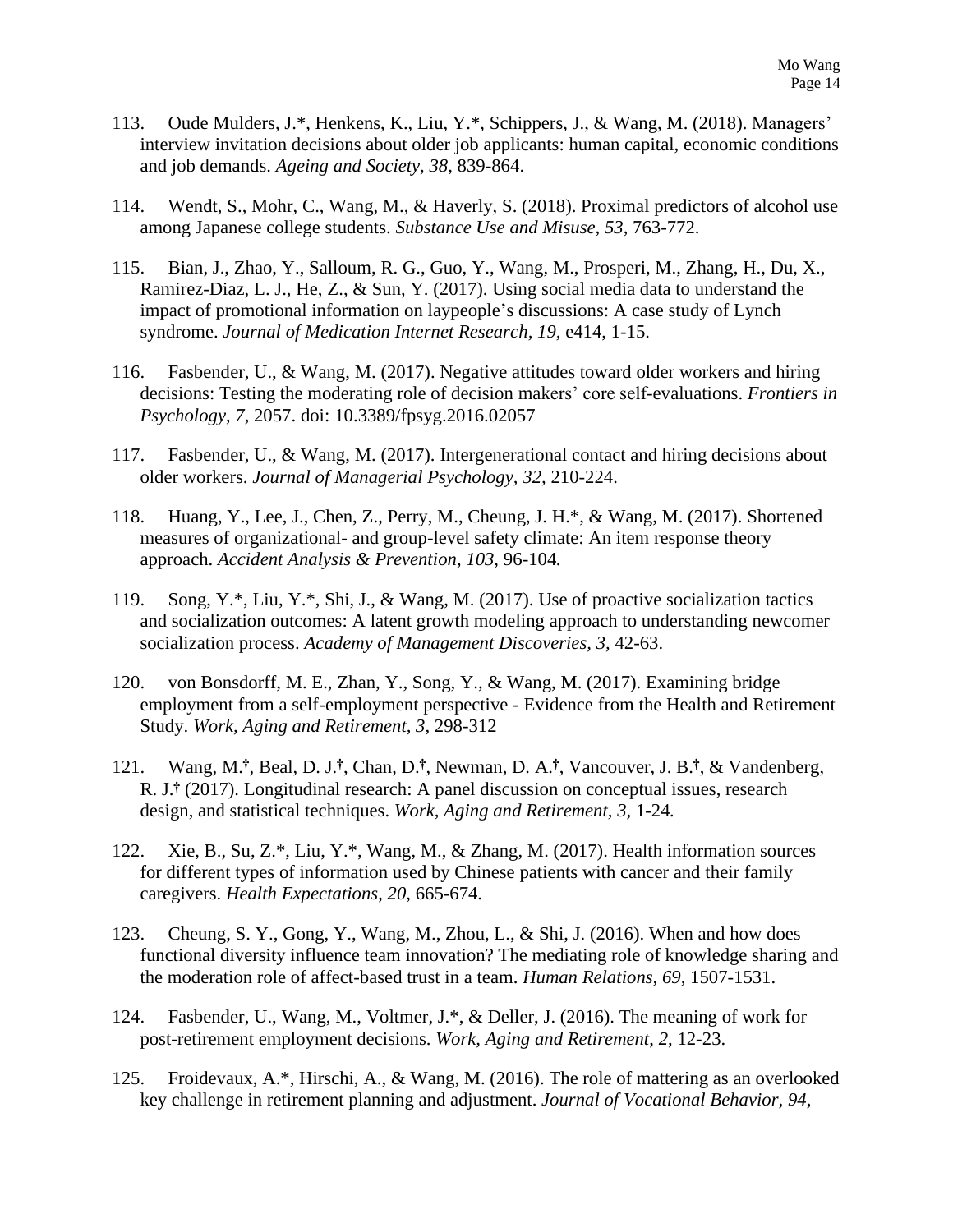*57-69*.

- 126. Kmicinska, M.\*, Zaniboni, S., Truxillo, D., Fraccaroli, F., & Wang, M. (2016). Effects of rater conscientiousness on evaluations of task and contextual performance of older and younger coworkers. *European Journal of Work and Organizational Psychology*, 25, 707-721.
- 127. Liu, Y.\*, Mo, S., Song, Y.\*, & Wang, M. (2016). Longitudinal analysis in occupational health psychology: A review and tutorial of three longitudinal modeling techniques. *Applied Psychology: An International Review, 65,* 379-411*.*
- 128. Cheung, J.\*, Sinclair, B., Shi, J., & Wang, M. (2015). Do job demands of Chinese manufacturing employees predict positive or negative outcomes? A test of competing hypotheses. *Stress and Health, 31,* 432-442.
- 129. Karpinska, K.\*, Henkens, K., Schippers, J., & Wang, M. (2015). Training opportunities for older workers in the Netherlands: A vignette study. *Research in Social Stratification and Mobility, 41,* 103-112*.*
- 130. Lin, W.\*, Ma, J.\*, Wang, L., & Wang, M. (2015). A double-edged sword: The moderating role of conscientiousness in the relationships between work stressors, psychological strain, and job performance. *Journal of Organizational Behavior, 36,* 94-111.
- 131. Liu, S., Luksyte, A., Zhou, L., Shi, J., & Wang, M. (2015). Overqualification and counterproductive work behaviors: Examining a moderated mediation model. *Journal of Organizational Behavior, 36,* 250-271.
- 132. Koopmann, J.\*, Wang, M., Liu, Y.\*, & Song, Y.\* (2015). Customer mistreatment: A review of conceptualizations and a multilevel theoretical model. *Research in Occupational Stress and Well Being, 13,* 33-79*.*
- 133. Sharvit, K., Kruglanski, A. W., Wang, M., Sheveland, A., Ganor, B., & Azani, E. (2015). Palestinian public opinion and terrorism: A two-way street? *Journal of Policing, Intelligence and Counter Terrorism*, *10*, 71-87.
- 134. Sitzmann, T. & Wang, M. (2015). The survey effect: Does administering surveys affect trainees' behavior? *Learning and Individual Differences, 37, 1-12.*
- 135. van Dalen, H. P., Henkens, K., & Wang, M. (2015). Recharging or retiring older workers? Uncovering the age-based strategies of European employers. *The Gerontologist*, 55, 814-824.
- 136. Wang, M., Kammeyer-Mueller, J., Liu, Y.\*, & Li, Y.\* (2015). Context, socialization, and newcomer learning. *Organizational Psychology Review, 5,* 3-25*.*
- 137. Xie, B., Su, Z., Liu, Y.\*, Wang, M., & Zhang, M. (2015). Health information wanted and obtained from doctors/nurses: A comparison of Chinese cancer patients and family caregivers. *Journal of Supportive Care in Cancer*, *23*, 2873-2880.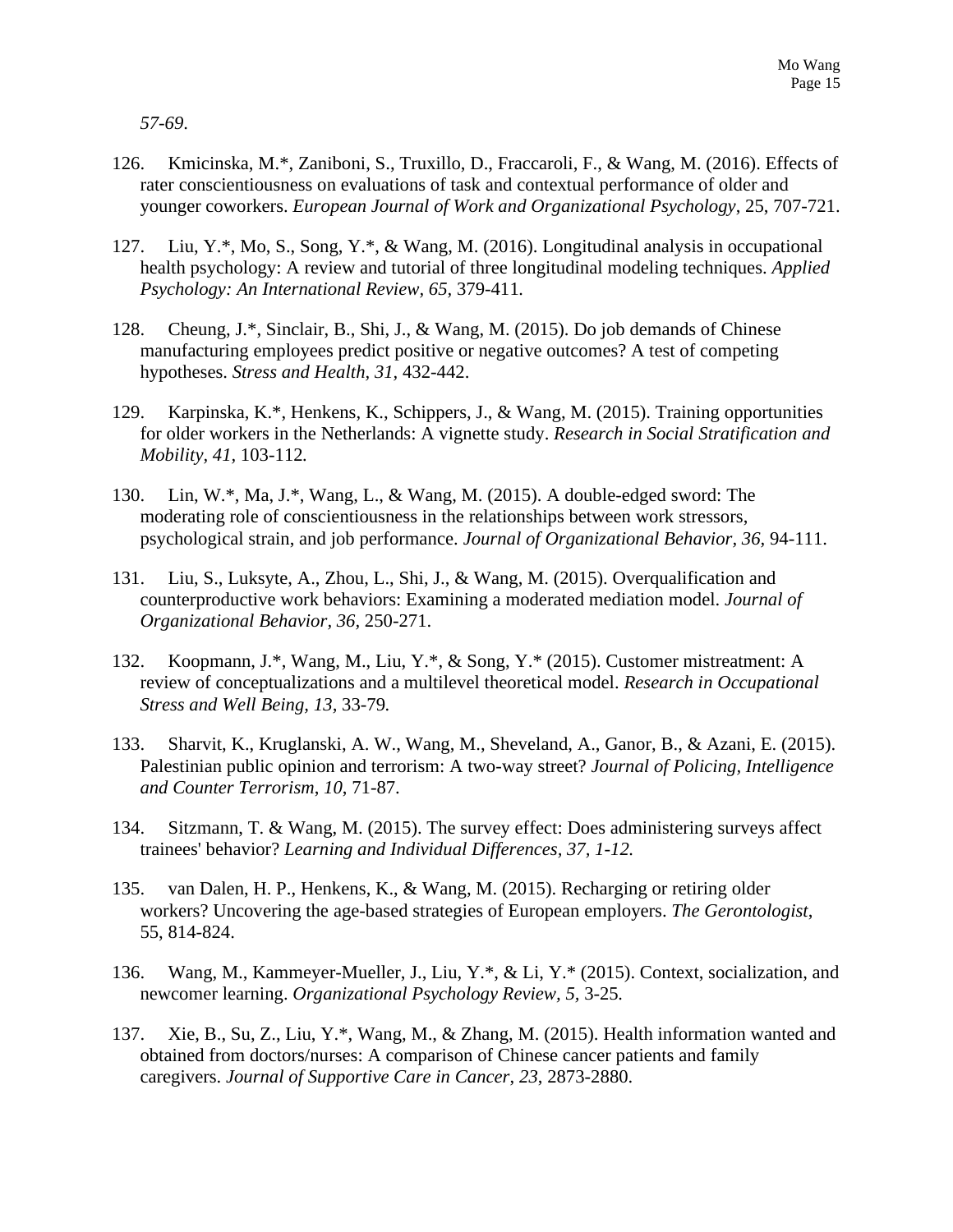- 138. Aronson, Z. H., Dominick, P. G., & Wang, M. (2014). Exhibiting leadership and facilitation behaviors in NPD project-based work: Does team personal style composition matter? *Engineering Management Journal, 26,* 25-35. (*Recipient of 2015 Bright Idea Award by New Jersey Business and Industry Association*).
- 139. Fasbender, U.\*, Deller, J., Wang, M., & Wiernik, B. M.\* (2014). Deciding whether to work after retirement: The role of the psychological experience of aging. *Journal of Vocational Behavior, 84,* 215-224*.*
- 140. Wöhrmann, A. M.\*, Deller, J., & Wang, M. (2014). Postretirement career planning: Testing a model based on social cognitive career theory. *Journal of Career Development, 41,*  363-381*.*
- 141. Wöhrmann, A. M.\*, Deller, J., & Wang, M. (2014). A mixed-method approach to postretirement career planning. *Journal of Vocational Behavior, 84,* 307-317*.*
- 142. Xie, B., Wang, M., Feldman, R., & Zhou, L.\* (2014). Exploring older and younger adults' preferences for health information and participation in decision-making using the Health Information Wants Questionnaire (HIWQ). *Health Expectations, 17,* 795-808.
- 143. Durand, V. M., Hieneman, M., Clarke, S., Wang, M., & Rinaldi, M. (2013). Positive family intervention for severe challenging behavior: A multisite randomized clinical trial. *Journal of Positive Behavior Interventions, 15,* 133-143.
- 144. Liao, F.\*, Yang, L., Wang, M., Drown\*, D., & Shi, J. (2013). Team-member exchange and work engagement: Does personality make a difference? *Journal of Business and Psychology*, 28, 63-77.
- 145. Mohr, C. D., Brannan, D., Wendt, S., Jacobs, L.\*, Wright, R.\*, & Wang, M. (2013). Daily mood-drinking slopes as predictors: A new take on drinking motives and related outcomes. *Psychology of Addictive Behaviors, 27,* 944-955.
- 146. Sharvit, K., Kruglanski, A. W., Wang, M., Chen, X., Minacapelli, L., Ganor, B., & Azani, E. (2013). The effects of Israeli use of coercive and conciliatory tactics on Palestinian's use of terrorist tactics: 2000-2006. *Dynamics of Asymmetric Conflict, 6,* 22-44*.*
- 147. Wöhrmann, A. M.\*, Deller, J., & Wang, M. (2013). Outcome expectations and work design characteristics in post-retirement work planning. *Journal of Vocational Behavior, 83,* 219-228.
- 148. Xie, B., Wang, M., Feldman, R., & Zhou, L.\* (2013). Internet use frequency and patientcentered care: Measuring patient preferences for participation using the Health Information Wants Questionnaire (HIWQ). *Journal of Medical Internet Research, 15,* 140-156*.*
- 149. Zhan, Y., Wang, M., & Shi, J. (2013). Lagged influences of customer mistreatment on employee mood: Moderating roles of maladaptive emotion regulation strategies. *Research on Emotion in Organizations, 9,* 203-224. (*Recipient of 2014 Outstanding Author Contribution Award, Emerald Literati Network Awards for Excellence*).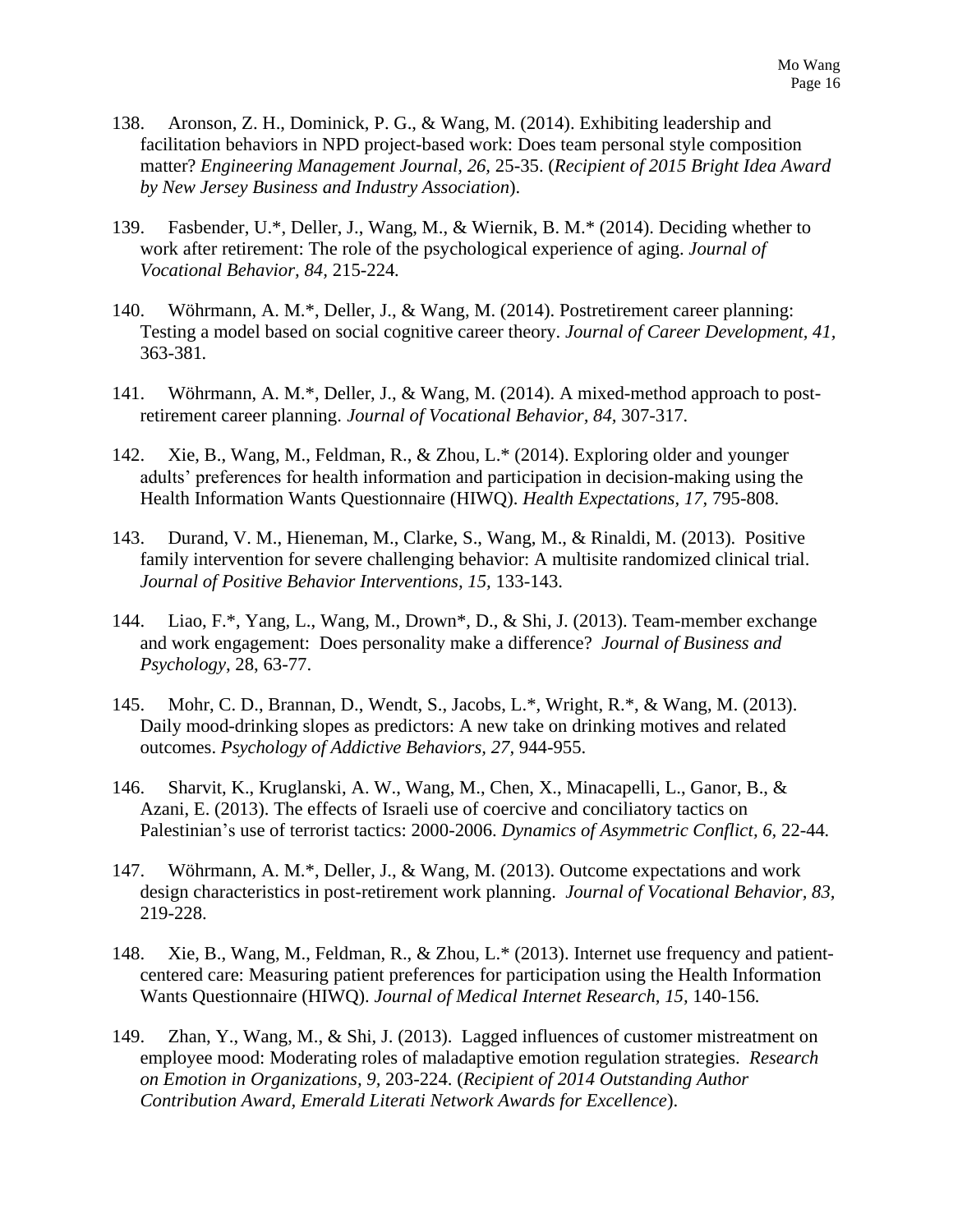- 150. Zhan, Y., Wang, M., & Yao, X. (2013). Domain specific effects of commitment on bridge employment decisions: The moderating role of economic stress. *European Journal of Work and Organizational Psychology, 22, 362-375*.
- 151. De Los Reyes, A., & Wang, M. (2012). Applying psychometric theory and research to developing a continuously distributed approach to making research funding decisions. *Review of General Psychology, 16,* 298-304.
- 152. Guidroz, A. M., Wang, M., & Perez, L. (2012). Developing a model of source-specific interpersonal conflict in healthcare. *Stress and Health*, 28, 69-79.
- 153. Liu, S., & Wang, M. (2012). Perceived overqualification: A review and recommendation for research and practice. *Research in Occupational Stress and Well Being, 10,* 1-42. (*Recipient of 2013 Outstanding Author Contribution Award, Emerald Literati Network Awards for Excellence*).
- 154. Taylor, S. N., Wang, M., & Zhan, Y. (2012). Going beyond self-other rating comparison to measure leader self-awareness. *Journal of Leadership Studies, 6,* 6-31.
- 155. De Los Reyes, A., Kundey, S.M.A., & Wang, M. (2011). The end of the primary outcome measure: A research agenda for constructing its replacement. *Clinical Psychology Review, 31,* 829-838.
- 156. Liu, S.\*, Zhan, Y.\*, & Wang, M. (2011). Person-centric work psychology: Additional insights on its tradition, nature, and research methods. *Industrial and Organizational Psychology: Perspectives on Science and Practice, 4,* 105-108*.*
- 157. Shultz, K. S., Olson, D. A., & Wang, M. (2011). Overqualified employees: Perspectives of older workers. *Industrial and Organizational Psychology: Perspectives on Science and Practice, 4,* 247-249*.*
- 158. Zhang, B.\*, Wang, M., Li, J., Yu, G., & Bi, Y.\* (2011). The effects of concealing academic achievement information on adolescents' self-concept. *Psychological Record*, *61,* 21-40.
- 159. Li, Y., Wang, M., Wang, C.\*, & Shi, J. (2010). Individualism, collectivism, and Chinese adolescents' aggression: Intracultural variations. *Aggressive Behavior*, *36,* 187-194.
- 160. McAuley, J. D., Miller, J. P., Wang, M., & Pang, K. C. H. (2010). Dividing time: Concurrent timing of auditory and visual events by young and elderly adults. *Experimental Aging Research, 36,* 306-324.
- 161. Shultz, K., Wang, M., Crimmins, E., & Fisher, G. (2010). Age differences in the demand-control model of work stress: An examination of data from 15 European countries. *Journal of Applied Gerontology, 29,* 21-47.
- 162. Shultz, K., Wang, M., & Olson, D. (2010). Role overload and underload in relation to occupational stress and health. *Stress and Health, 26,* 99-111.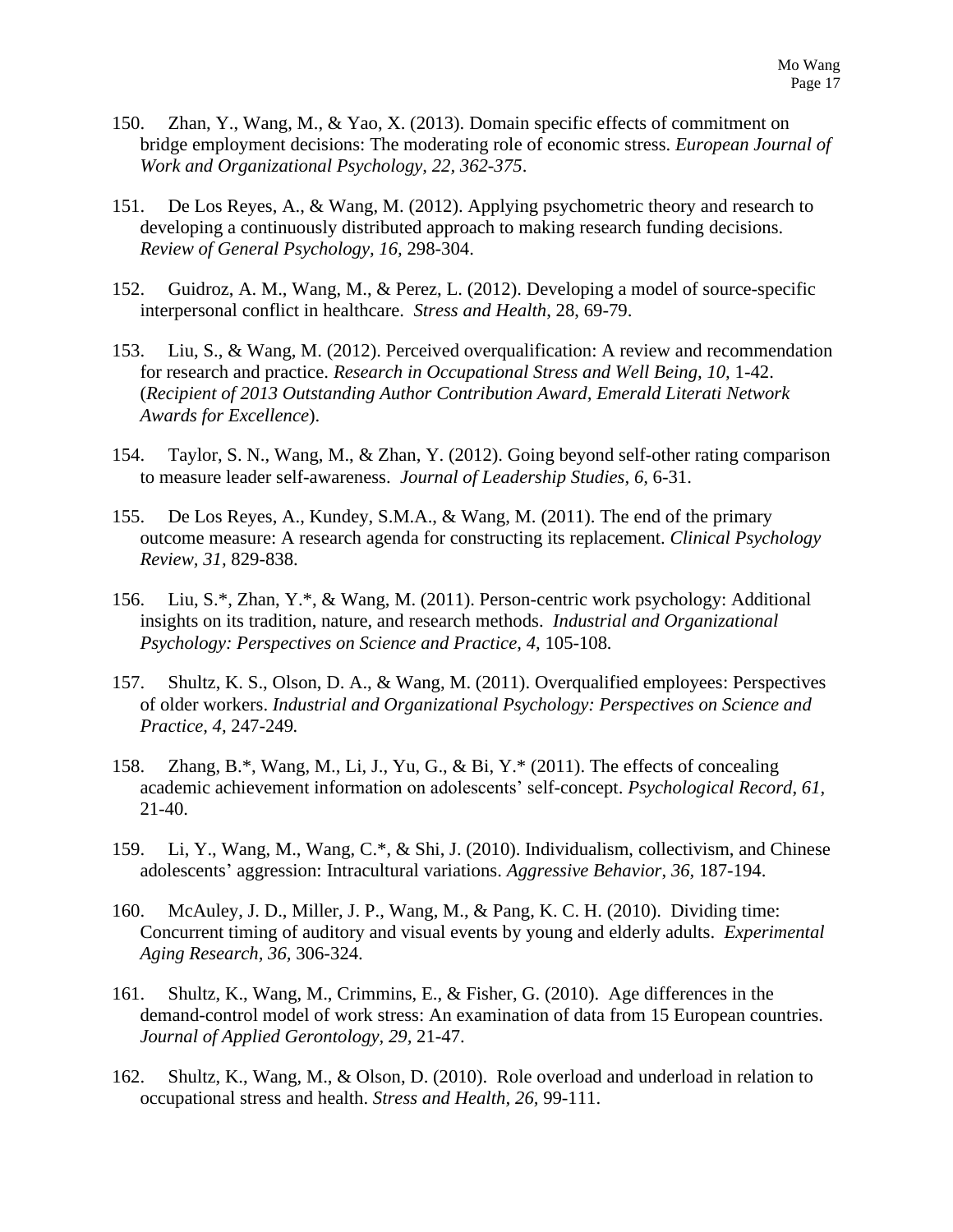- 163. Shi, J., Lin, H.\*, Wang, L., & Wang, M. (2009). Linking the Big Five personality constructs to organizational justice. *Social Behavior and Personality*, *37,* 209-222.
- 164. Zhan, Y.\*, Wang, M., Liu, S.\*, & Shultz, K. (2009). Bridge employment and retirees' health: A longitudinal investigation*. Journal of Occupational Health Psychology, 14,* 374- 389*.*
- 165. Whinghter, J., Cunningham, C. J. L., Wang, M., & Burnfield, J. (2008). The moderating role of goal orientation in the workload-frustration relationship. *Journal of Occupational Health Psychology, 13,* 283-291*.*
- 166. Blanchard-Fields, F., Chen, Y., Horhota, M., & Wang, M. (2007). Cultural differences in the relationship between aging and the correspondence bias. *Journals of Gerontology: Psychological Science*, *62B,* 362-365.
- 167. Huang, Z., Wang, M., Qian, M., Zhong, J., & Tao, R. (2007). Chinese Internet Addiction Inventory: Developing a measure of problematic internet use for Chinese college students. *CyberPsychology and Behavior, 10,* 805-812.
- 168. Shultz, K. S., & Wang, M. (2007). The influence of specific physical health conditions on retirement decisions. *International Journal of Aging and Human Development, 65,* 149-161.
- 169. Wang, M., & Erdheim, J. (2007). Does the five-factor model of personality relate to goal orientation? *Personality and Individual Differences*, *43,* 1493-1505.
- 170. Erdheim, J. **†**, Wang, M.**†**, & Zickar, M. J. (2006). Linking the Big Five personality constructs to organizational commitment. *Personality and Individual Differences, 41,* 959- 970.
- 171. Wang, M., & Chen, Y. (2006). Age differences in attitude change: Influences of cognitive resources and motivation on responses to argument quantity. *Psychology and Aging, 21,* 581-589.
- 172. Wang, M., & Russell, S. S. (2005). Measurement equivalence of the Job Descriptive Index across Chinese and American workers: Results from confirmatory factor analysis and item response theory. *Educational and Psychological Measurement, 65,* 709-732.
- 173. Wang, M., & Chen, Y. (2004). Age differences in the correction processes of contextinduced biases: When correction succeeds. *Psychology and Aging, 19,* 536-540.

#### Refereed Conference Proceedings

- 1. Prosperi, M., Bian, J., & Wang, M. (2020). Multivariate independence set search via progressive addition for conditional Markov acyclic networks. *IEEE International Conference on Bioinformatics and Biomedicine (BIBM)* (pp. 1477-1481).
- 2. Liu, S., Bamberger, P. A., Wang, M., Shi, J., & Bacharach, S. (2014). Onboard with an alcohol-focused work-style? An examination of newcomer emergent behavior patterns. *Best*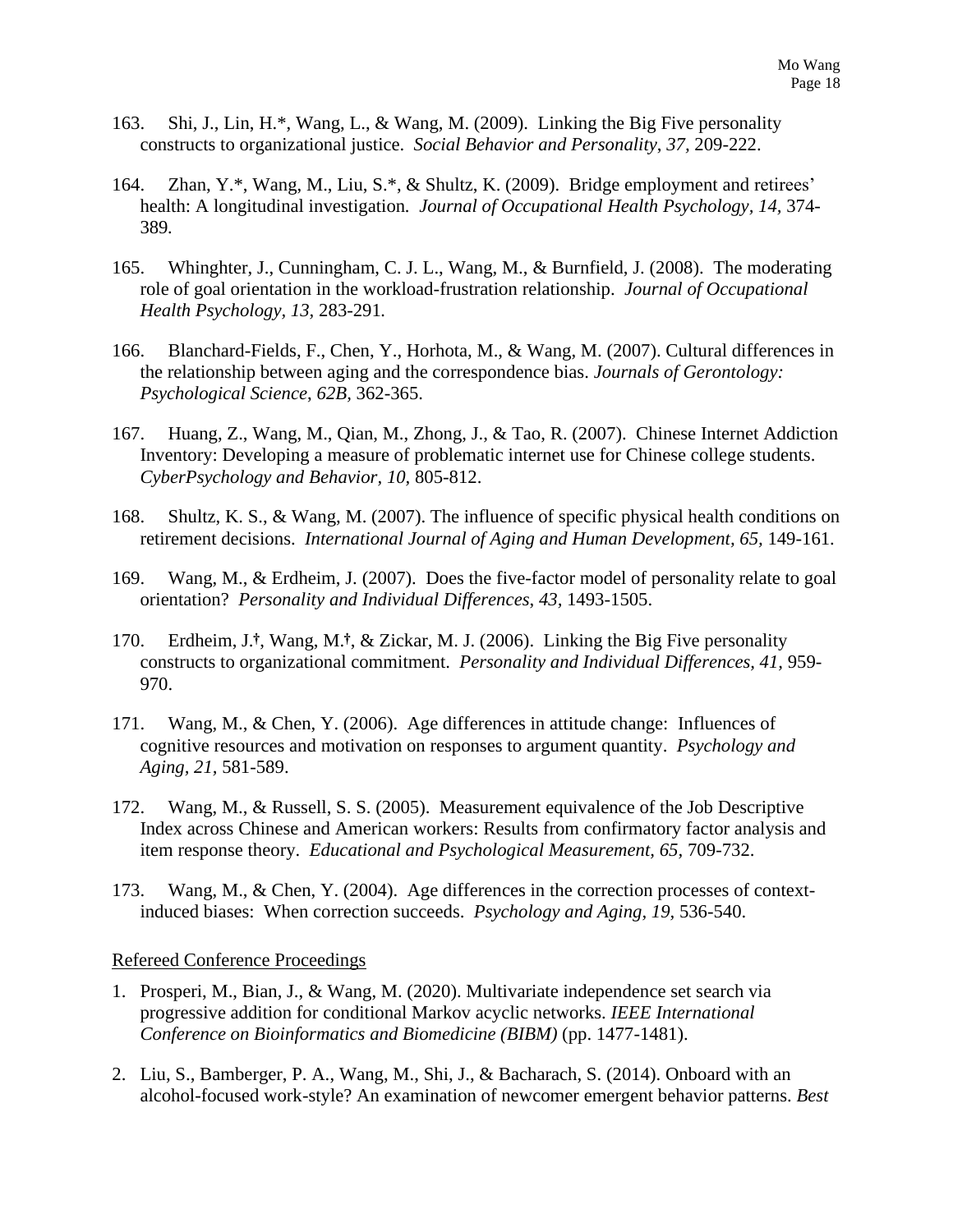*Paper Proceedings of Annual Meeting of the Academy of Management.*

- 3. Liu, S., Wang, M., Bamberger, P A., Shi, J., Bacharach, S., & Alipour, K. (2013). The dark side of socialization: A longitudinal investigation of newcomer alcohol use. *Best Paper Proceedings of Annual Meeting of the Academy of Management.*
- 4. Zhang, Z., Wang, M., Fleenor, J., & Christensen, A. L. (2012). Differentiated transformational leadership and leader performance: Examine curvilinear effects. *Best Paper Proceedings of Annual Meeting of the Academy of Management.*
- 5. Zhang, Z., Wang, M., & Fleenor, J. (2011). Effects of participative leadership: The moderating role of cultural values. *Best Paper Proceedings of Annual Meeting of the Academy of Management. (Finalist of 2011 Best Paper in OB/HRM/OT Award, Academy of Management, International Management Division)*.
- 6. Xie, B., Wang, M., & Feldman, R. (2011). Preferences for health information and decisionmaking: Development of the Health Information Wants (HIW) questionnaire. *Proceedings of ACM iConference 2011, pp. 273-280*. (*Recipient of 2011 ACM iConference Best Paper Award*).
- 7. Wang, M., Liao, H., Zhan, Y.\*, & Shi, J. (2010). Daily customer mistreatment and employee sabotage against customers: A resource perspective. *Conference Proceedings of Bi-annual Meeting of the International Association for Chinese Management Research.*
- 8. Xie, B., Wang, M., Feldman, R., & Zhou, L.\* (2010). Health information and decisionmaking preferences in the Internet age: a pilot study using the Health Information Wants (HIW) Questionnaire. *Conference Proceedings of the ACM International Health Informatics Symposium (IHI 2010)*, *pp. 610-619*.
- 9. Zhan, Y.\*, Liu, S.\*, Murphy, L.\*, Wang, M., Bodner, T., & Zhang, Z. (2009). Predicting retirement decision: A meta-analytic review. *Best Paper Proceedings of Annual Meeting of the Academy of Management.* (*Recipient of 2009 Academy of Management Careers Division Best Paper Award*)

### Books

- 1. Shi, J., & Wang, M. (2013). *New Perspectives in Managerial Psychology*. Beijing, China: Peking University Press.
- 2. Sinclair, R., Wang, M., & Tetrick, L. (2013, Eds.). *Research Methods in Occupational Health Psychology: Measurement, Design, and Data Analysis.* New York: Psychology Press.
- 3. Wang, M. (2013, Ed.). *The Oxford Handbook of Retirement.* New York: Oxford University Press.
- 4. Wang, M., Olson, D., & Shultz, K. (2013). *Mid and late career issues: An integrative perspective*. New York: Psychology Press.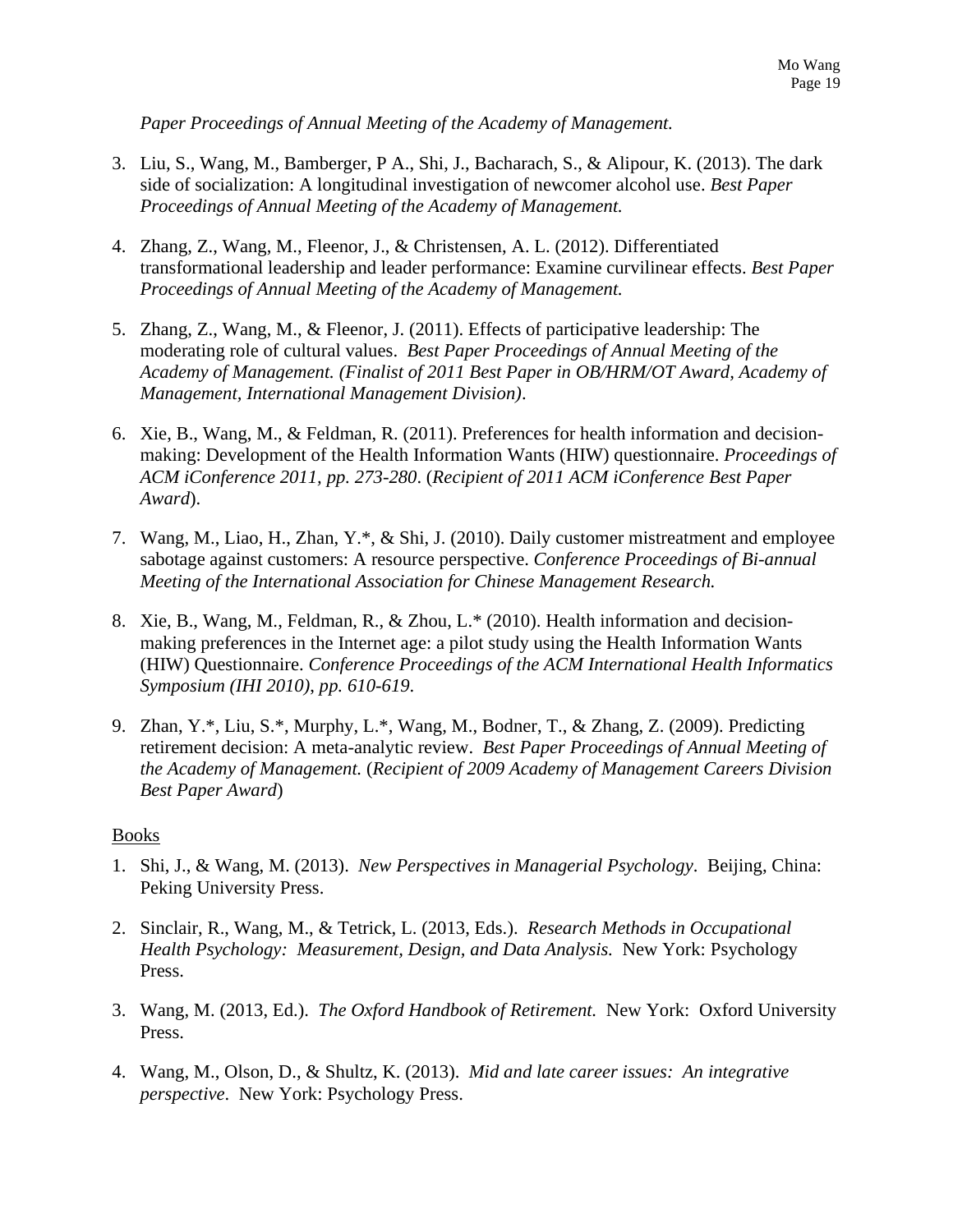5. Song, G., & Wang, M. (2010). *Occupational Health Psychology.* Nanjing, China: Southeast University Press.

### Book Chapters

- 1. Pak, K., & Wang, M. (2022). Bridge employment. In E. F. Fideler (Ed.). *Rowman & Littlefield Handbook on Aging and Work* (pp. 411-424). London, UK: The Rowman & Littlefield Publishing Group.
- 2. Wang, M., & Fang, M. (2022). Longitudinal and diary methods to study age and work. In H. Zacher & C. W. Rudolph (Eds.). *Age and Work: Advances in Theory, Methods, and Practice* (pp. 169-185). New York, NY: Routledge.
- 3. Froidevaux, A., Alterman, V., & Wang, M. (2020). Leveraging aging workforce and age diversity to achieve organizational goals: A human resource management perspective. In S. J. Czaja, J. Sharit, & J. B. James (Eds.). *Current and Emerging Trends in Aging and Work* (pp. 33-58). Springer, Cham.
- 4. Venz, L., & Wang, M. (2019). The importance of interests for understanding retirement. In C. Nye & J. Rounds (Eds.). *Vocational Interests in the Workplace.* (pp. 165-188). New York, NY: Routledge.
- 5. Zhan, Y., Wang, M., & Daniel, V. (2019). Lifespan perspectives on the work-to-retirement transition. In B. B. Baltes, C. W. Rudolph, & H. Zacher (Eds.), *Work across the lifespan* (pp. 581–604). Cambridge, MA: Academic Press.
- 6. Zhou, L., Song, Y., Alterman, V., Liu, Y., & Wang, M. (2019). Introduction to data collection in multilevel research. In S. E. Humphrey & J. M. LeBreton (Eds.), *The Handbook of Multilevel Theory, Measurement, and Analysis* (pp. 225-252). Washington, DC: American Psychological Association.
- 7. Fasbender, U., Wang, M., & Zhan, Y. (2018). Prosocial behavior in retirement. In P. M. Podsakoff, S. B. MacKenzie, & N. P. Podsakoff (Eds.). *The Oxford Handbook of Organizational Citizenship Behavior* (pp. 559-576). New York: Oxford University Press.
- 8. LoPilato, A., & Wang, M. (2018). Bayesian statistics. In Ricky Griffin (Ed.). *Oxford Bibliographies in Management.* New York: Oxford University Press.
- 9. Mohr, C., Haverly, S. N., Froidevaux, A., & Wang, M. (2018). Escaping the self: Negative self-evaluations and employee alcohol misuse. In D. L. Ferris, R. E. Johnson, & C. Sedikides (Eds.), The self at work: Fundamental theory and research (pp. 273-292). New York: Routledge.
- 10. Peng, Y., Jex, S., & Wang, M. (2018). Aging and occupational health. In K. S. Shultz & G. A. Adams (Eds.), Aging and work in the 21st century (2nd Ed, pp. 213-233). New York: Psychology Press.
- 11. Wang, M., & Zhan, Y. (2018). Managing retirement. In D. S. Ones, N. Anderson, C.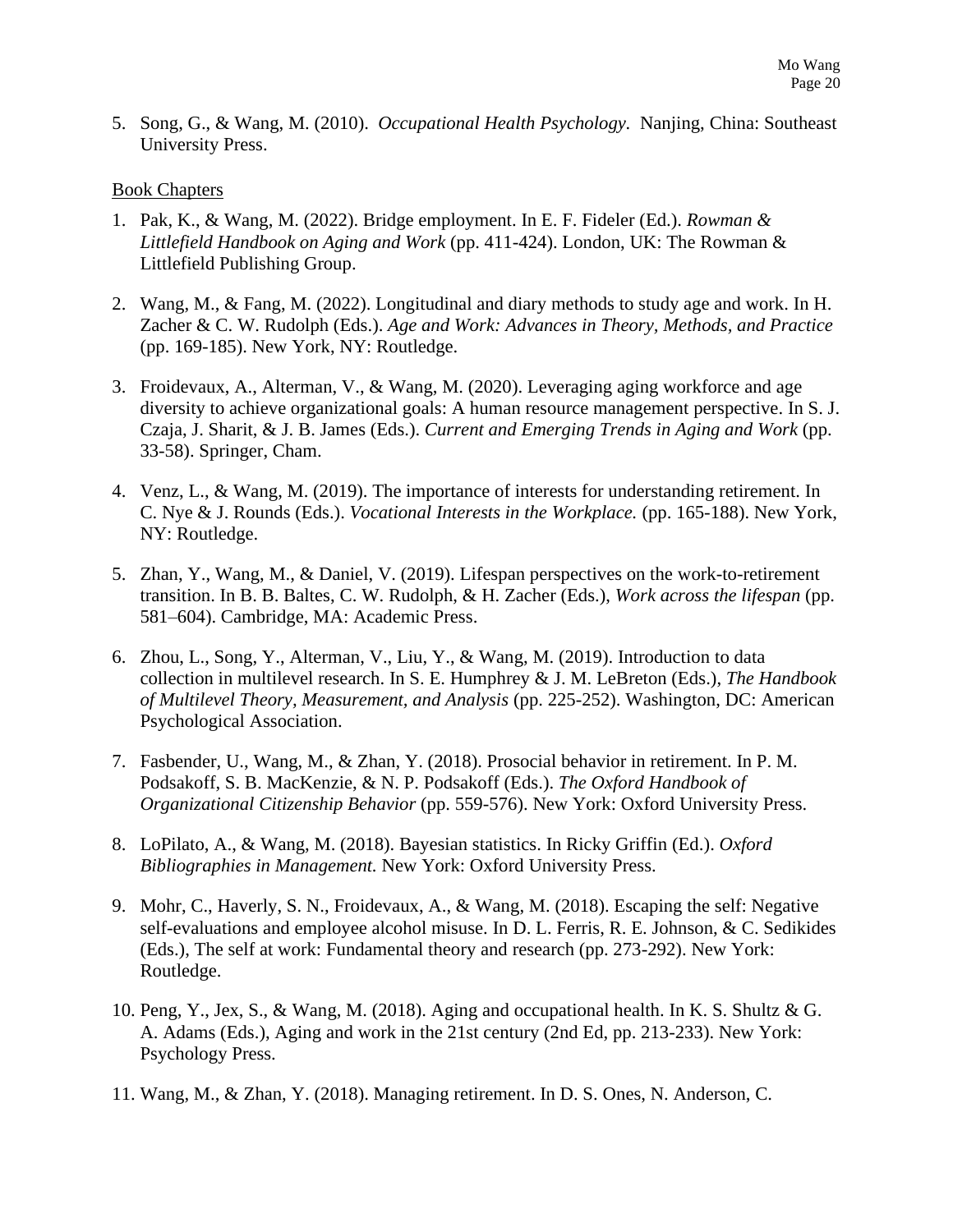Viswesvaran, & H. K. Sinangil (Eds.), *The Sage Handbook of Industrial, Work and Organization Psychology* (pp. 628-639). London, UK: SAGE.

- 12. Fraccaroli, F., Depolo, M., & Wang, M. (2017). What happens when I get older? Older workers, late careers and transitions to retirement. In N. Chmiel, F. Fraccaroli, & M. Sverke (Eds.). An introduction to work and organizational psychology: An international perspective (pp. 448-468). Hoboken, New Jersey: Wiley-Blackwell.
- 13. Wang, M. & Alterman, V. (2017). Retirement. In Oliver Braddick (Ed.). *Oxford Research Encyclopedia of Psychology.* New York: Oxford University Press.
- 14. Zhou, L., & Wang, M. (2016). Leader-member exchange and newcomer adjustment. In T. Bauer, & B. Erdogn (Eds.), *The Oxford Handbook of Leader-Member Exchange* (pp. 227- 239). New York: Oxford University Press.
- 15. Zhan, Y., & Wang, M. (2015). Bridge employment: Conceptualizations and new directions for future research. In L. M. Finkelstein, D. M. Truxillo, F. Fraccoaroli, & R. Kanfer (Eds.). *Facing the Challenges of A Multi-age Workforce: A Use-inspired Approach* (pp. 230-249). New York, NY: Routledge.
- 16. Zhan, Y., & Wang, M. (2015). Retirement and bridge employment: People, context, and time. In P. M. Bal, D. T. A. M. Kooij, & D. M. Rousseau (Eds.). *Aging Workers and the Employee-employer Relationship* (pp.203-220). Houten, Netherlands: Springer.
- 17. Wang, M., & Penn, L. T.\* (2014). Retirement and adaptability. In D. Chan (Ed.). *Individual adaptability to changes at work: New Directions in Research* (pp. 134-155)*.* New York, NY: Routledge.
- 18. Wang, M., Penn, L. T.\*, Bertone, A.\*, & Stefanova, S.\* (2014). Bridge employment in the United States. In C. Alcover, G. Topa, E. Parry, F. Fraccaroli, & M. Depolo (Eds.). *Bridge Employment: A Research Handbook* (pp. 195-215)*.* London: Routledge.
- 19. Wang, M., Zhou, L.\*, & Liu, S. (2014). Multilevel issues in leadership research. In D. Day (Ed.), *The Oxford Handbook of Leadership and Organizations* (pp. 146-166). New York: Oxford University Press.
- 20. Wang, M., Sinclair, R. R., Zhou, L.\*, & Sears, L. E. (2013). Person-centered analysis: Methods, applications, and implications for occupational health psychology. In R. R. Sinclair, M. Wang, & L. E. Tetrick (Eds.), *Research Methods in Occupational Health Psychology: Measurement, Design, and Data Analysis* (pp. 349-373). New York: Psychology Press.
- 21. Wang, M., & Zhou, L.\* (2013). Latent class procedures: Recent development and applications. In J. M. Cortina & R. S. Landis (Eds.). *Modern Research Methods for the Study of Behavior in Organizations* (pp. 137-160). New York: Psychology Press.
- 22. Hanges, P., & Wang, M. (2012). Seeking the Holy Grail in organizational science: Uncovering causality through research design. In S. W. J. Kozlowski (Ed.), *The Oxford*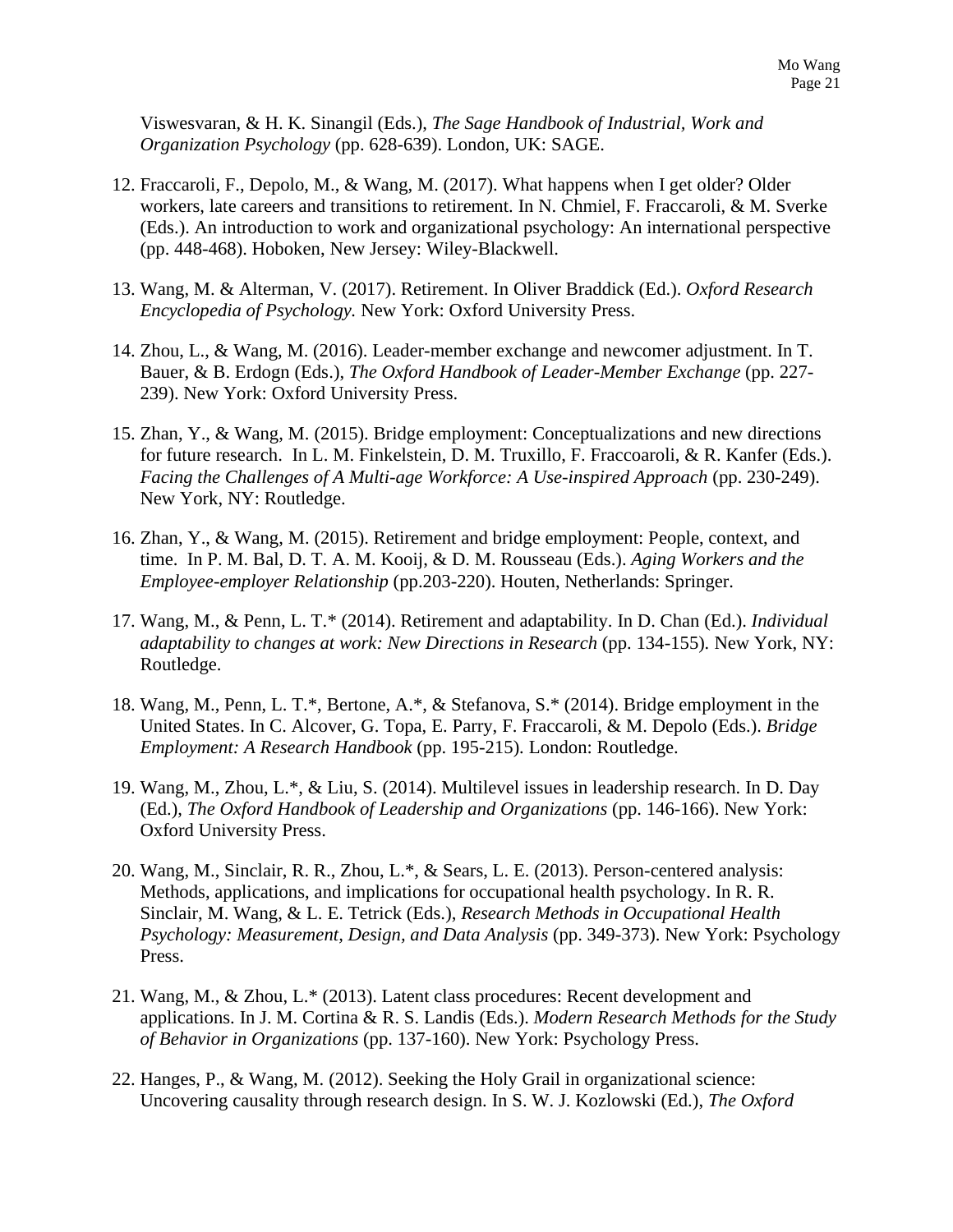*Handbook of Organizational Psychology* (pp. 79-116). New York: Oxford University Press.

- 23. Liu, D., Zhang, Z. & Wang, M. (2012). Mono-level and multilevel mediated moderation and moderated mediation: Theorizing and test. In Chen, X., Tsui, A., and Farh, L. (Eds., 2<sup>nd</sup>) Edition) *Empirical Methods in Organization and Management Research* (in Chinese) (pp. 545-579). Beijing, China: Peking University Press.
- 24. Wang, M. (2012a). Health, fiscal, and psychological well-being in retirement. In J. Hedge and W. Borman (Eds.), *The Oxford Handbook of Work and Aging* (pp. 570-584). New York: Oxford University Press.
- 25. Wang, M. (2012b). Retirement: An adult development perspective. In Whitbourne S. K. & Sliwinski, M. (Eds.). *The Wiley-Blackwell Handbook of Adult Hood and Aging.* (pp. 416- 429). New York: Wiley-Blackwell.
- 26. Wang, M., & Zhan, Y.\* (2012). Employee-organization relationship in older workers. In L. M. Shore, J. A-M. Coyle-Shapiro, & L. Tetrick (Eds.), *The Employee-Organization Relationship: Applications for the 21st Century* (pp. 427-452)*.* New York: Psychology Press.
- 27. Durand, V. M., & Wang, M. (2011). Clinical trials. In J.C. Thomas and M. Hersen (Eds.), *Understanding research in clinical and counseling psychology* (pp. 199-226)*.* New York: Psychology Press.
- 28. Wang, M., Sinclair, R. R., & Deese, M. N. (2010). Understanding the causes of destructive leadership: A dual process model. In T. Hansbrough & B. Schyns (Eds). *When leadership goes wrong: Destructive leadership, mistakes and ethical failures* (pp. 73-97). Charlotte, NC: Information Age Publishing.
- 29. Wang, M., Adams, G. A., Beehr, T. A., & Shultz, K. S. (2009). Career issues at the end of one's career: Bridge employment and retirement. In S. G. Baugh and S. E. Sullivan (Eds.), *Maintaining Focus, Energy, and Options through the Life Span* (pp. 135-162). Charlotte, NC: Information Age Publishing.
- 30. Wang, M., Liu, S.\*, & Zhan, Y.\* (2009). Industrial and organizational psychology. In N. Zhang (Ed.), *Psychology* - *Series on Western Research on the Humanities and Social Sciences* (pp. 342-378). Beijing, China: China Renmin University Press.
- 31. Shultz, K. S., & Wang, M. (2008). The changing nature of mid and late careers. In C. Wankel (Ed.), *21st Century Management: A Reference Handbook* (Volume 2, pp. 130- 138)*.* Thousand Oaks, CA: Sage Publications.
- 32. Jex, S., Wang, M., & Zarubin, A. (2007). Aging and occupational health. In K. S. Shultz and G. A. Adams (Eds.), *Aging and Work in the 21st Century* (pp. 199-224)*.* Mahwah, NJ: LEA.
- 33. Wang, M. (2007). Expatriates. In Steven. G. Rogelberg (Ed.), *The Encyclopedia of Industrial/Organizational Psychology* (pp. 232-235). New York: Sage.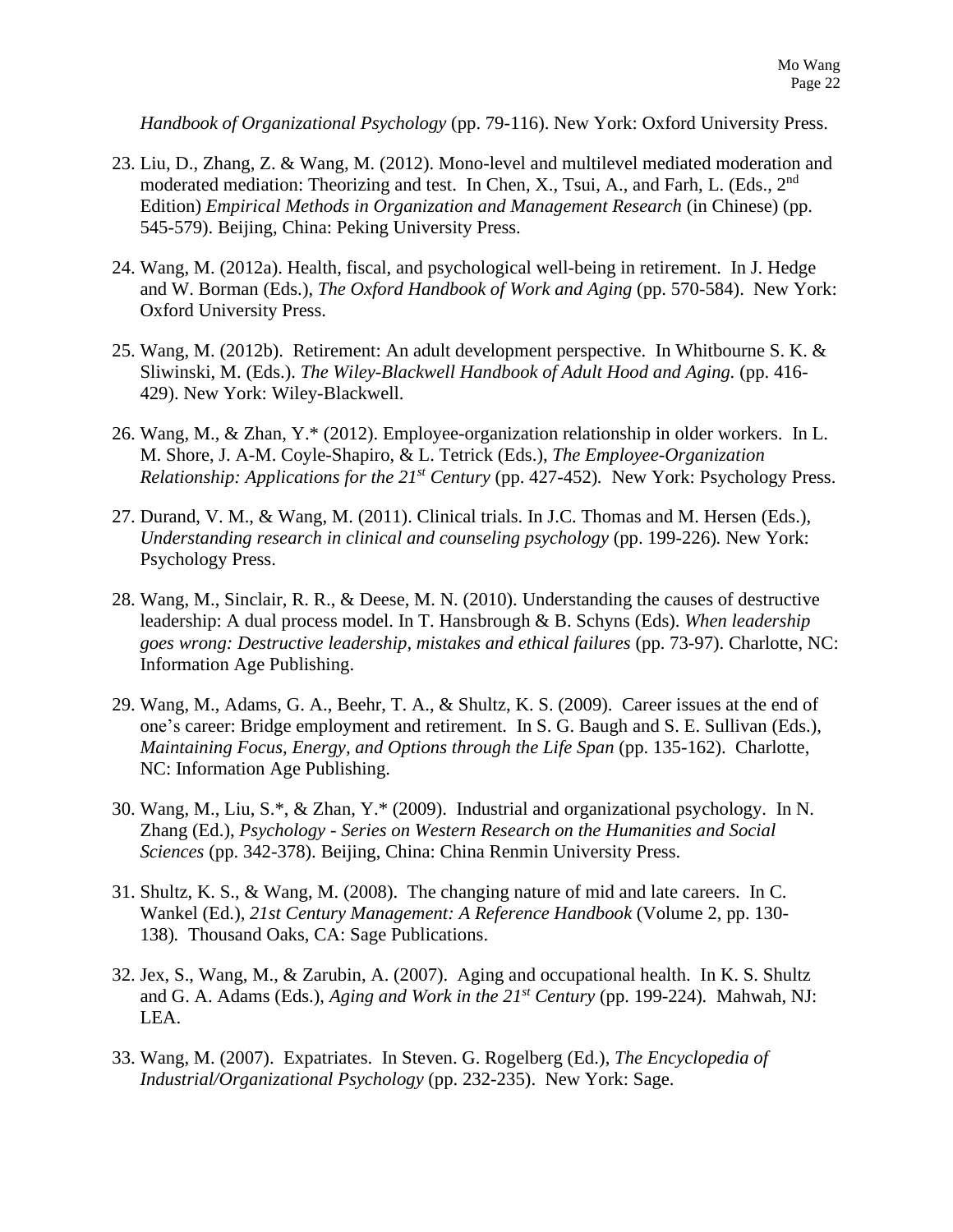34. Chen, Y., & Wang, M. (2006). Ageism. In N. J. Salkind (Ed.), *The Encyclopedia of Human Development*. New York: Sage.

#### Book Review

Wang, M. (2007). Book Review for Performance Measurement: Current perspectives and Future Challenges. *Psychometrika, 72,* 455-456.

#### Miscellaneous Publications

- Tippins, N. T., North, M. S., & Wang, M. (2020). The irrelevance of generational differences at work. *TLNT* (https://www.tlnt.com/the-irrelevance-of-generational-differences-at-work/).
- Wang, M. (2019). The state of *Work, Aging and Retirement*: An editorial. *Work, Aging and Retirement, 1,* 1-2.
- Wang, M., Alterman, V., & Huang, S. (2018). Bridge employment. In Mark H. Bornstein (Ed.), *The SAGE Encyclopedia of Lifespan Human Development.* New York: Sage.
- Wang, M., Dulberg, L., & Qureshi, A. (2018). Mandatory retirement. In Mark H. Bornstein (Ed.), *The SAGE Encyclopedia of Lifespan Human Development.* New York: Sage.
- Wang, M. (2015). Inaugural editorial. *Work, Aging and Retirement, 1,* 1-3.
- Wang, M., & Hesketh, B. (2012). Achieving well-being in retirement: Recommendations from 20 years' research. *Society for Industrial-Organizational Psychology (SIOP) White Paper Series*, SIOP.
- Griffith, R. L., & Wang, M. (2010). The internationalization of I-O Psychology: We're not in Kansas anymore. *The Industrial-Organizational Psychologists, 48,* 41-45.
- Wang, M. (2009). A message from the membership committee. *Society for Occupational Health Psychology Newsletter, 5,* 4.
- Wang, M. (2008). A message from the membership committee. *Society for Occupational Health Psychology Newsletter, 3,* 8.
- Wang, M. (2007). SIOP members as citizen leaders. *The Industrial-Organizational Psychologists, 44,* 32.

### **Media Coverage**

#### TV & Radio Interviews

NPR, ABC, BBC, CBC, Al Jazeera News Channel

#### Newspaper and Internet Coverage

Associated Press, BBC News, NPR, New York Times, Time, The Wall Street Journal, Washington Post, USA Today, US News & World Report, Reuters, Reader's Digest, Los Angeles Times, Science Daily, O-The Oprah Magazine, Glamour Magazine, Huffington Post, CNET News, National Post, Metro Newspapers, Business News Daily, Yahoo Finance, Business Insurance, Disability Scoop, The Times of India, Correio Braziliense [Brazil], etc.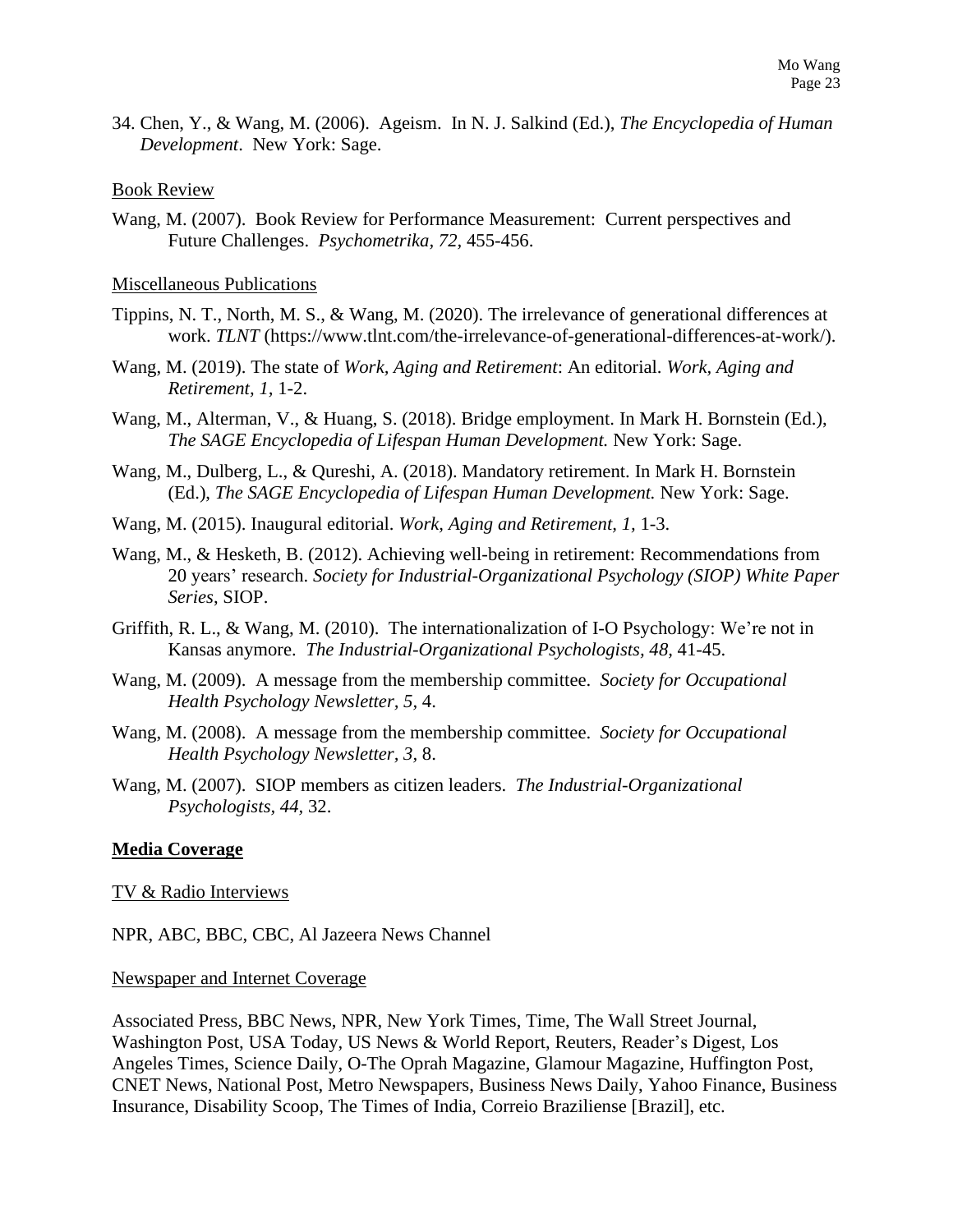## **Competitive Research Grant Awards**

| $\bullet$ | Research Grant (FAIN-2120500)<br>National Science Foundation, USA                                                                                                                                              | (US \$350,000)   | 10/1/2021-9/30/2024 |  |  |
|-----------|----------------------------------------------------------------------------------------------------------------------------------------------------------------------------------------------------------------|------------------|---------------------|--|--|
|           | Diversity as an Organizational Capability: A Multilevel Examination of Board Composition<br>and Firm Effectiveness<br>Role: Co-PI                                                                              |                  |                     |  |  |
|           | Research Grant (U19OH010154) (US \$1,355,707)<br>Centers for Disease Control and Prevention<br>Development and Validation of a TWH Climate Scale                                                               |                  | 9/1/2021-8/31/2023  |  |  |
| $\bullet$ | Role: Subaward-PI<br>Research Grant (FAIN-2040807) (US \$999,177)<br>National Science Foundation, USA and Amazon Inc.                                                                                          |                  | 2/1/2021-1/31/2024  |  |  |
|           | Using Machine Learning to Address Structural Bias in Personnel Selection<br>Role: Co-PI                                                                                                                        |                  |                     |  |  |
| $\bullet$ | RAPID Grant (SES-2030830)<br>National Science Foundation, USA                                                                                                                                                  | (US \$120,925)   | 5/11/2020-5/10/2021 |  |  |
|           | Effective Recovery for Organizations from the COVID-19: Optimizing Strategic Responses<br>Role: Co-PI                                                                                                          |                  |                     |  |  |
| $\bullet$ | Research Grant (#P0131220)<br>Florida Department of Health (#B5511A)<br>Centers for Disease Control and Prevention (NU90TP921998-01-00)<br><b>First Responder Needs Assessment</b>                             | (US \$200,000)   | 7/1/2019-12/31/2019 |  |  |
|           | Role: PI<br>Research Grant (100019_166035 / 1)<br><b>Swiss National Science Foundation</b><br>Development of Work Orientations at the Beginning of Working Life: Exploring<br><b>Antecedents and Processes</b> | (CHF 320,000)    | 5/1/2016-4/30/2019  |  |  |
| $\bullet$ | Role: Co-Investigator<br>R01 Grant (1R01AA022113-01A1)<br><b>NIAAA</b>                                                                                                                                         | (US \$2,703,239) | 3/5/2014-2/28/2020  |  |  |
|           | The College-to-work Transition & Alcohol Misuse: An Etiologic Study<br>Role: Co-Investigator                                                                                                                   |                  |                     |  |  |
|           | IPA Grant (SES-1608248)<br>National Science Foundation, USA<br>Role: PI                                                                                                                                        | (US \$181, 917)  | 1/13/2016-8/12/2016 |  |  |
| $\bullet$ | IPA Grant Supplement (SES-1543414)<br>National Science Foundation, USA<br>Role: PI                                                                                                                             | (US \$12,356)    | 1/13/2015-1/12/2016 |  |  |
| $\bullet$ | IPA Grant (SES-1523751)<br>National Science Foundation, USA<br>Role: PI                                                                                                                                        | (US \$311,520)   | 1/13/2015-1/12/2016 |  |  |
| ٠         | IPA Grant (SES-1415467)<br>National Science Foundation, USA<br>Role: PI                                                                                                                                        | (US \$287,411)   | 1/13/2014-1/12/2015 |  |  |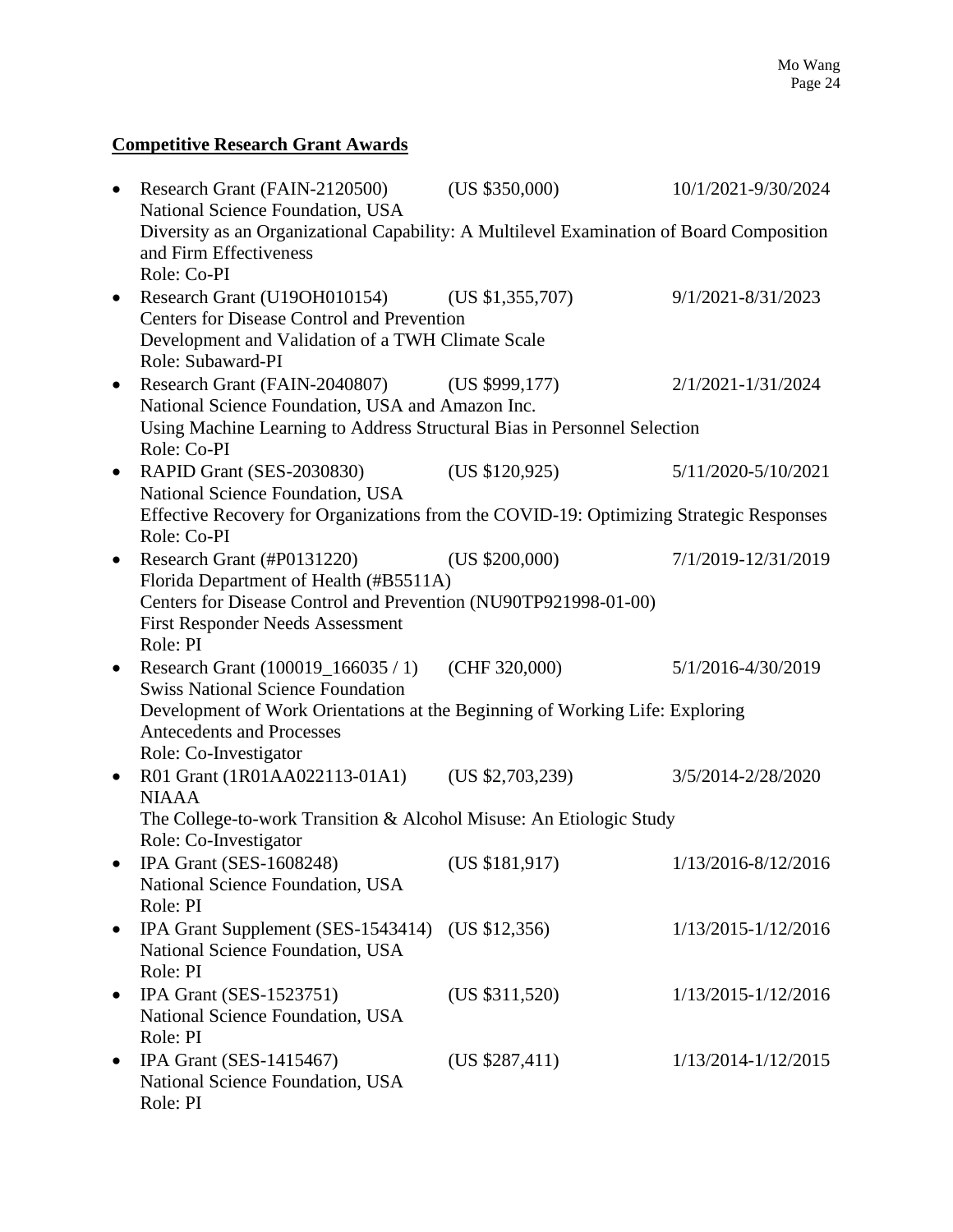| $\bullet$                                         | <b>Australian Discovery Project</b>                                                                 | (Australian \$327,000) | 1/1/2014-12/31/2016 |  |  |  |
|---------------------------------------------------|-----------------------------------------------------------------------------------------------------|------------------------|---------------------|--|--|--|
|                                                   | <b>Australian Research Council</b>                                                                  |                        |                     |  |  |  |
|                                                   | A Mental Model of Remaining Lifetime: Its Impact on Late-career Adjustment<br>Role: Co-Investigator |                        |                     |  |  |  |
| $\bullet$                                         | Hong Kong ECS Grant                                                                                 | (HK \$609, 546)        | 1/1/2014-6/30/2015  |  |  |  |
|                                                   | Research Grants Council of Hong Kong                                                                |                        |                     |  |  |  |
|                                                   | Police Incivility Associated with Suspect Aggression: A Multi-level Investigation                   |                        |                     |  |  |  |
|                                                   | Role: Co-Investigator                                                                               |                        |                     |  |  |  |
| $\bullet$                                         | <b>Research Endowment Grant</b>                                                                     | (HK \$400,000)         | 1/1/2012-12/31/2014 |  |  |  |
|                                                   | City University of Hong Kong                                                                        |                        |                     |  |  |  |
|                                                   | How Third-party Reacts to Others' Received Unfair Treatment? The Integration of                     |                        |                     |  |  |  |
|                                                   | Instrumental and Moral Perspectives of Justice                                                      |                        |                     |  |  |  |
|                                                   | Role: Co-Investigator                                                                               |                        |                     |  |  |  |
| $\bullet$                                         | <b>Research Endowment Grant</b>                                                                     | (US \$52,000)          | 9/1/2011-8/31/2017  |  |  |  |
|                                                   | Liberty Mutual Research Institute for Safety                                                        |                        |                     |  |  |  |
| Safety Climate at Organizational and Group Levels |                                                                                                     |                        |                     |  |  |  |
|                                                   | Role: PI                                                                                            |                        |                     |  |  |  |
|                                                   | <b>Research Endowment Grant</b>                                                                     | (US \$12,000)          | 1/1/2011-12/31/2011 |  |  |  |
|                                                   | Institute for Workplace Studies & Smithers Institute, Cornell University                            |                        |                     |  |  |  |
|                                                   | Adjustment Stressors and Newcomer Alcohol Use: The Impact of Social Environment                     |                        |                     |  |  |  |
|                                                   | Role: PI                                                                                            |                        |                     |  |  |  |
| $\bullet$                                         | Medical Research Foundation Grant (US \$29,306)                                                     |                        | 3/1/2007-12/31/2008 |  |  |  |
|                                                   | Cross-Cultural Adjustment and Alcohol Consumption: A Daily Process Study.                           |                        |                     |  |  |  |
|                                                   | Role: PI                                                                                            |                        |                     |  |  |  |
| $\bullet$                                         | <b>Faculty Enhancement Grant</b>                                                                    | (US \$8,000)           | 7/1/2008-12/31/2008 |  |  |  |
|                                                   | <b>Portland State University</b>                                                                    |                        |                     |  |  |  |
|                                                   | Bridge Employment and Retirees' Health: A Longitudinal Investigation<br>Role: PI                    |                        |                     |  |  |  |
|                                                   | Alfred P. Sloan Foundation Grant                                                                    | (US \$44,080)          | 7/1/2006-6/30/2008  |  |  |  |
|                                                   |                                                                                                     |                        |                     |  |  |  |
|                                                   | Aging and Workplace Flexibility among Unionized Construction Workers<br>Role: Co-Investigator       |                        |                     |  |  |  |
|                                                   | <b>Faculty Enhancement Grant</b>                                                                    | (US \$6,048)           | 7/1/2006-9/30/2008  |  |  |  |
|                                                   | <b>Portland State University</b>                                                                    |                        |                     |  |  |  |
|                                                   | Why Retirees Work: Predicting Bridge Employment Decisions                                           |                        |                     |  |  |  |
|                                                   | Role: PI                                                                                            |                        |                     |  |  |  |
|                                                   |                                                                                                     |                        |                     |  |  |  |
|                                                   | <b>Competitive Workshop Grant Awards</b>                                                            |                        |                     |  |  |  |
|                                                   |                                                                                                     |                        |                     |  |  |  |

• Conference and Workshop Grant (US \$10,000) 9/1/2007-8/31/2008 National Institute of Occupational Safety and Health Workshops on Job Stress & Cardiovascular Health in China Role: Workshop Organizer and Lecturer

## **Professional Activities**

## Professional Affiliations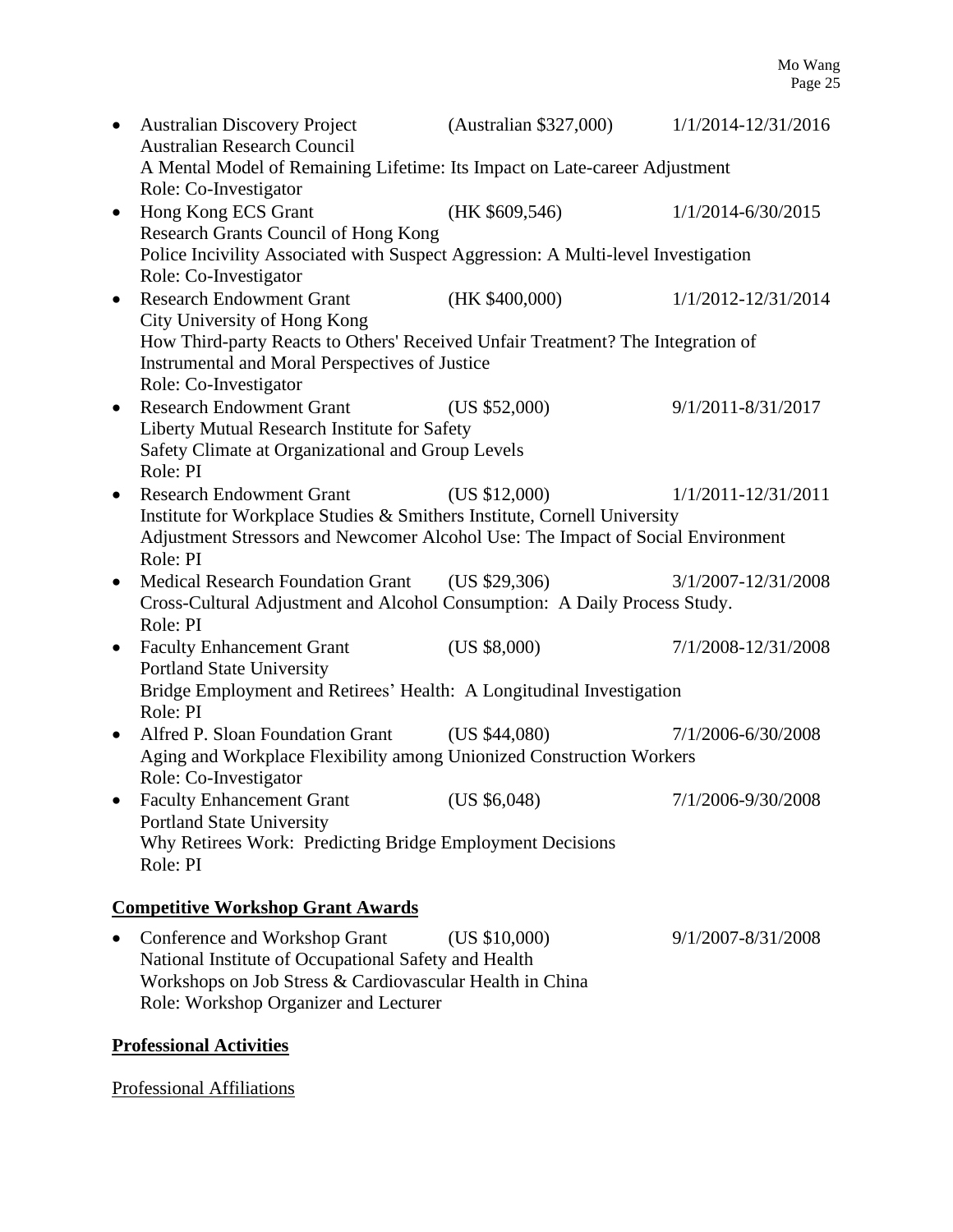- Founding Member of Society for Occupational Health Psychology (SOHP)
- Member of Academy of Management (AoM)
- Member of American Psychology Association (APA)
- Member of APA Division 14: Society for Industrial and Organizational Psychology (SIOP)
- Member of APA Division 20: Adult Development and Aging

## Chaired Professional Committees

- Chair of the Special Committee for Membership Requirement Evaluation for SIOP (December 2013 – April 2014)
- Chair of the Membership Committee for SIOP (April 2012 April 2014)
- Member at Large, SOHP (January 2010 January 2012)
- Co-Chair of the International Affairs Committee for SIOP (August 2008 2011)
- Chair of the AoM HR Division Early Career Achievement Award Committee (2012)
- Chair of the Membership Committee for SOHP (January 2008 December 2009)
- Chair of the AoM HR Division Scholarly Achievement Award Committee (2009)
- Chair of the Call for Proposal and Flanagan Award Committee for SIOP Annual Conference (April 2008 – 2009)

## Professional Committee Members

- SIOP Award Committee (2012)
- AoM Dissertation Award Committee (2011)
- AoM HR Division Best Student Convention Paper Award Committee (2010)
- SIOP Professional Practice Committee (August 2008 2009)
- SIOP Annual Conference Strategic Program Planning Committee (April 2006 2009)
- Membership Committee of SOHP (August 2005 2009)
- APA Division 14 Program Committee (November 2006-2008)
- Work, Stress, and Health 2009 Conference Planning Committee
- Work, Stress, and Health 2006 Conference Liaison Committee

## Ad Hoc Reviewer

- *Academy of Management Discoveries*
- *Academy of Management Journal*
- *Academy of Management Review*
- *Accident Analysis & Prevention*
- *Applied Psychology: An International Journal*
- *Current Directions in Psychological Science*
- *Current Psychology*
- *Group and Organizational Management*
- *Human Relations*
- *International Journal of Behavioral Development*
- *Journal of Applied Psychology*
- *Journal of Business and Psychology*
- *Journal of Management*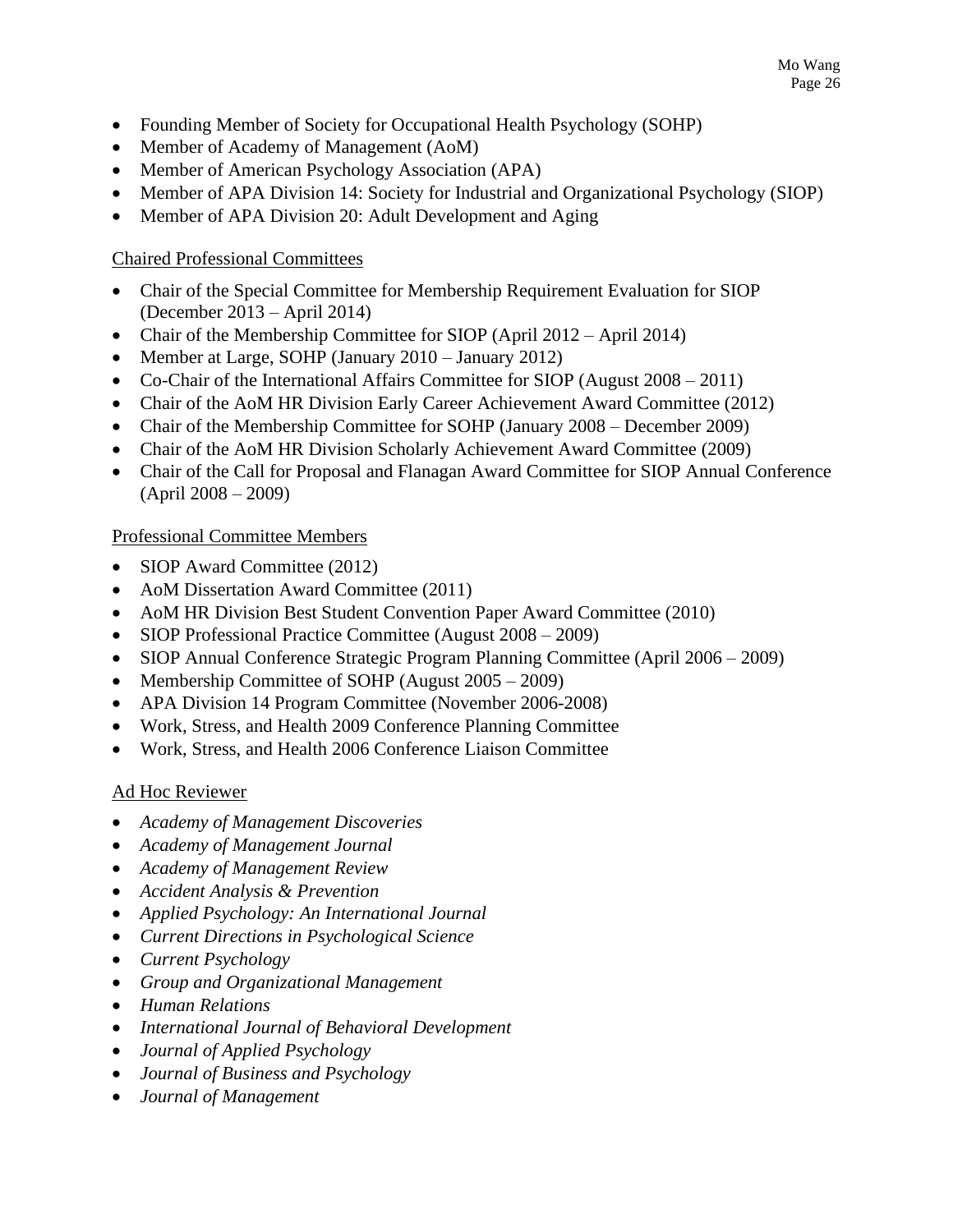- *Journal of Occupational Health Psychology*
- *Journal of Occupational and Organizational Psychology*
- *Journal of Organizational Behavior*
- *Journals of Gerontology: Psychological Sciences*
- *Journals of Gerontology: Social Sciences*
- *Lancet Public Health*
- *Leadership Quarterly*
- *Management Research Review*
- *Organization Science*
- *Organizational Behavior and Human Decision Processes*
- *Organizational Research Methods*
- *Personality and Individual Differences*
- *Personality Disorders: Theory, Research, and Treatment*
- *Personnel Psychology*
- *Proceedings of the National Academy of Sciences (PNAS)*
- *Psychological Bulletin*
- *Psychology and Aging*
- *Quality of Life Research*
- *Research on Aging*
- *Social Behavior and Personality*
- Annual AoM Conference
- Annual APA Convention
- Annual SIOP Conference
- Biannual International Conference on Work, Stress, and Health

### External Reviewer for Programs, Departments, and Colleges

Chinese University of Hong Kong, Hong Kong, February 2018 Research Assessment Exercise (RAE) 2020, University Grants Committee, Hong Kong, 2020- 2021

### Invited Keynote, Colloquia, and Workshops

EEOC, Online Presentation on ML Bias in Personnel Selection, February 2022 Oregon State University, Corvallis, OR, September 2021 APA Division 20, Online Workshop on Advancing Age Inclusivity in Psychology, August 2021 AOM OB Division Ph.D. Consortium, Online, August 2021 AOM OB Division BLM in the Academy Session Speaker, Online, February 2021 AOM IACMR Division Speakers Series, Online, January 2021 AOM OB Division Ph.D. Consortium, Online, August 2020 Vrije University Amsterdam, The Netherlands, March 2020 Toulouse Business School and Toulouse School of Management, France, March 2020 ISM University of Management and Economics, Lithuania, March 2020 University of Sydney, Sydney, Australia, September 2019 AOM OB Division Half-way There Consortium, Boston, MA, August 2020 Chinese University of Hong Kong, Hong Kong, June 2019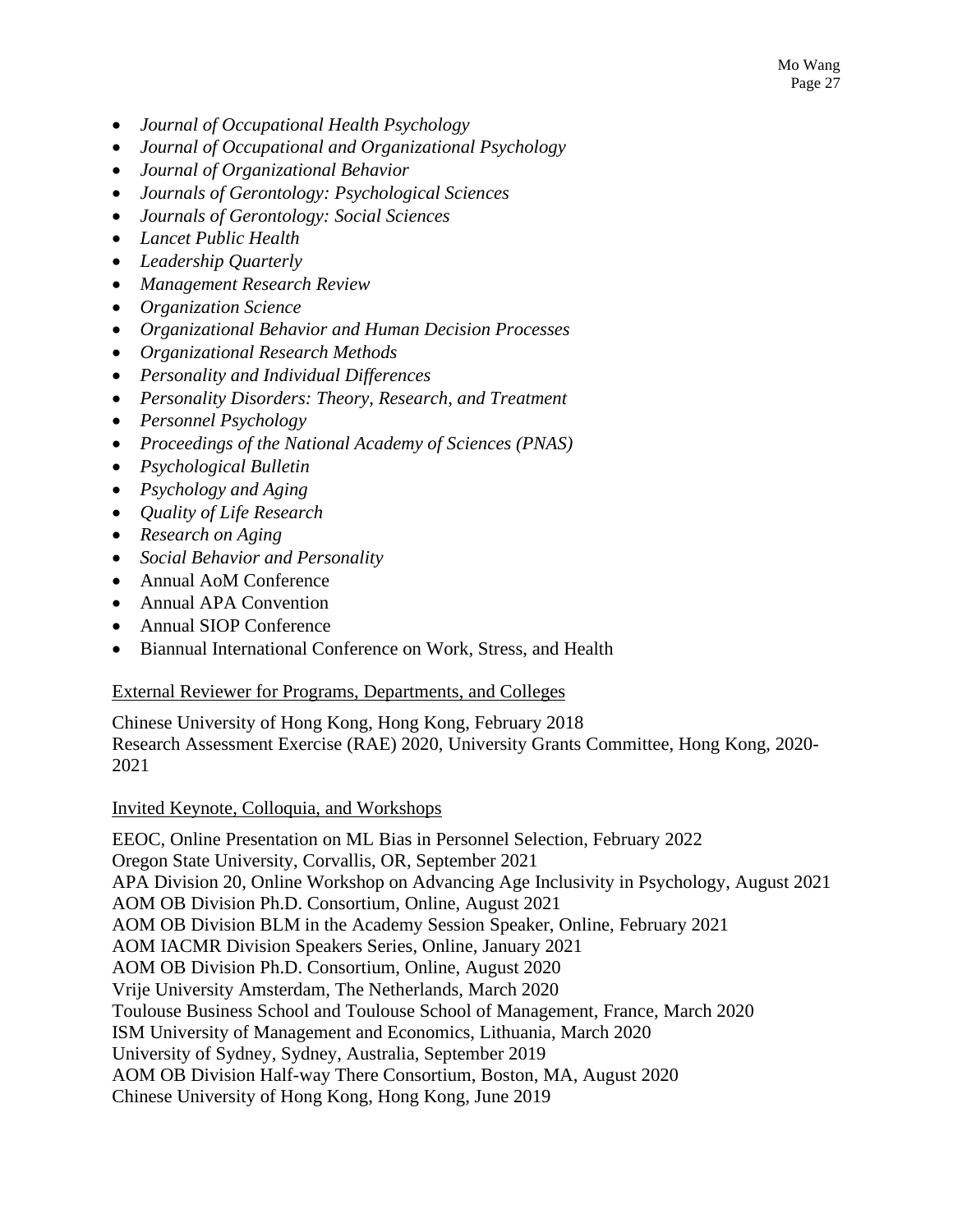Shanghai Jiao Tong University, Shanghai, China, May 2019 Shannxi Normal University, Xi'an, China, May 2019 Durham University, Durham, United Kingdom, November 2018 Shanghai Jiao Tong University, Shanghai, China, July 2018 Sun Yat-sen University, Guangzhou, China, June 2018 Hong Kong University of Science and Technology, Hong Kong, June 2018 University of Illinois at Urbana–Champaign, Urbana–Champaign, IL, March 2018 Leipzig University, Leipzig, Germany, January 2018 Shanghai Jiao Tong University, Shanghai, China, December 2017 Georgia Institute of Technology, Atlanta, GA, September 2017 German AOW Congress (10th), Dresden, Germany, September 2017 Australia Psychological Society 12th I-O Psychology Conference, Sydney, Australia, July 2017 Shanghai Jiao Tong University, Shanghai, China, July 2017 Sun Yat-sen University, Guangzhou, China, June 2017 The University of Hong Kong, Hong Kong, June 2017 Hong Kong University of Science and Technology, Hong Kong, June 2017 Chinese University of Hong Kong, Hong Kong, April 2017 University of Michigan, Ann Arbor, MI, March 2017 University of Minnesota, Minneapolis, MN, February 2017 Sun Yat-sen University, Guangzhou, China, December 2016 Macquarie University, North Ryde, NSW, Australia, November 2016 Tourism & Ageing Conference, Lisbon, Portugal, October 2016 University of South Florida, Tampa, FL, September 2016 Shanghai Jiao Tong University, Shanghai, China, July 2016 UWV, Amsterdam, Netherlands, June 2016 Netherlands Institute for Advanced Study, Wassenaar, Netherlands, March 2016 White House Social and Behavioral Sciences Team, Washington DC, February 2016 Sun Yat-sen University, Guangzhou, China, December 2015 White House Social and Behavioral Sciences Team, Washington DC, December 2015 Peking University, Beijing, China, August 2015 Shanghai Jiao Tong University, Shanghai, China, July 2015 Sun Yat-sen University, Guangzhou, China, June 2015 The Hong Kong Polytechnic University, Hong Kong, June 2015 Congressional Debriefing, Washington DC, May 2015 University of Maryland, College Park, MD, April 2015 Georgia Institute of Technology, Atlanta, GA, March 2015 George Washington University, Washington DC, March 2015 Macquarie University, North Ryde, NSW, Australia, February 2015 University of New South Wales, Sydney, Australia, February 2015 University of Groningen, Groningen, Netherlands, November 2014 Sun Yat-sen University, Guangzhou, China, June 2014 Pennsylvania State University, State College, PA, April 2014 Sun Yat-sen University, Guangzhou, China, July 2013 Academy of the Social Sciences in Australia, Brisbane, Australia, May 2013 University of Queensland, School of Psychology, Brisbane, Australia, May 2013 University of Queensland, School of Business, Brisbane, Australia, May 2013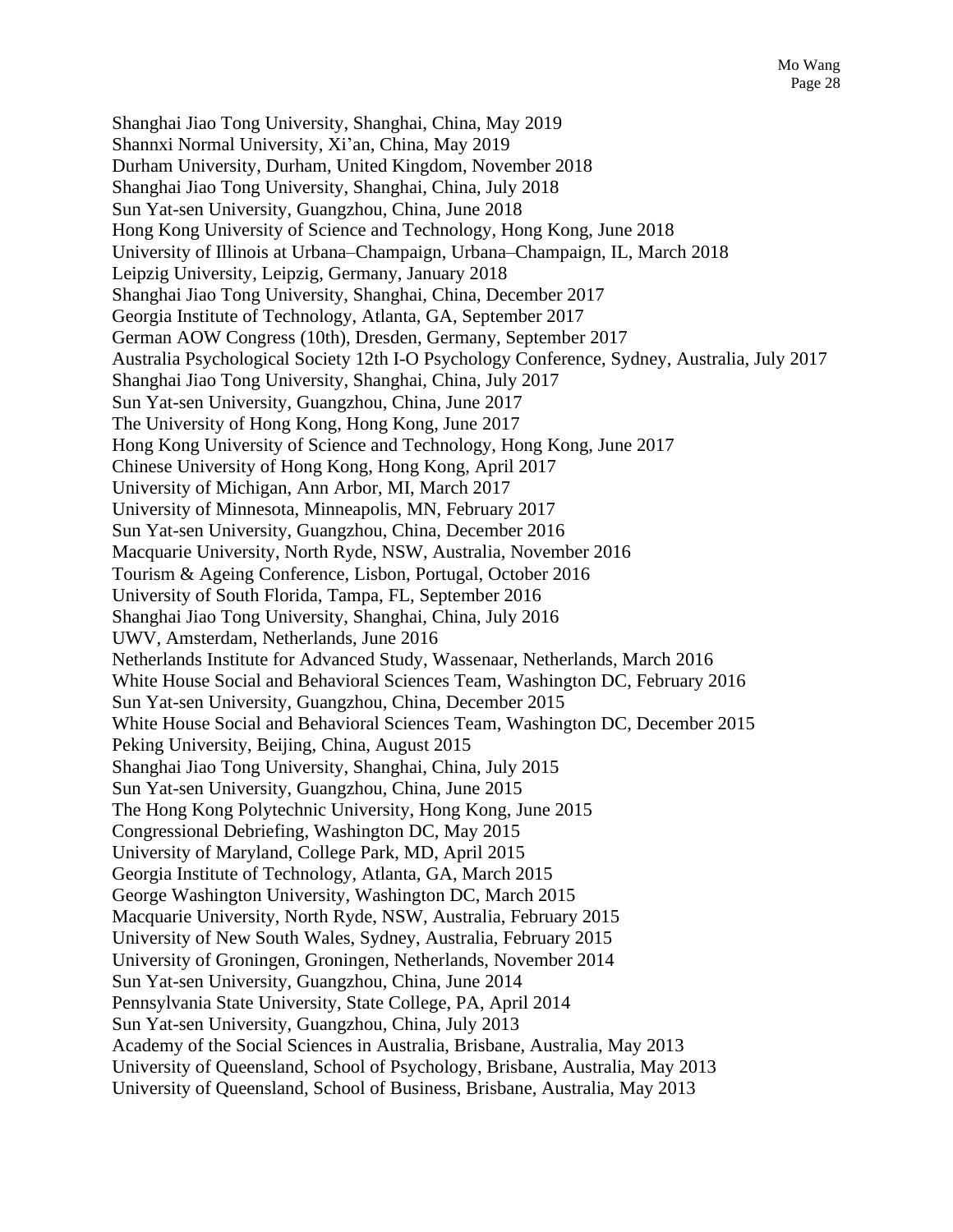University of Queensland, Public Talk, Brisbane, Australia, May 2013 Peking University, Beijing, China, May 2013 Sun Yat-sen University, Guangzhou, China, July 2012 Shanxi Normal University, Xi'an, China, June 2012 Radboud University Nijmegen, Nijmegen, Netherlands, June 2012 VU University of Amsterdam, Amsterdam, Netherlands, June 2012 University of South Florida, Tampa, FL, March 2012 Bowling Green State University, Bowling Green, OH, March 2012 University of Trento, Revereto, Italy, November 2011 University of Miami, Miami, FL, September 2011 University of British Columbia, Vancouver, Canada, February 2011 Macquarie University, North Ryde, NSW, Australia, July 2010 Bowling Green State University, Bowling Green, OH, May 2010 Syracuse University, Syracuse, NY, February 2010 University of Maryland, College Park, MD, February 2010 Peking University, Beijing, China, September 2009 Shanxi Normal University, Xi'an, China, September 2009 George Mason University, Fairfax, VA, September 2009 University of Barcelona, Barcelona, Spain, June 2009 University of Paris V, Paris, France, May 2009 Clemson University, Clemson, SC, March 2009 University of British Columbia, Vancouver, Canada, November 2008 University of Connecticut, Storrs, CT, October 2008 Yale University, New Haven, CT, October 2008 Human Resources Research Organization (HumRRO), Washington D. C., March 2008 Singapore Management University, Singapore, December 2007 Peking University, Beijing, China, September 2007

#### Invited Presentations in Professional Development Workshops

AoM OB Divisions, Doctoral Student Consortium, Online, August 2020 AoM OB Divisions, Halfway There Consortium, Boston, MA, August 2019 AoM OB, HR, CM Divisions, Mentoring Graduate Students, Atlanta, GA, August 2017 AoM HR Division, International Student Consortium, Atlanta, GA, August 2017 AoM RM Division, Ask the Methodological Experts, Vancouver, BC, August 2015 AoM HR, CM Division, Funding Opportunities for Academy of Management Scholars, Philadelphia, PA, August 2014 AoM OB Division Doctoral Consortium, Orlando, FL, August 2013 AoM GDO Division Junior Faculty Consortium, Orlando, FL, August 2013 INGroup Network Conference Doctoral Consortium, Atlanta, GA, July 2013 AoM OB Division Doctoral Consortium, Boston, MA, August 2012 APA Invited Speech on Retirement Research, Orlando, FL, August 2012 AoM Workshop on the Productivity Process, Montreal, Canada, August 2010 AoM HR Division Junior Faculty and Doctoral Consortium, Anaheim, CA, August 2008 SIOP Doctoral Consortium, San Francisco, CA, April 2008 SIOP Pre-Conference Workshop, San Francisco, CA, April 2008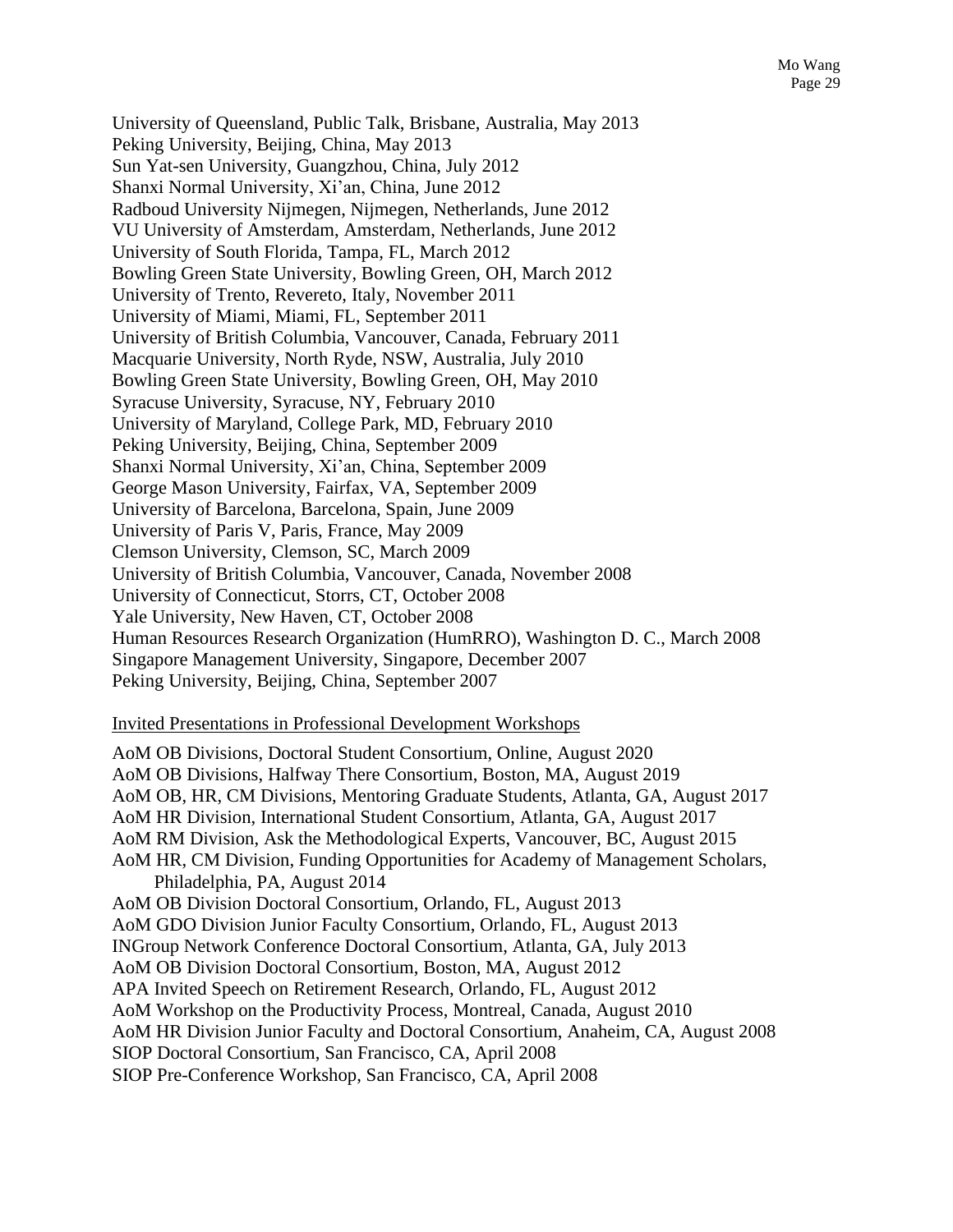#### **Conference Presentations** (in chronic order; *\** denotes student co-authors)

- 1. Froidevaux, A., Urbanaviciute, I., Shao, Y., Da Motta Veiga, S., Wang, M., & Krings, F. (2021, October). *Changes in perceived age discrimination over time: Patterns, covariates, and consequences*. Paper presented at the biennial meeting of the Age in the Workplace Research Network. Groningen, the Netherlands.
- 2. Song, Y., Fang, Y., Wang, M., Kammeyer-Mueller, J., Shi, J., & Guan, H. (2021, April). *Employee migrant status and work adjustment: A social cohesion perspective.* Poster presented at the 36<sup>th</sup> Society for Industrial and Organizational Psychology Annual Meeting, virtual conference.
- 3. Li, Y., Burmeister, A., Wang, M., Asencio, R., Zhu, Y., & Jin, Y. (2020, August). *Age diversity, knowledge exchange, and team innovation: The moderating role of team task reflexivity.* Symposium conducted at 2020 Academy of Management Annual Meeting, virtual conference.
- 4. Zhang, N., Xu, H., & Wang, M. (2020, August). *Validity concerns of using machine learning in management research.* Paper presented at 2020 Academy of Management Annual Meeting, virtual conference.
- 5. Pryor, C., Alterman, V., & Wang, M.\* (2019). *Top decision makers' political orientation, nonmarket strategy, and the pursuit of opportunity.* Paper presented at the Babson College Entrepreneurship Research Conference: Babson Park, MA.
- 6. Wang, M. (2019, August). *Examining how individual, social, and contextual factors affect job search self-regulation.* Discussion conducted at 2019 Academy of Management Annual Meeting, Boston, Massachusetts.
- 7. Wang, M. (2019, August). *Examining the instigation and receipt of antisocial work behaviors.* Discussion conducted at 2019 Academy of Management Annual Meeting, Boston, Massachusetts.
- 8. Baranik, L., Zhuang, W., Wang, M., & Zhu, Y. (2019, April). *Examining mistreatment, selfconcern and other orientation among nurses*. Symposium conducted at the 34 th Annual Conference of Society for Industrial Organizational Psychology, National Harbor, Maryland.
- 9. Debus, M., Körner, B., Wang, M., & Kleinmann, M. (2019, April). *Overqualification and job*  performance: A dual pathway model. Symposium conducted at the 34<sup>th</sup> Annual Conference of Society for Industrial Organizational Psychology, National Harbor, Maryland.
- 10. Shao, Y., Song, Y., Wang, M., Gilbert, E., Lam, C., & Shi, J. (2019, April). *The team-level antecedents of leaders' voice evaluation and its impact on teams.* Symposium conducted at the 34<sup>th</sup> Annual Conference of Society for Industrial Organizational Psychology, National Harbor, Maryland.
- 11. Sitzmann, T., Song, Y., & Wang, M. (2019, April). *Confounded effect? The relationship between learning and course satisfaction.* Symposium conducted at the 34 th Annual Conference of Society for Industrial Organizational Psychology, National Harbor, Maryland.
- 12. Chen, L., Gong, Y., Song, Y., & Wang, M. (2018, August). *Linking creative environment, creativity, and innovation: The role of externa contingencies.* Paper presented at 2018 Academy of Management Annual Meeting, Chicago, Illinois.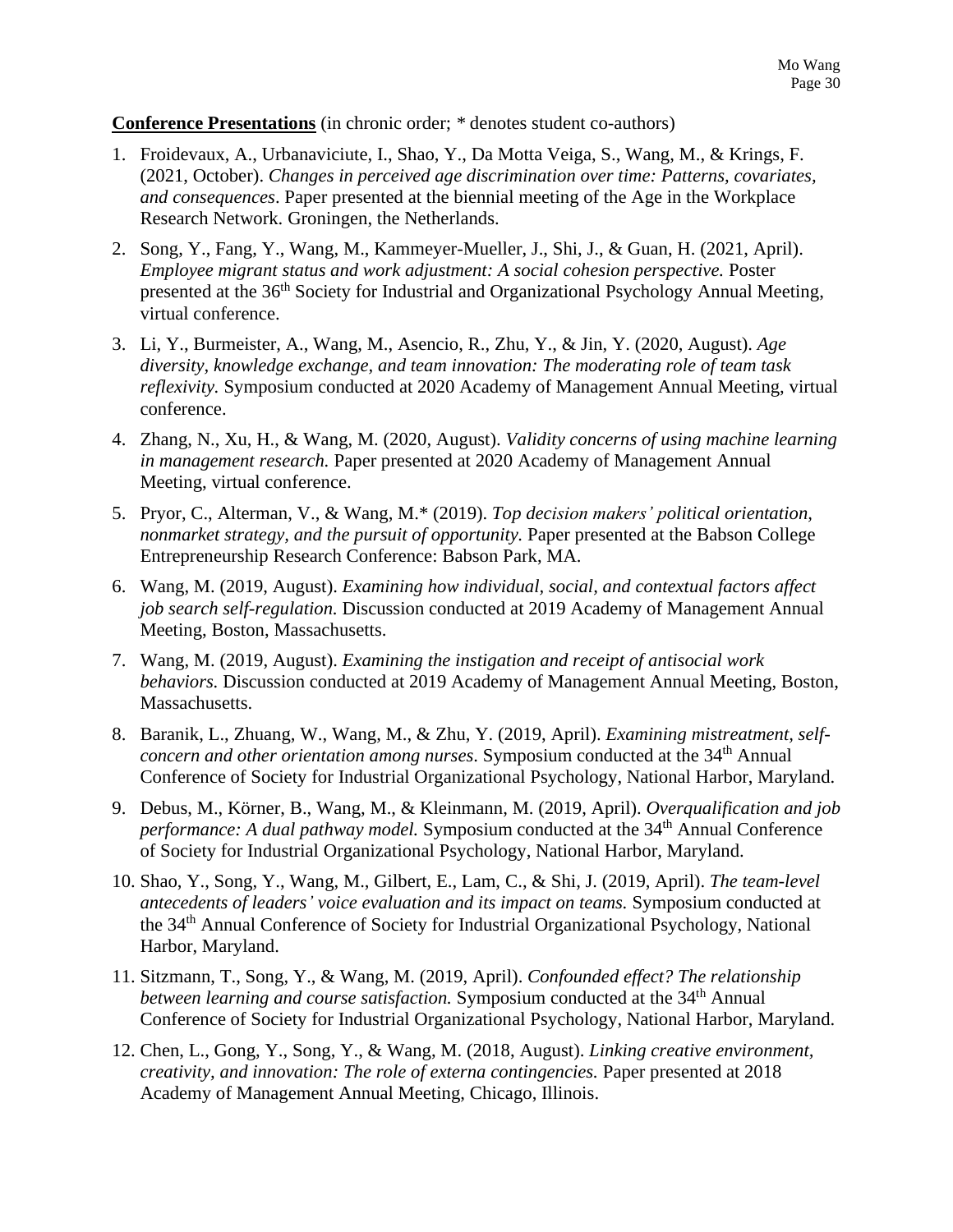- 13. Froidevaux, A., Koopmann, J., Wang, M., & Bamberger, P. (2018, August). *Is student loan debt good or bad for finding employment after college?* Symposium conducted at 2018 Academy of Management Annual Meeting, Chicago, Illinois.
- 14. Takeuchi, R., Li, Y., & Wang, M. (2018, June). *Performance profiles of expatriates: Examining the effects of work experiences on the longitudinal change patterns of expatriate performance*. Paper to be presented at the 8th biennial meeting of International Association for Chinese Management Research, Wuhan, China.
- 15. Burmeister, A. & Wang, M. (2018, April). *The content and valence of age stereotypes toward older and younger workers.* Symposium conducted at the 33rd Annual Conference of Society for Industrial Organizational Psychology, Chicago, Illinois.
- 16. Wang, M. (2018, April). *SIOP select: SIOP's role in promoting robust science in I-O psychology.* Panel discussion conducted at the 33rd Annual Conference of Society for Industrial Organizational Psychology, Chicago, Illinois.
- 17. Wang, M. (2018, April). *Organizational practices contributing to successful aging at work.* Discussion conducted at the 33<sup>rd</sup> Annual Conference of Society for Industrial Organizational Psychology, Chicago, Illinois.
- 18. Wang, M. (2018, January). *Leveraging ageing workforce and age diversity to achieve organizational goals: A human resource management perspective*. Conference on Current and Emerging Trends in Aging and Work, Miami, Florida.
- 19. Koopmann, J., Johnson, R. E., Wang, M., Lanaj, K., Wang, G., & Shi, J. (2017, August). *An emotional resource view on how and when regulatory focus differentially predicts citizenship*. Symposium conducted at 2017 Academy of Management Annual Meeting, Atlanta, Georgia.
- 20. Song, Y., Wang, M., Liu, Y., & Shi, J. (2017, August). *Different effects of daily leadership behaviors on team prosocial outcomes.* Symposium conducted at 2017 Academy of Management Annual Meeting, Atlanta, Georgia.
- 21. Wang, M. (2017, August). *What contributes to job search self-regulation? Understanding individual and contextual factors*. Discussion conducted at 2017 Academy of Management Annual Meeting, Atlanta, Georgia.
- 22. Fasbender, U., & Wang, M. (2017, April). *Intergroup Contact Quality and Hiring Older People*. Symposium conducted at the 32<sup>nd</sup> Annual Conference of Society for Industrial-Organizational Psychology, Orlando, Florida.
- 23. Froidevaux, A., Zhan, Y., Shi, J., Hirschi, A., Alterman, V., & Wang, M. (2017, April). *Personality and Identity's Impact on Three Conceptions of Bridge Employment*. Symposium conducted at the 32nd Annual Conference of Society for Industrial-Organizational Psychology, Orlando, Florida.
- 24. von Bonsdorff, M. E., Zhan, Y., Song, Y., Alterman, V., & Wang, M. (2017, April). *Examining Bridge Employment from a Self-Employment Perspective*. Symposium conducted at the 32nd Annual Conference of Society for Industrial-Organizational Psychology, Orlando, Florida.
- 25. Wang, M. (2017, April). *Not Ready for AARP Yet? Exploring I-O Midcareer Issues.* Panel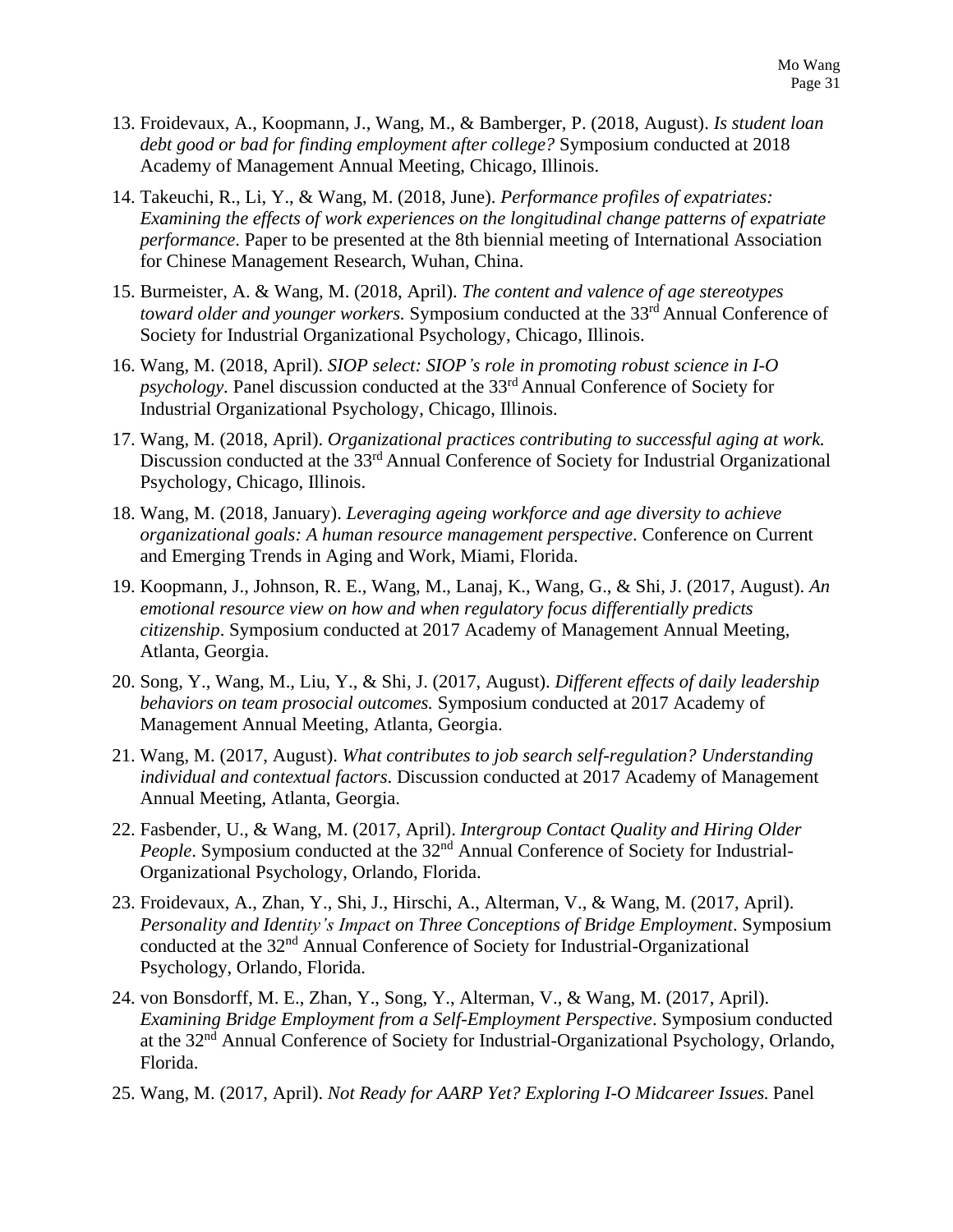discussion conducted at the 32<sup>nd</sup> Annual Conference of Society for Industrial-Organizational Psychology, Orlando, Florida.

- 26. Wang, M. (2017, April). *Alliance Special Session: 100 Years of I-O Research: Contributions From Around the Globe.* Special event conducted at the 32<sup>nd</sup> Annual Conference of Society for Industrial-Organizational Psychology, Orlando, Florida.
- 27. Wang, M. (2017, April). *Executive Board Special Session: Getting Engaged in I-O Advocacy and Federal Research Funding Opportunities.* Special event conducted at the 32nd Annual Conference of Society for Industrial-Organizational Psychology, Orlando, Florida.
- 28. Wang, M. (2017, April). *Invited Speaker Session: Reflections on the State of Science.* Special event conducted at the 32<sup>nd</sup> Annual Conference of Society for Industrial-Organizational Psychology, Orlando, Florida.
- 29. Zhang, Z., Kim, J. K., Wang, M., & Fleenor, J. (2017, April). *Expatriate Managers' Participative Leadership: Examining Antecedents and Outcomes*. Poster presented at the 32nd Annual Conference of Society for Industrial-Organizational Psychology, Orlando, Florida. *(Recipient of 2017 Best International Poster Award, Annual Conference for SIOP).*
- 30. Li, Y., Wang, M., Alterman, V., Song, Y., Liu, Y., Koopmann, J., & Shi, J. (2016, August). *The impact of relative leader treatment on team members' conflict management process and outcomes*. Symposium conducted at 2016 Academy of Management Annual Meeting, Anaheim, California.
- 31. Walker, D., van Jaarsveld, D., Ma, D., & Wang, M. (2016, April). *Does the Source Matter?* Gendered Faculty Experience of Academic Incivility. Symposium conducted at the 31<sup>th</sup> Annual Conference of Society for Industrial-Organizational Psychology, Anaheim, California.
- 32. Wang, M. (2016, April). *Executive Board Special Session: How to Advocate for I-O and Unlock Federal Funding Opportunities.* Discussion conducted at the 31<sup>th</sup> Annual Conference of Society for Industrial-Organizational Psychology, Anaheim, California.
- 33. Wang, M. (2016, April). *Exploring Strategies to Buffer the Detrimental Impacts of Customer Mistreatment*. Discussion conducted at the 31<sup>th</sup> Annual Conference of Society for Industrial-Organizational Psychology, Anaheim, California.
- 34. Wang, M. (2016, April). *The Power of Doing: Connecting Overqualification to Proactive Behaviors*. Discussion conducted at the 31<sup>th</sup> Annual Conference of Society for Industrial-Organizational Psychology, Anaheim, California.
- 35. Wang, M. (2016, April). *Alliance Special Session: Meet the Experts: An International Panel*  on Work and Health. Panel discussion conducted at the 31<sup>th</sup> Annual Conference of Society for Industrial-Organizational Psychology, Anaheim, California.
- 36. Wang, M. (2016, April). *Who is Mistreating Whom? Investigating Novel Drivers of Workplace Mistreatment.* Symposium conducted at the 31<sup>th</sup> Annual Conference of Society for Industrial-Organizational Psychology, Anaheim, California.
- 37. Xie, B., Su, Z., Liu, Y., Wang, M., & Zhang, M. (2016, November). *Chinese cancer patients' and family caregivers' health information sources.* Paper presented at the Gerontological Society of America's 69th Annual Scientific Meeting, New Orleans, LA.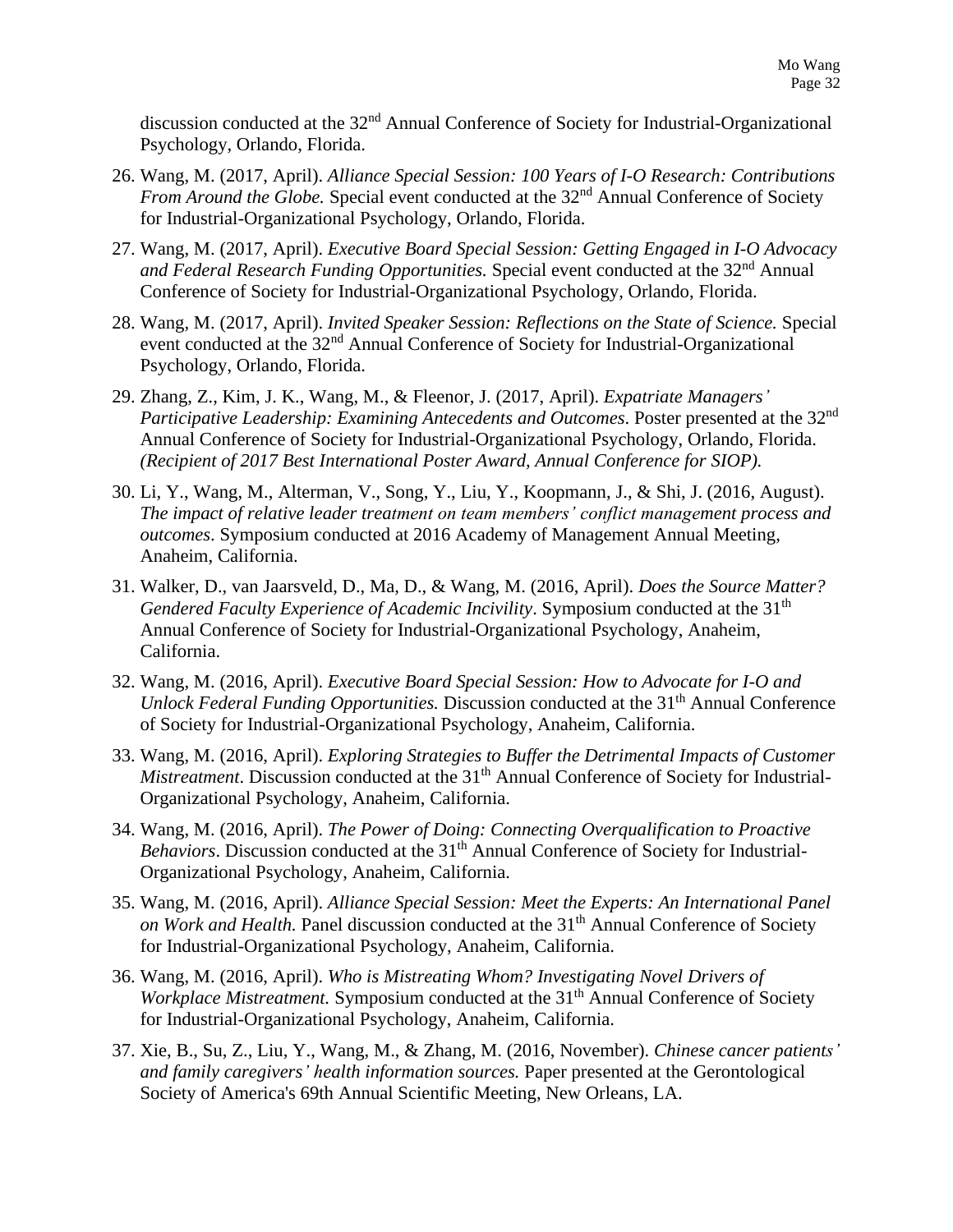- 38. Lanaj, K., Johnson, R. E., & Wang, M. (2015, August). *When lending a hand depletes the will: The costs and benefits of helping*. Symposium conducted at 2015 Academy of Management Annual Meeting, Vancouver, British Columbia, Canada.
- 39. Liu, S., Wang, M., Shi, J., & Bacharach, S. (2015, August). *A dynamic model of change in job search intensity: The role of job seekers' social networks*. Symposium conducted at 2015 Academy of Management Annual Meeting, Vancouver, British Columbia, Canada.
- 40. Wang, M. (2015, August). *New developments in customer mistreatment research*. Discussion conducted at 2015 Academy of Management Annual Meeting, Vancouver, British Columbia, Canada.
- 41. Avery, D. R., Wang, M., Franklin, D.A., Zhou, L., & Shi, J. (2015, April). *When Misbehavior Matters Most: How Antisocial Behavior Affects Team Performance.* Poster presented at the 30<sup>th</sup> Annual Conference of Society for Industrial-Organizational Psychology, Philadelphia, Pennsylvania.
- 42. Wang, M. (2015, April). *Addictions and Vices and Work, Oh My.* Discussion conducted at the 30th Annual Conference of Society for Industrial-Organizational Psychology, Philadelphia, Pennsylvania.
- 43. Wang, M. (2015, April). *Applying for and Getting Grants-Granting Agencies*. Discussion conducted at the 30<sup>th</sup> Annual Conference of Society for Industrial-Organizational Psychology, Philadelphia, Pennsylvania.
- 44. Liu, Y., Zhou, L., Kammeyer-Mueller, J., & Wang, M. (2015, April). *Moods, Self-Efficacy,*  and Interview Strategies: Carry-Over Effects in Interviews. Poster presented at the 30<sup>th</sup> Annual Conference of Society for Industrial-Organizational Psychology, Philadelphia, Pennsylvania.
- 45. Li, Y., Wang, M., Yao, X., & Huang, Z. (2015, April). *Exploring the Role of Coping Using the Daily Diary Method.* Symposium conducted at the 30<sup>th</sup> Annual Conference of Society for Industrial-Organizational Psychology, Philadelphia, Pennsylvania.
- 46. Wang, M. (2015, April). *Alliance for Organizational Psychology Special Session: Ethics and Malpractice in I-O Research: Problems, Solutions, and Prospects.* Panel discussion conducted at the 30<sup>th</sup> Annual Conference of Society for Industrial-Organizational Psychology, Philadelphia, Pennsylvania.
- 47. Zhou, L., & Wang, M. (2015, April). *A Formal Model of Team Leader Regulatory Processes.*  Symposium conducted at the 30<sup>th</sup> Annual Conference of Society for Industrial-Organizational Psychology, Philadelphia, Pennsylvania.
- 48. Wang, M. (2015, April). *Aging and Work Issues: Research, Best Practices, and the Future.* Panel discussion conducted at the 30<sup>th</sup> Annual Conference of Society for Industrial-Organizational Psychology, Philadelphia, Pennsylvania.
- 49. Zhan, Y., Li, Y., Wang, M., & Shi, J. (2015, April). *Sleep Quality, Vigor, and Extrarole Behaviors: A Daily Diary Study.* Symposium conducted at the 30<sup>th</sup> Annual Conference of Society for Industrial-Organizational Psychology, Philadelphia, Pennsylvania.
- 50. Fasbender, U., Wang, M., Voltmer, J. B., & Deller, J. (2015, April). *Postretirement Employment Decisions and Meaning of Work.* Symposium conducted at the 30<sup>th</sup> Annual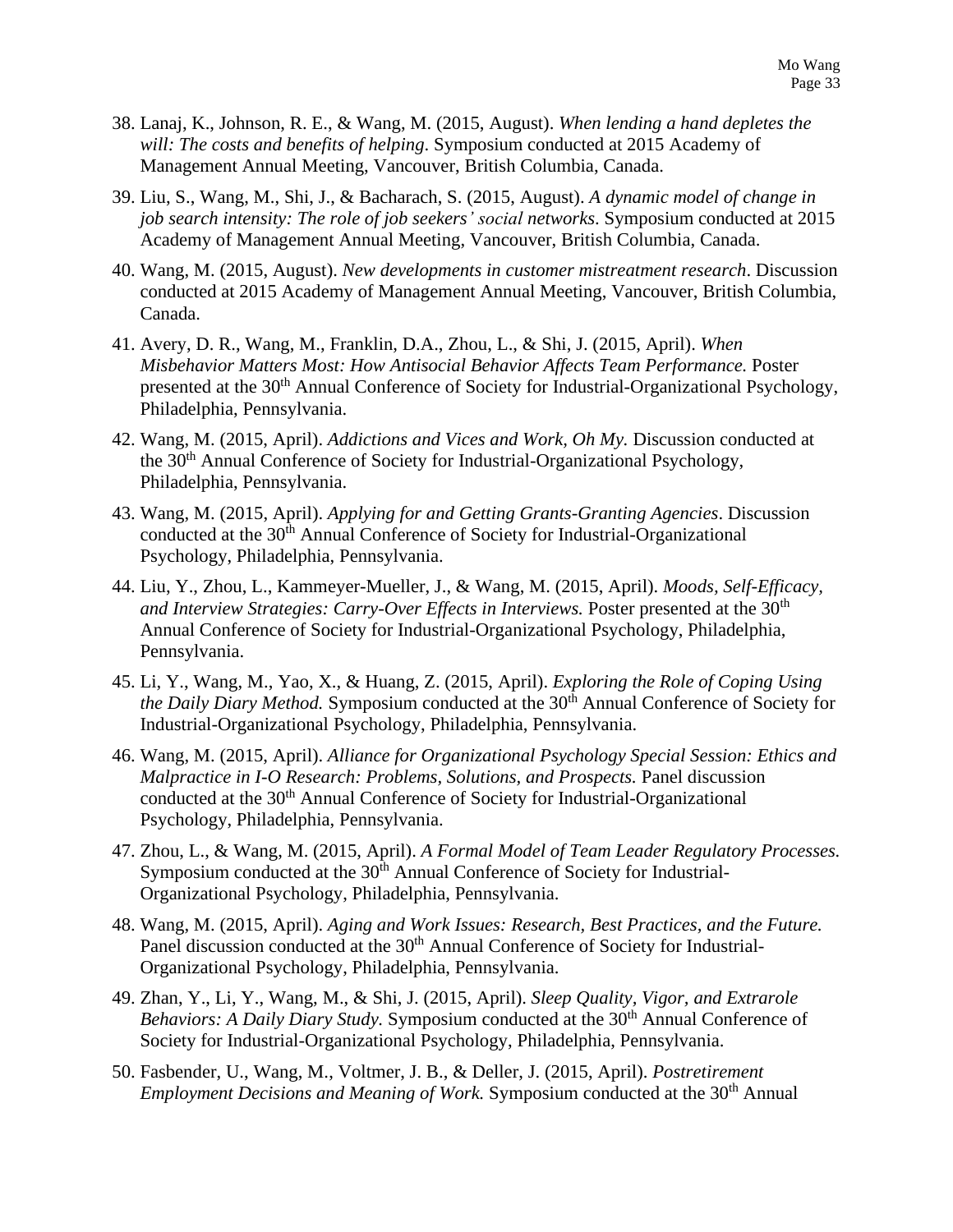Conference of Society for Industrial-Organizational Psychology, Philadelphia, Pennsylvania.

- 51. Liu, S., Bamberger, P., Wang, M., Shi, J., Bacharach, S., & Melloy, R. (2014, August). *Onboard with an alcohol-focused work style? An examination of newcomer emergent behavior patterns.* Paper presented at 2014 Academy of Management Annual Meeting, Philadelphia, PA.
- 52. Zhou, L.\*, Venkataramani, V., Wang, M., & Liao, H. (2014, August). *Liked or avoided by others? The influence of employees' and team leaders' informal social network positions on work-central employees' voice.* Paper presented at 2014 Academy of Management Annual Meeting, Philadelphia, PA.
- 53. Fasbender, U., Deller, J., & Wang, M. (2014, May). *The role of psychological aging experience in post-retirement employment.* Poster presented at the 29<sup>th</sup> Annual Conference of Society for Industrial-Organizational Psychology, Honolulu, Hawaii.
- 54. Hu, X., Zhan, Y., Wang, M., & Shi, J. (2014, May). *Employees' reactions to customer mistreatment: Moderating role of HRM practices*. Symposium conducted at the 29th Annual Conference of Society for Industrial-Organizational Psychology, Honolulu, Hawaii.
- 55. Shao, R., Zhou, L.\*, Wang, M., & Alterman, V.\* (2014, May). *Survivors' reactions to layoff: The role of corporate social responsibility.* Poster presented at the 29<sup>th</sup> Annual Conference of Society for Industrial-Organizational Psychology, Honolulu, Hawaii.
- 56. Sitzmann, T., Wang, M., & Alterman, V.\* (2014, May). *The survey effect: Does administering surveys alter trainees' behavior?* Symposium conducted at the 29th Annual Conference of Society for Industrial-Organizational Psychology, Honolulu, Hawaii.
- 57. Zhan, Y., Wang, M., & Shi, J. (2014, May). *Motivation and working after retirement: Testing the role of gender.* Symposium conducted at the 29th Annual Conference of Society for Industrial-Organizational Psychology, Honolulu, Hawaii.
- 58. Zhou, L.\*, Gelfand, M. J., Li, Y.\*, Wang, M., Aktas, M., & Frick, S. E. (2014, May). *Interaction between leader network ties and subordinate cultural values.* Poster presented at the 29<sup>th</sup> Annual Conference of Society for Industrial-Organizational Psychology, Honolulu, Hawaii.
- 59. Zhou, L.\*, Wang, M., Liu, Y.\*, Shi, J., & Liu, S. (2014, May). *Follower- and leader-rated ethical leadership and follower* outcomes. Symposium conducted at the 29th Annual Conference of Society for Industrial-Organizational Psychology, Honolulu, Hawaii.
- 60. Wang, M., Liu, Y.\*, Kammeyer-Muller J., & Shi, J. (2013, August). *Newcomers' use of proactive socialization tactics and person-organization fit.* In A. Garza, & F. Morgeson (Chairs), *Person-environment fit: Unanswered questions and new directions.* Symposium conducted at 2013 Academy of Management Annual Meeting, Orlando, FL.
- 61. Liu, Y.\*, Wang, M., Chang, C., Zhou, L.\*, & Shi, J. (2013, May). *Daily work-family conflict and aggression toward family and friends: A moderated mediated model*. Poster presented at the 10th International Conference on Occupational Stress and Health, Los Angles, CA.
- 62. Santoro, J. M.\*, Zhou, L.\*, Wang, M., Kammeyer-Mueller, J. D., Halvorsen-Ganepola, M. D., & Sequeira Grass, S. (2013, April). *Mood moderates the indirect relationship between* interviewing self-efficacy and performance. Poster presented at the 28<sup>th</sup> Annual Conference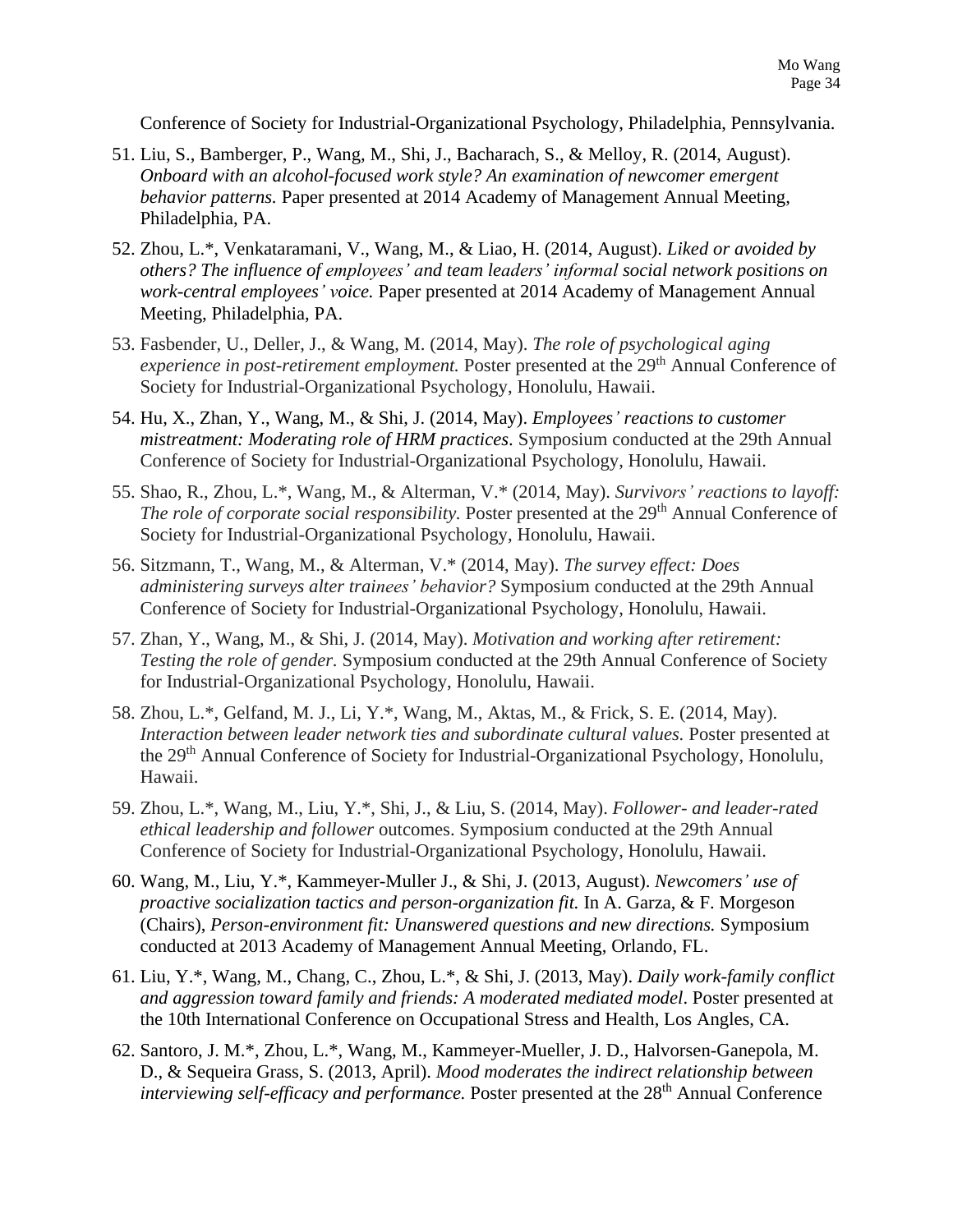of Society for Industrial/Organizational Psychology, Houston, TX.

- 63. Zhou, L.\*, Penn, L. T.\*, Wang, M., Shi, J., Santoro, J. M.\*, & Liu, Y.\* (2013, April). *Ethical leadership buffers negative effects of group moral identity diversity.* Poster presented at the 28<sup>th</sup> Annual Conference of Society for Industrial/Organizational Psychology, Houston, TX.
- 64. Zhou, L.\*, Wang, M., Liu, Y.\*, Penn, L. T.\*, & Shi, J. (2013, April). *Resources from supervisors to subordinates: Measurement development and theoretical integration.* Poster presented at the 28<sup>th</sup> Annual Conference of Society for Industrial/Organizational Psychology, Houston, TX.
- 65. Cheung, S. Y., Gong, Y., Wang, M., Zhou, L.\*, & Shi, J. (2012, December). *Cognitive and affective crossfire: Joint effects of functional diversity and affect-based trust on knowledge sharing and innovation in teams.* Paper presented at 2012 Asia Academy of Management Conference, Seoul, South Korea.
- 66. Avery, D. R., Wang, M., Volphone, S. D.\*, & Zhou, L.\* (2012, April). *The impact of sex dissimilarity in the empowerment-performance relationship.* Poster presented at the 27 th Annual Conference of Society for Industrial/Organizational Psychology, San Diego, CA.
- 67. Shi, J., Liu, Y.\*, Zhou, L.\*, & Wang, M. (2012, April). *Subordinate's political skill and*  supervisor's dependence on subordinate. Poster presented at the 27<sup>th</sup> Annual Conference of Society for Industrial/Organizational Psychology, San Diego, CA.
- 68. Wang, M., Zhou, L.\*, Liu, S., & Yao, X. (2012, April). *Team employee development climate and team effectiveness: Examining the team-level mediating roles of knowledge sharing,*  learning behavior, and social capital seeking. Symposium conducted at the 27<sup>th</sup> Annual Conference of Society for Industrial/Organizational Psychology, San Diego, CA.
- 69. Zhou, L.\*, Wang, M., Belanger, J., Zhan, Y., & Liu, S. (2012, April). *Mood influence on training motivation and training transfer.* Symposium conducted at the 27 th Annual Conference of Society for Industrial/Organizational Psychology, San Diego, CA.
- 70. Zhu, L.\*, Thau, S., Aquino, K., Leavitt, K., Duffy, M., Wang, M., & Zhou, L.\* (2011, November). *Social consequences of moral identity symbolizations.* Paper presented at 2011 Southern Management Association Meeting, Savannah, GA.
- 71. Xie, B., Wang, M., Feldman, R., & Zhou, L.\* (2011, November). Measuring the relationship between age and preferences for health information and decision-making. Paper presented at the *64 th Annual Scientific Meeting of the Gerontological Society of America (GSA)*, Boston, MA.
- 72. Zhou, L.\*, Wolkoff, L., Liu, S., Zhan, Y., Wang, M., & Shi, J. (2011, May). *Commuting stress and self-regulation at work: Moderating roles of commuting means efficacy and task significance*. Poster presented at the 9th International Conference on Work, Stress and Health, Orlando, FL. (*Recipient of 2011 Best Student Research Award, the 9th International Conference on Work, Stress and Health*).
- 73. Baranik, L. E., Wang, M., Gong, Y., & Shi, J. (2011, April). *Customer-related social stressors, rumination, and social sharing: A longitudinal investigation.* Poster presented at the 26th Annual Society for Industrial/Organizational Psychology Conference, Chicago, IL.
- 74. Liu, S., Wang, M., Zhan, Y., Zhou, L.\*, Wolkoff, L., & Shi, J. (2011, April). *A study of the*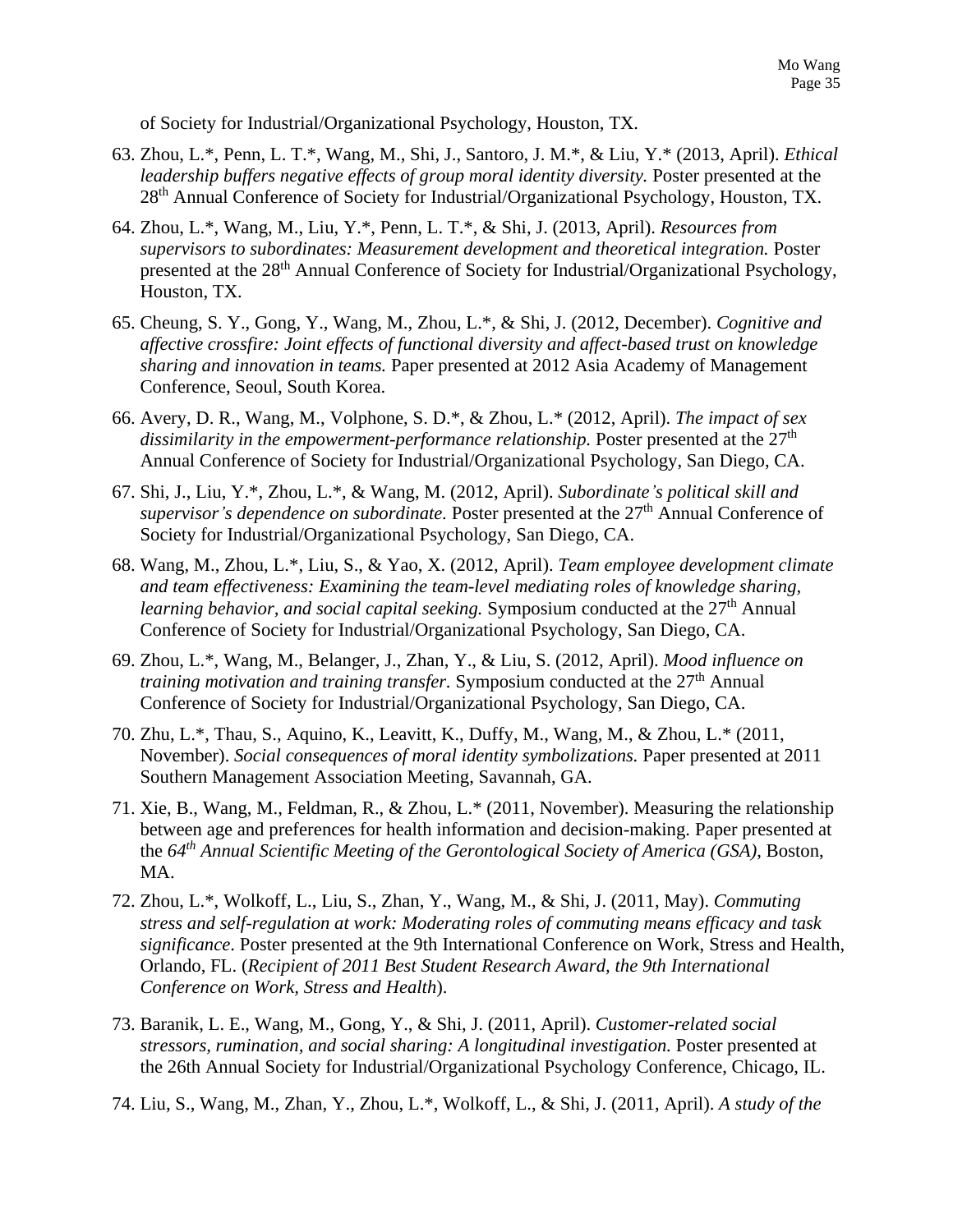*antecedents of perceived overqualification*. Symposium conducted at the 26th Annual Conference of Society for Industrial/Organizational Psychology, Chicago, IL.

- 75. Wang, M., Liu, S., Liao, H., & Shi, J. (2010, August). *Daily customer mistreatment and employees' negative mood in the next morning: Investigating the mediation role of rumination and the moderation role of POS.* Paper presented at the 2010 Academy of Management Annual Meeting, Montreal, Canada.
- 76. Zhang, Z., Wang, M., & Shi, J. (2010, August). *Why (not) change? Effects of leader-follower congruence in proactive personality on LMX and work outcomes.* Paper presented at the 2010 Academy of Management Annual Meeting, Montreal, Canada.
- 77. Alonso, A., Diaz Granados, D., Oliver, J., Reichman, W., & Wang, M. (2010, April). *The birth of the international affairs committee: Goals and actions.* Special event conducted at the annual conference of Society for Industrial and Organizational Psychology, Atlanta, GA.
- 78. Chan, D., & Wang, M. (2010, April). *Mixture latent Markov modeling: Unobserved heterogeneity in longitudinal qualitative change.* Symposium conducted at the 25th Annual Conference of Society for Industrial/Organizational Psychology, Atlanta, GA.
- 79. Liu, S.\*, Wang, M., Zhan, Y.\*, & Zhou, L\*. (2010, April). *Multilevel mediation analyses: A new procedure using bootstrap method*. Symposium conducted at the 25th Annual Conference of Society for Industrial/Organizational Psychology, Atlanta, GA.
- 80. Liu, S.\*, Wang, M., Zhan, Y.\*, Zhou, L.\*, Liao, F.\*, & Shi, J. (2010, April). *Counterproductive work behaviors as a result of overqualification*. Symposium conducted at the 25th Annual Conference of Society for Industrial/Organizational Psychology, Atlanta, GA.
- 81. McCune, E., Truxillo, D. T., Bauer, T., & Wang, M. (2010, April). *Negative pre-training events and personality interact to affect training motivation.* Poster conducted at the 25th Annual Conference of Society for Industrial/Organizational Psychology, Atlanta, GA.
- 82. Wang, M. (2010, April). *An aging workforce: Processes, outcomes, and solutions.* Discussion conducted at the 25th Annual Conference of Society for Industrial/Organizational Psychology, Atlanta, GA.
- 83. Wang, M. (2010, April). *Pattern-oriented methodology in I-O psychology: Taking the next step*. Panel discussion conducted at the 25th Annual Conference of Society for Industrial/Organizational Psychology, Atlanta, GA.
- 84. Wang, M. (2010, April). *Advancing workforce planning: Opportunities and challenges.* Panel discussion conducted at the 25th Annual Conference of Society for Industrial/Organizational Psychology, Atlanta, GA
- 85. Zhan, Y.\*, Liu, S.\*, Murphy, L., Wang, M., Bodner, T., & Zhou, L. \* (2010, April). *Retirement decision: A meta-analytic review of its predictors.* Symposium conducted at the 25th Annual Conference of Society for Industrial/Organizational Psychology, Atlanta, GA.
- 86. Cheng, J.-M., Cunningham, C. J. L., Wang, M., & Shi, J. (2009, November). *The*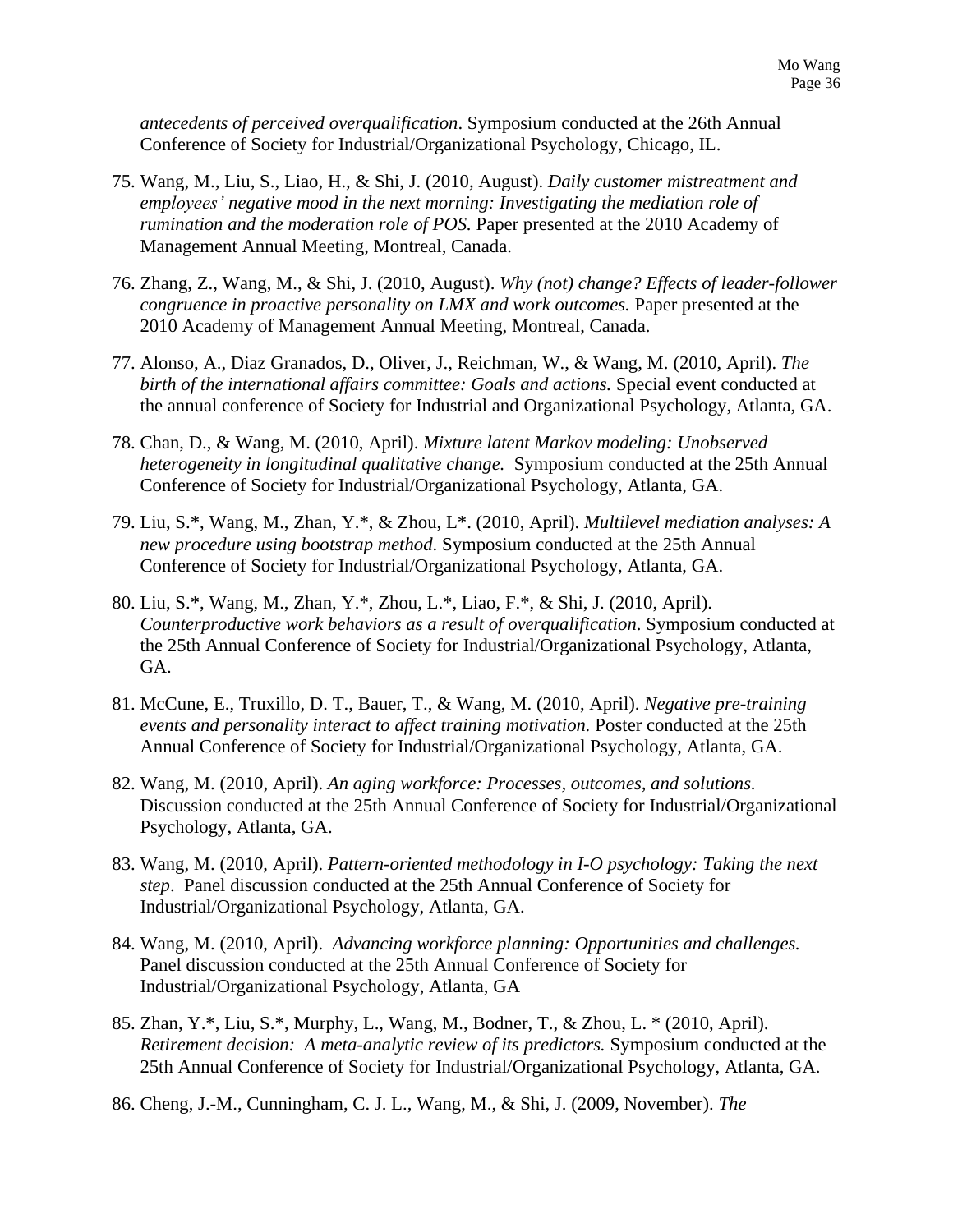*relationship between personality, stressors, and strains among Chinese workers.* Paper presented at Work, Stress, and Health Conference 2009, San Juan, Puerto Rico.

- 87. Drown, D., Murphy, L., Hahn, D., Burlacu, G.\*, Wang, M., & Shi, J. (2009, November). *Effects of supervisory humor style on P-O fit and emotional exhaustion.* Paper presented at Work, Stress, and Health Conference 2009, San Juan, Puerto Rico.
- 88. Sears, L. E., Sinclair, R. R., Wang, M., & Shi, J. (2009, November). *A model of economic stress and employee outcomes*. Paper presented at Work, Stress, and Health Conference 2009, San Juan, Puerto Rico.
- 89. Wang, M., Barnes-Farrell, J., & Fisher, G. G. (2009, November). *Using archival data to understand Occupational Health Psychology issues: Methodological challenges and opportunities.* Symposium presented at Work, Stress, and Health Conference 2009, San Juan, Puerto Rico.
- 90. Zhan, Y.\*, Wang, M., Liu, S.\*, & Shi, J. (2009, November). *Daily negative mood and daily emotional labor: Moderating roles of emotional intelligence and perceived emotional demand.* Paper presented at Work, Stress, and Health Conference 2009, San Juan, Puerto Rico. (*Recipient of Student Research Competition Award*)
- 91. Wang., M., Liao, H., Zhan, Y.\*, Shi, J., & Zhang, Z. (2009, August). *Daily customer mistreatment and employee sabotage against customers: A resource perspective.* Paper presented at the 2009 Academy of Management Annual Meeting, Chicago, IL.
- 92. Zhan, Y.\*, Liu, S.\*, Murphy, L., Wang, M., Bodner, T., & Zhang, Z. (2009, August). *Predicting Retirement Decision: A Meta-analytic Review*.Paper presented at the 2009 Academy of Management Annual Meeting, Chicago, IL.
- 93. Ford, D., Truxillo, D., Wang, M., Guidry, B., & Hendrickson, J. (2009, April). *Sources of rating inaccuracy in job analysis: A field experiment. Symposium conducted at the 24th* Annual Society for Industrial/Organizational Psychology Conference, New Orleans, LA.
- 94. Liu, S.\*, Wang, M., Liao, F.\*, Costa, A.\*, Zhan, Y.\*, & Shi, J. (2009, April). Work–family conflict and alcohol use: A daily study. Poster presented at the 24th Annual Society for Industrial/Organizational Psychology Conference, New Orleans, LA.
- 95. Murphy, L., Hammer, L., & Wang, M. (2009, April). *Exploring relationships between workfamily conflict, psychological detachment, and work engagement.* Poster presented at the 24th Annual Society for Industrial/Organizational Psychology Conference, New Orleans, LA.
- 96. Wang, M., Burlacu, G.\*, Costa, A.\*, Liao, F.\*, Zhan, Y.\*, & Liu, S.\* (2009, April). *Predicting longitudinal change patterns of bridge employment: A dynamic perspective*. Symposium conducted at the 24th Annual Society for Industrial/Organizational Psychology Conference, New Orleans, LA.
- 97. Wang, M., Sinclair, R., Deese, M., & Shi, J. (2009, April). *Social antecedents of destructive leadership in the Chinese military*. Symposium conducted at the 24th Annual Society for Industrial/Organizational Psychology Conference, New Orleans, LA. (Featured on SIOP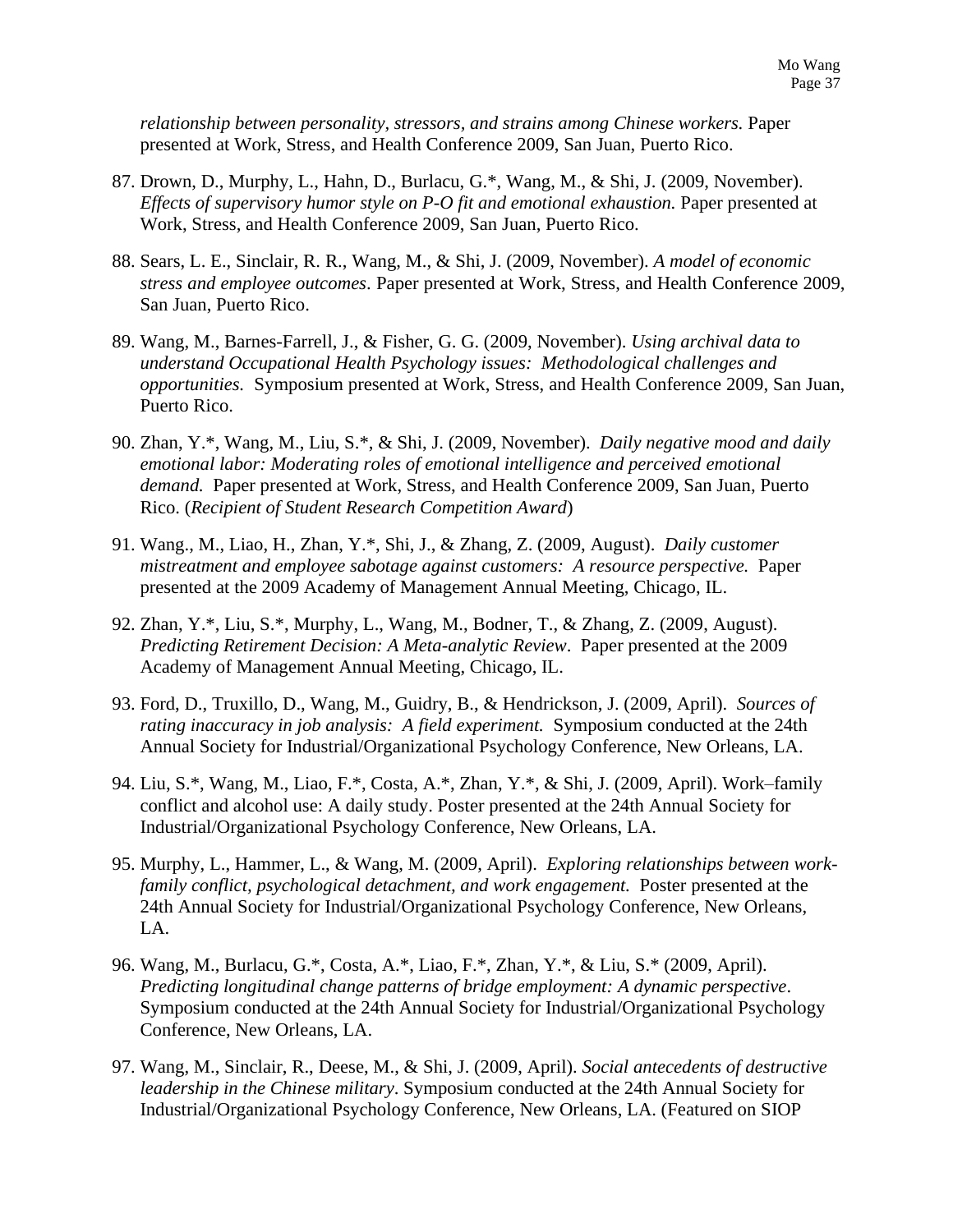website).

- 98. Zhou, L.\*, Shi, J., Xu, C., & Wang, M. (2009, April). *Measurement and moderator of political skill in Chinese*. Poster presented at the 24th Annual Society for Industrial/Organizational Psychology Conference, New Orleans, LA.
- 99. Atwater, L., Wang, M., Smither, J., & Fleenor, J. (2008, August). *Do cultural characteristics affect the relationship between self and others' ratings of leadership?* Paper presented at the 2008 Academy of Management Annual Meeting, Anaheim, CA.
- 100. Wang, M. (2008, August). *New perspectives on performance appraisal: Toward an integrated model.* Discussion presented at the 2008 Academy of Management Annual Meeting, Anaheim, CA.
- 101. Zhan, Y.\*, Wang, M., & Liu, S\*. (2008, August). *Individual adaptability and workrelated outcomes: Organizational tenure as a moderator.* Poster presented at the 116th Annual Convention of the American Psychological Association, Boston, MA.
- 102. Mohr, C., Wang, M., Wendt, S.\*, & Liu, S.\* (2008, July). *Work stress and alcohol use across cultures*. Symposium to be presented at the 29th International Congress of Psychology, Berlin, Germany.
- 103. Ford, D., McFarland, L., Zhan, Y.\*, Wang, M., & Truxillo, D. (2008, April). *The social dynamics of rater consensus: Individual difference effects.* Poster presented at the 23rd Annual Society for Industrial/Organizational Psychology Conference, San Francisco, CA.
- 104. Ford, D., Truxillo, D., Wang, M., Ployhard, R., & Bauer, T. (2008, April). *Individual differences and the quality of job analysis ratings.* Poster presented at the 23rd Annual Society for Industrial/Organizational Psychology Conference, San Francisco, CA.
- 105. Liu, S.\*, Wang, M., Piccolo, R. F., Zhan, Y.\*, & Shi, J. (2008, April). *Core selfevaluation in China: Predicting job satisfaction and job performance.* Poster presented at the 23rd Annual Society for Industrial/Organizational Psychology Conference, San Francisco, CA.
- 106. Murphy, L., Hammer, L., Wang, M., & Shi, J. (2008, April). *The benefits of nonwork experiences for employee health and performance.* Symposium conducted at the 23nd Annual Society for Industrial/Organizational Psychology Conference, San Francisco, CA.
- 107. Sears, L., Sinclair, R., Wang, M., & Shi, J. (2008, April). *Economic stress and turnover in American and Chinese.* Poster presented at the 23rd Annual Society for Industrial/Organizational Psychology Conference, San Francisco, CA.
- 108. Shultz, K., Wang, M., & Olson, D. (2008, April). *Role overload and underload in relation to stress and health.* Poster presented at the 23rd Annual Society for Industrial/Organizational Psychology Conference, San Francisco, CA.
- 109. Liu, S.\*, Wang, M., & Zhan, Y\*. (2008, March). *Work family conflict, work stress and alcohol use: A daily study.* Symposium conducted at the 7th International Conference on Work, Stress, and Health, Washington D.C. (*Recipient of Student Research Competition*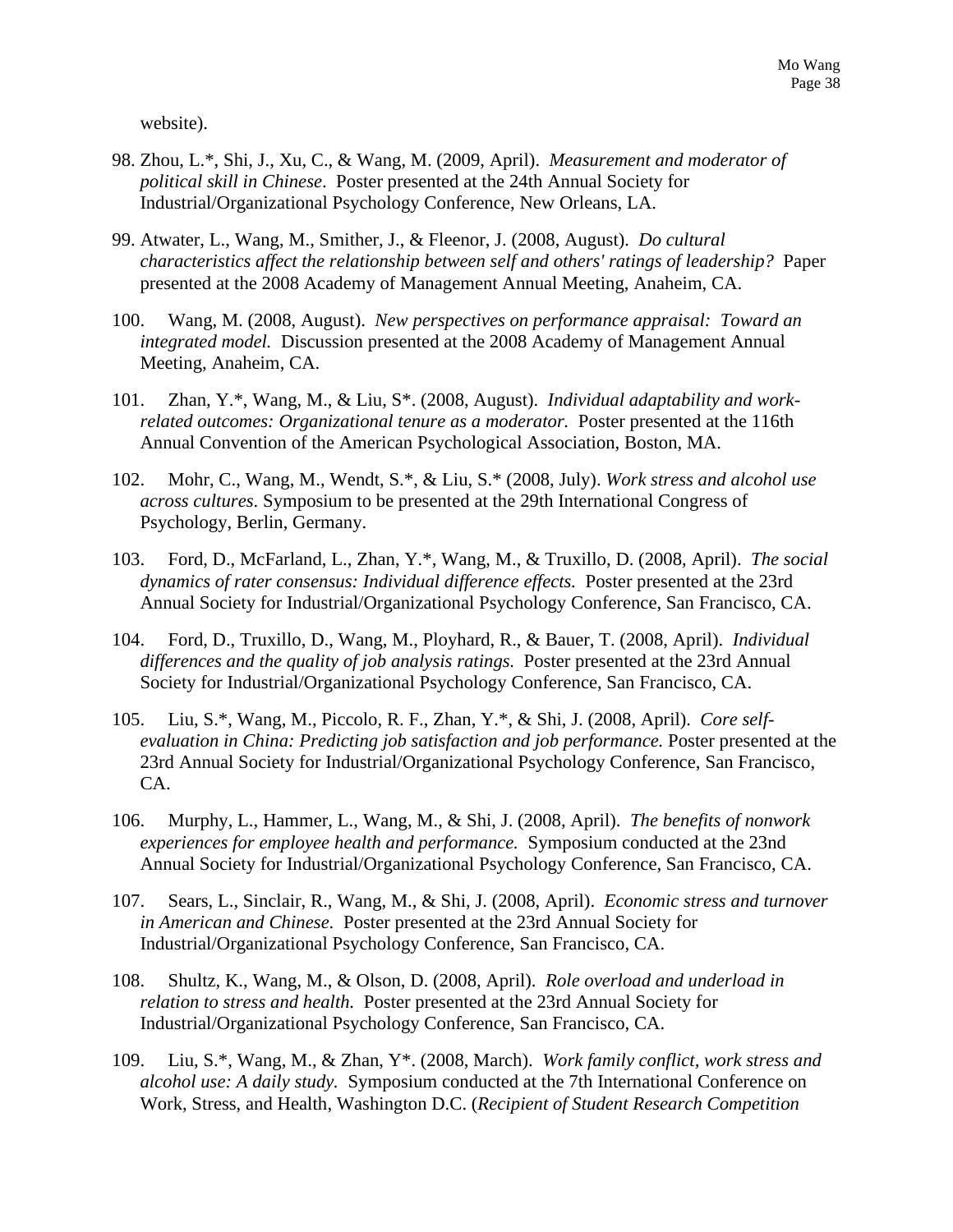*Award*)

- 110. Sears, L., Murphy, L., Sinclair, R., Davidson, S., & Wang, M. (2008, March). *Insufficient staffing: missed breaks, overtime, and safe nursing care delivery.* Symposium conducted at the 7th International Conference on Work, Stress, and Health, Washington D.C.
- 111. Yang, H., Schnall, P., Baker, D., Huang, Y., Wang, M., Landsbergis, P., Li, J. et al. (2008, March). *Beijing Workshop on Work Stress.* Symposium conducted at the 7th International Conference on Work, Stress, and Health, Washington D.C.
- 112. Erdheim, J., & Wang, M. (2007, April). *Do the Big Five relate to goal orientation?* Poster presented at the 22nd Annual Society for Industrial/Organizational Psychology Conference, New York, NY.
- 113. Wang, M. (2007, April). *Potential problems with incorporating international components into I/O education.* Symposium conducted at the 22nd Annual Society for Industrial/Organizational Psychology Conference, New York, NY.
- 114. Wang, M., Ford, D., Liu, S.\*, & Zhan, Y.\* (2007, April). *Examining stable and temporal variance components in the Abridged Job in General scale: A longitudinal investigation*. Symposium conducted at the 22nd Annual Society for Industrial/Organizational Psychology Conference, New York, NY.
- 115. Wang, M., Shultz, K., Zhan, Y.\*, &. Liu, S.\* (2007, April). *Antecedents and health outcomes of bridge employment: A longitudinal investigation*. Symposium conducted at the 22nd Annual Society for Industrial/Organizational Psychology Conference, New York, NY.
- 116. Takeuchi, R., Wang, M., & Gong, Y. (2006, August). *Goal orientation and emotional stability effects on expatriates: The role of psychological workplace strain and self-efficacy.* Symposium conducted at the 66th annual meeting of the Academy of Management, Atlanta, GA.
- 117. Guidroz, A. M., Wang, M., & Perez L. M. (2006, May). *Conflict and emotional exhaustion: Another look at the burnout progression.* Poster presented at the 21st Annual Society for Industrial/Organizational Psychology Conference, Dallas, TX.
- 118. Takeuchi, R., Wang, M., & Gong, Y. (2006, May). *Mediating effects of self-efficacy and psychological workplace strain for expatriates.* Symposium conducted at the 21st Annual Society for Industrial/Organizational Psychology Conference, Dallas, TX.
- 119. Wang, M. (2006, May). *Retirement transition and adjustment process: Examining psychological well-being change patterns.* Poster presented at the 21st Annual Society for Industrial/Organizational Psychology Conference, Dallas, TX.
- 120. Wang, M., & Russell, S. S. (2006, May). *The relationship between facet and general job satisfaction: A comparison using Chinese and American workers.* Symposium conducted at the 21st Annual Society for Industrial/Organizational Psychology Conference, Dallas, TX.
- 121. Whinghter, L. J., Cunningham, C., Wang, M., & Burnfield, J. (2006, May). *Frustration in graduate school: The role of goal orientation.* Poster presented at the 21st Annual Society for Industrial/Organizational Psychology Conference, Dallas, TX.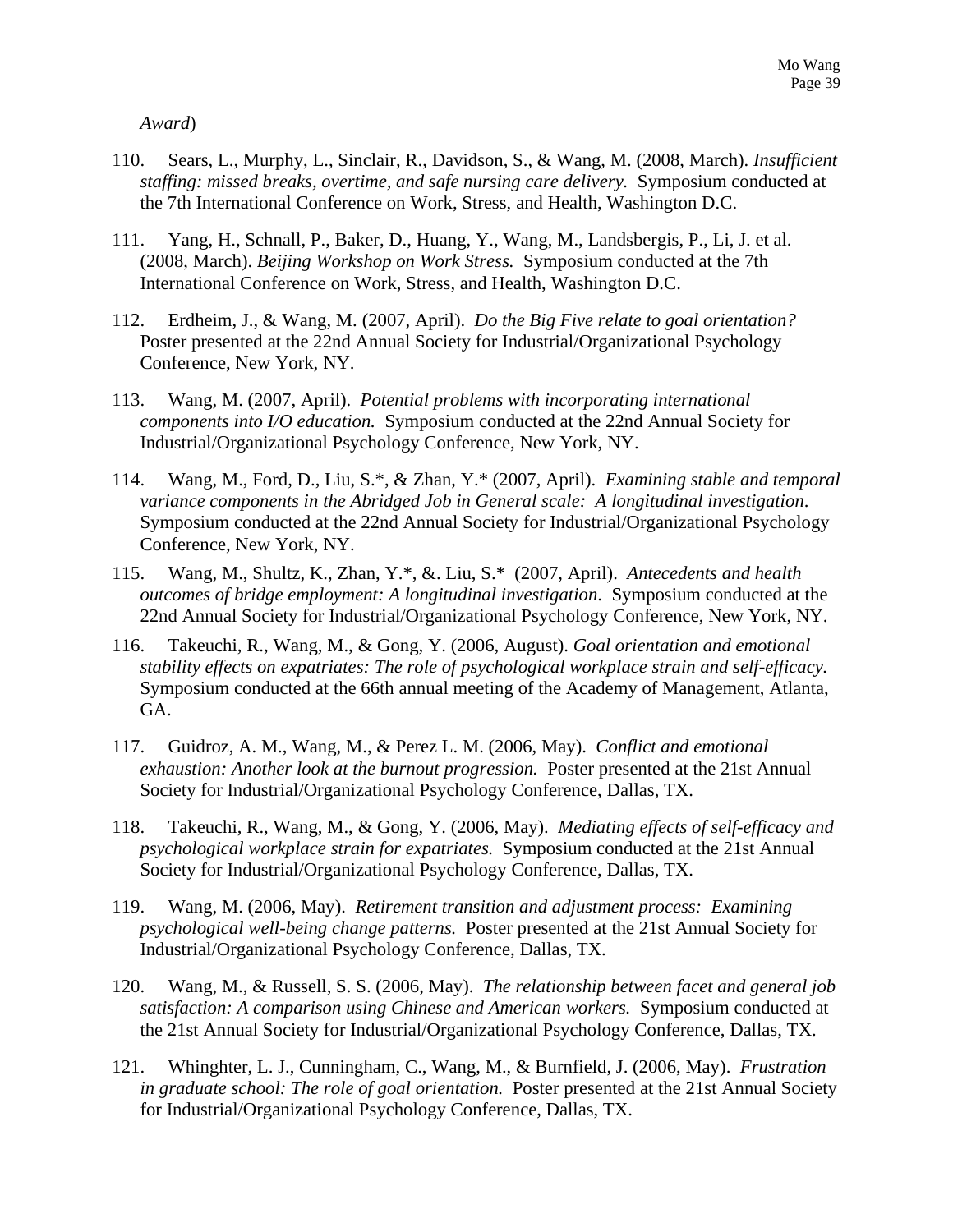- 122. Wang, M., & Chen, Y. (2006, April). *Age differences in attitude change: Influences of cognitive resources and motivation on responses to argument quantity.* Poster presented at the 2006 Cognitive Aging Conference, Atlanta, GA.
- 123. Wang, M., & Broadfoot, A. A. (2006, March). *Profiling retirees: Examining the change patterns of retirees' psychological well-being.* Symposium conducted at the 6th International Conference on Work, Stress, and Health, Miami, FL.
- 124. Wang, M., Burnfield, J., Cunningham, C., & Whinghter, L. J. (2006, March). *Linking achievement goals to health outcomes: Examining mediating psychological variables.* Poster presented at the 6th International Conference on Work, Stress, and Health, Miami, FL.
- 125. Cunningham, C., Whinghter, L. J., Wang, M., Schwetschenau, H., Douglass, O., & Jex, S. M. (2005, August). *Positive correlates of exercise in the workplace.* Symposium conducted at the 113th Annual Convention of the American Psychological Association, Washington, DC.
- 126. Wang, M., Burnfield, J., Crossley, C. D., & Erdheim, J. (2005, April). *A goal orientation perspective on expatriation: An empirical examination.* Poster presented at the 20th Annual Society for Industrial/Organizational Psychology Conference, Los Angeles, CA.
- 127. Wang, M., Hakel, M., Whinghter, L. J., Liao, F., & Liang, J. (2005, April*). Examining different types of work experience on expatriate longitudinal performance.* Poster presented at the 20th Annual Society for Industrial/Organizational Psychology Conference, Los Angeles, CA.
- 128. Erdheim, J., & Wang, M. (2005, April). *Linking the Big Five personality construct to organizational commitment.* Poster presented at the 20th Annual Society for Industrial/Organizational Psychology Conference, Los Angeles, CA.
- 129. Little, I. S., Wang, M., & Russell, S. S. (2005, April). *Hypothesizing DTF of work stress across Chinese and American workers.* Poster presented at the 20th Annual Society for Industrial/Organizational Psychology Conference, Los Angeles, CA.
- 130. Takeuchi, R., Wang, M., Marinova, S. V., & Liang, J. (2005, April). *A social exchange perspective on expatriation: An empirical examination.* Poster presented at the 20th Annual Society for Industrial/Organizational Psychology Conference, Los Angeles, CA.
- 131. Whinghter, L. J., Cunningham, C., & Wang, M. (2005, April). *Deal with it: Coping style and occupational stress.* Poster presented at the 20th Annual Society for Industrial/Organizational Psychology Conference, Los Angeles, CA.
- 132. Blanchard-Fields, F., Chen, Y., Horhota, M., & Wang, M. (2004, June). *Cross cultural and age differences in the correspondence bias.* Poster presented at the 16th Annual Convention of American Psychological Society, Chicago, IL.
- 133. Wang, M., Crossley, C. D., Walker, A., & Blackburn, J. (2004, April). *Perceived organizational support and well-being as predictors of expatriates' success.* Poster presented at the 19th Annual Society for Industrial/Organizational Psychology Conference, Chicago, IL.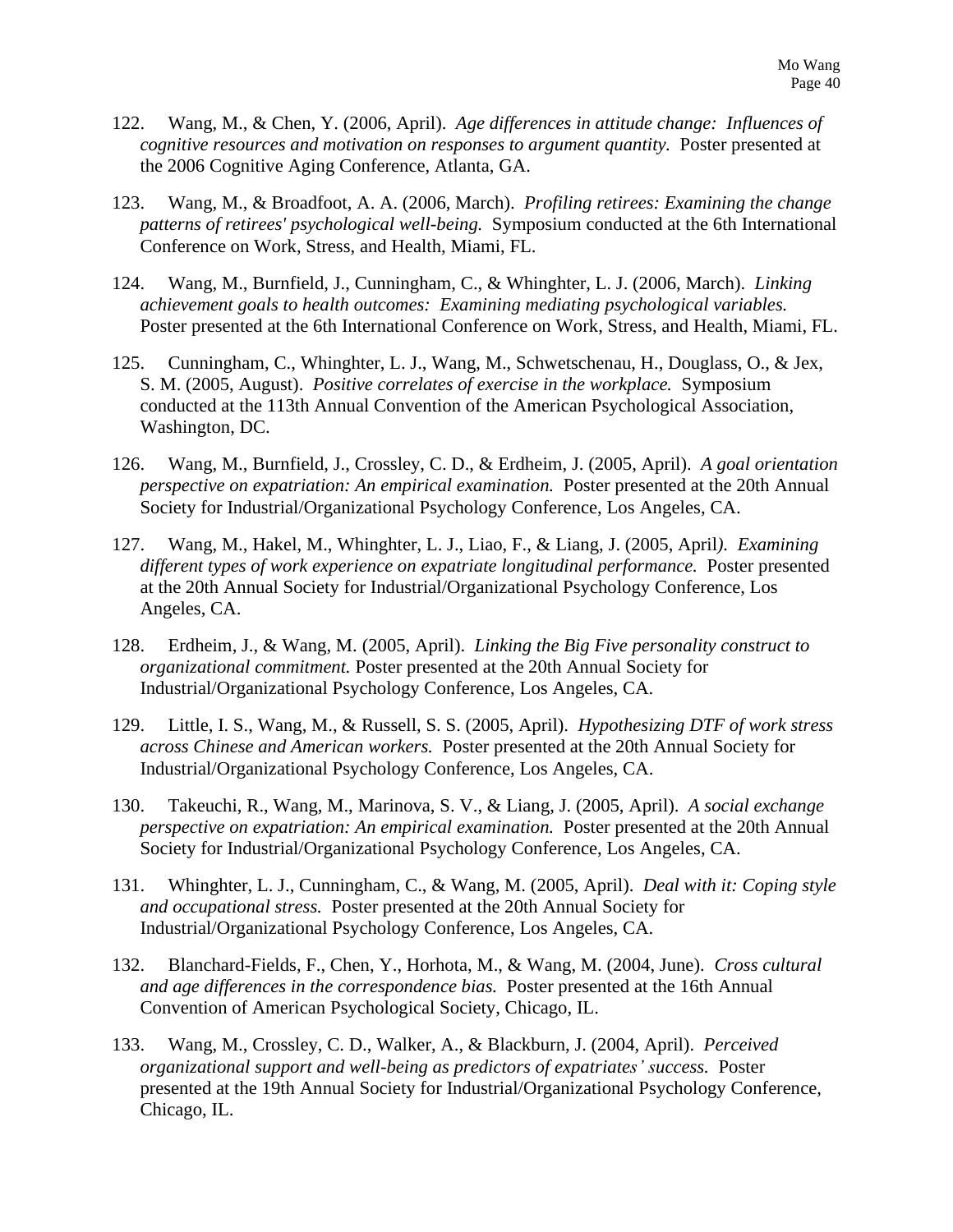- 134. Wang, M., & Russell, S. S. (2004, April). *Measurement equivalence of the job descriptive index across Chinese and American workers: Results from confirmatory factor analysis and item response theory.* Poster presented at the 19th Annual Society for Industrial/Organizational Psychology Conference, Chicago, IL.
- 135. Crossley, C. D., Stanton, J., & Wang, M. (2004, April). *State and trait negative affect as predictors of job-search success.* Poster presented at the 19th Annual Society for Industrial/Organizational Psychology Conference, Chicago, IL.
- 136. Ladato, M., Jex, S. M., & Wang, M. (2004, April). *Moderating stressor-strain relationships with efficacy and altruism: A multilevel study.* Poster presented at the 19th Annual Society for Industrial/Organizational Psychology Conference, Chicago, IL.
- 137. Takeuchi, R., Wang, M., & Marinova, S. V. (2004, April). *Centrality of work stress for expatriates during international assignments: The pervasive role of stress and its consequences.* Poster presented at the 19th Annual Society for Industrial/Organizational Psychology Conference, Chicago, IL.
- 138. Gordon, N. S., McAuley, J. D., Miller, J. P., Wang, M., & Pang K. C. H. (2003, November). *A comparison of simultaneous temporal processing in young and elderly rats and humans.* Poster presented at the 33rd Annual Meeting of the Society for Neuroscience, New Orleans, LA.
- 139. Wang, M., & Chen, Y. (2003, August). *Age differences in flexible correction processes of social judgment*. Poster presented at the 111th Annual Convention of American Psychology Association, Toronto, Ontario, Canada.
- 140. Walker, A., Wang, M., & Lodato, M. A. (2003, April). *Incremental validity of peer/leader ratings in a multisource feedback application.* Poster presented at the 18th Annual Society for Industrial/Organizational Psychology Conference, Orlando, FL.
- 141. Tisak, M. S., Chen, Y., Tisak, J., Goldstein, S., & Wang, M. (2003, April). *Adolescent misconduct behaviors: The perspective of parents vs. adolescents across two cultures.*  Poster presented at the 2003 Biennial Meeting of Society for Research in Child Development, Tampa, FL.
- 142. Chen, Y., Wyrobeck, J., Miller, J., & Wang, M. (2002, April). *Age differences in selfregulation: Are you aware of your age stereotypes?* Poster presented at the 2002 Cognitive Aging Conference, Atlanta, GA.

#### Selected Technical Reports

- Jex, S. M., Wang, M., & De La Rosa, G. (2006). *The relationship between stress and the stability of army soldier performance: A multiple Criterion approach.* Technical report prepared for Walter Reed Army Institute of Research, Department of Defense, Washington D. C.
- Wang, M., & Howard, M. (2004). *Linking the customer satisfaction to casino financial outcomes.* Technical report prepared for Harrah's Entertainment, INC., Memphis, TN.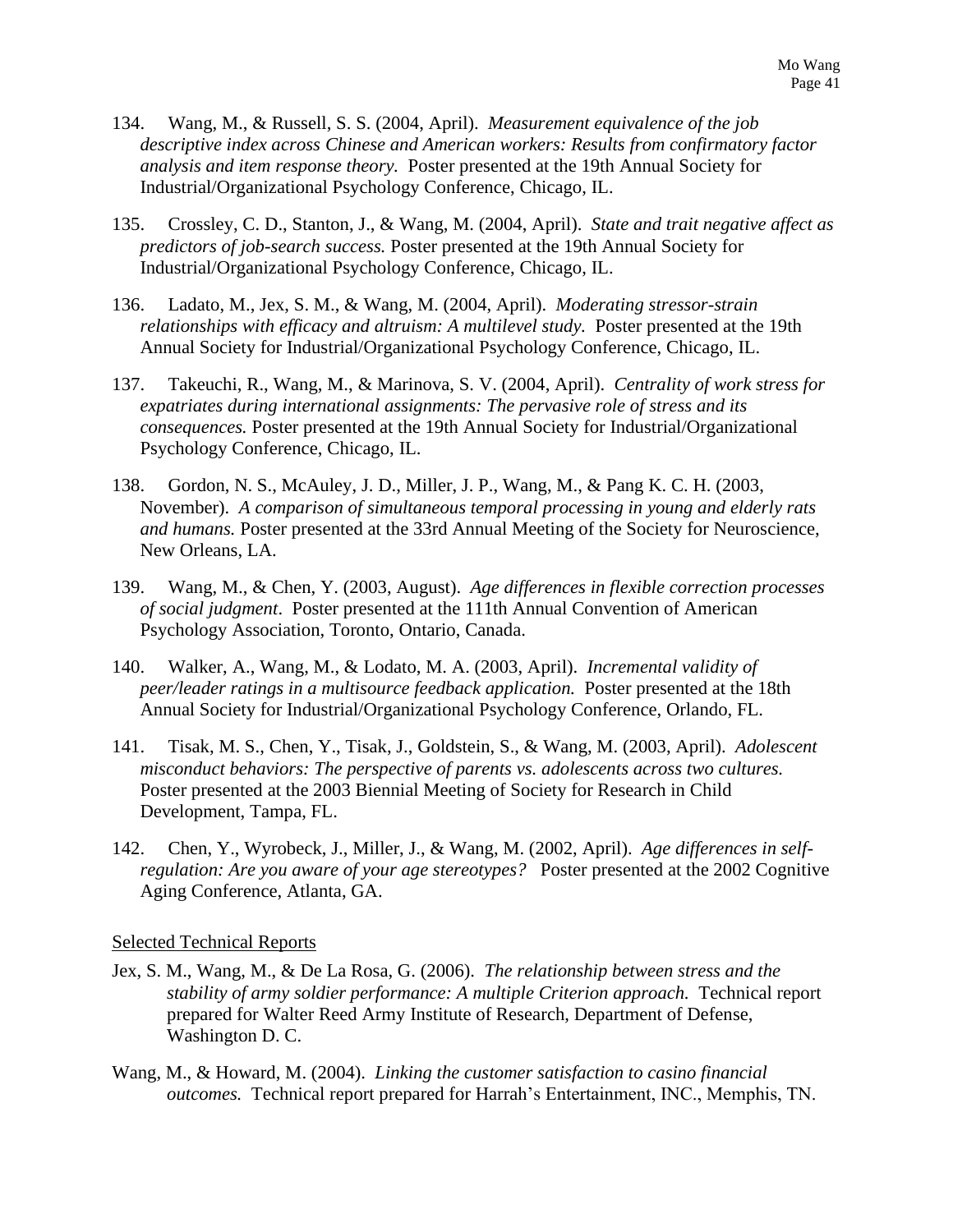- Wang, M., & Howard, M. (2004). *An examination of secret shopper ratings and supervisor ratings on spotlight behaviors for key service positions: Do spotlight behaviors improve customer satisfaction?* Technical report prepared for Harrah's Entertainment, INC., Memphis, TN.
- Whinghter, L. J., Cunningham, C., Wang, M., Schwetshenau, H., Douglas, O., & Jex, S. M. (2004). Premcor Lima Refinery employee Fitness program evaluation. Technical report prepared for Premcor Lima Refinery, Lima, OH.
- Jex, S. M., Whinghter, L. J., Cunningham, C., Wang, M., Schwetshenau, H., Douglas, O., & (2004). *Stress and health: Evaluating HCR Manor Care's on-site fitness facility.* Technical report prepared for HCR Manor Care, Toledo, OH.

#### **Teaching Experience**

▪ **University of Florida (July 2011 – present)**

MAN 7108 (Research Methods) MAN 7267 (Work Groups & Teams in Organizations) MAN 5246 (Organizational Behavior)

### ▪ **University of Maryland (January 2009 – May 2011)**

PSY 603 (Introduction to Organizational Psychology) PSY 708 (Psychometrics) PSY 798 (Work Motivation) PSY 798 (Categorical Data Analysis) PSY 888 (Aging and Longitudinal Methodology)

### ▪ **Portland State University (September 2005 – December 2008)**

PSY 510/610 (Item Response Theory and Latent Categorical Variable Analysis) PSY 510/610 (Multilevel Modeling and Longitudinal Analysis) PSY 510/610 (Criterion Theory and Performance Appraisal) PSY 521/621 (Univariate Quantitative Methods) PSY 448/548 (Work Motivation) PSY 410/510 (Cross-Cultural Issues in HR Practice) PSY 362 (Organizational Psychology) PSY 361 (Industrial Psychology)

- **Portland State University (September – December 2006)** Voluntary Structural Equation Modeling Seminar
- **Portland State University (December 2006)** Voluntary MPlus Statistical Software Tutorial Seminar
- **Portland State University (May 2006)** Guest speaker for STAT 530 (Survival Analysis)
- **Bowling Green State University (September 2003 – May 2004)** Graduate level statistic labs for Psyc 667 and Psyc 668 (Advanced Statistics)
- **Bowling Green State University (March 2004)**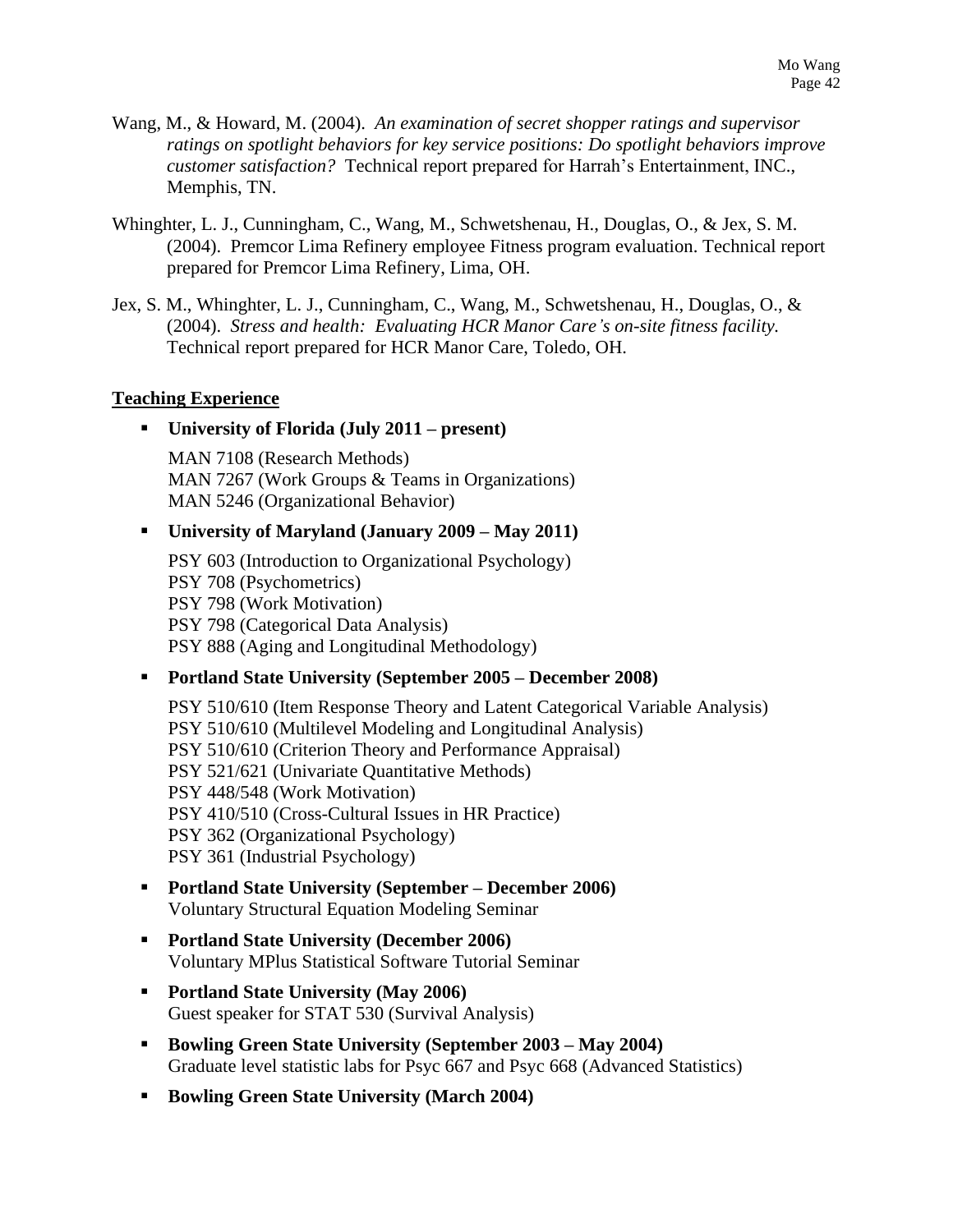Ad hoc instructor for Psyc 310 (Life Span Development)

### **Graduate Student Advising**

Doctoral Dissertation (Committee Chair; Original Placement/Current Placement Listed)

University of Florida

- Le Zhou (2014; University of Minnesota/University of Minnesota)
- Jaclyn Koopmann (2016; Auburn University/Auburn University)
- Yihao Liu (2017; University of Illinois at Urbana-Champaign/University of Illinois at Urbana-Champaign)
- Yixuan Li (2018; Purdue University/University of Florida)
- Yifan Song (2019; Temple University/Temple University)
- Valeria Alterman (2020; University of Miami/University of Miami)
- Yiduo Shao (2022; University of Iowa/University of Iowa)

University of Maryland

- Songqi Liu (2011; Pennsylvania State University/Georgia State University)
- Yujie Zhan (2011; Wilfred Laurier University/Wilfred Laurier University)

### DBA Dissertation (Committee Chair)

University of Florida

- William Poellmitz (2021)
- Thomas Bussen (2021)
- Michelle Lopez (2022)

### Doctoral Dissertation (Committee Member)

University of Florida

- Alex Rubenstein (2014)
- Andrew Woolum (2017)
- Min-Hsuan Tu (2019)
- Binyamin Cooper (2020)
- Remy Jennings (2022)

Leuphana University of Lüneburg, Germany

- Anne Wohrmann (2013)
- Ulrike Fasbender (2014)
- Martin Puppatz (2017)

### VU University Amsterdam, Netherlands

- Tugba Polat (2015)
- Jesse T. Vullinghs (2021)

University of Lausanne, Switzerland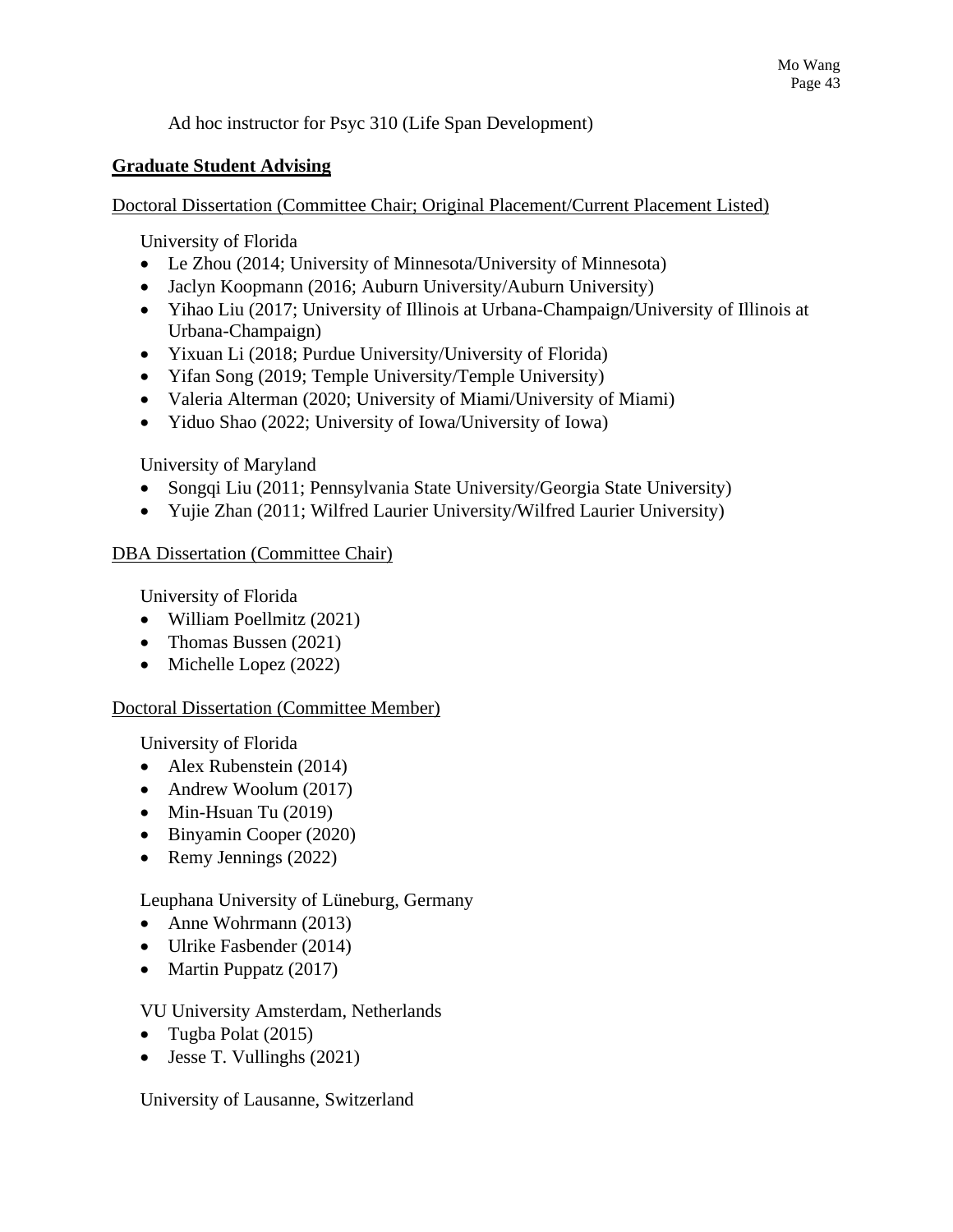• Ariane Froidevaux-Rosselet (2016)

University of Maryland

- Juliet Aiken (2011)
- Susan Campbell (2011)
- Anna Sheveland (2012)

Portland State University

- Kristin Charles (2007)
- Gabriela Burlacu (2012)

### Master Thesis (Committee Chaired)

University of Maryland

• Le Zhou  $(2011)$ 

Portland State University

- Songqi Liu (2008)
- Yujie Zhan (2008)

## Master Thesis (Committee Member)

University of Maryland

- Hyeyoung Shin (2010)
- Emily Feinberg (2009)
- Julie O'Brien (2009)

Portland State University

- Gabby Burlacu (2009)
- Hoang Gia Thu (2009)
- Damon Drown (2008)
- Lauren Murphy (2008)
- Lindsay Sears (2008)
- Julia O'Brian (2012)
- Emily Feinberg (2012)

- Daniel Hahn (2008)
- Dave Cadiz (2008)
- Stacie Wendt (2008)
- Elizabeth McCune (2007)
- Kristi Zimmerman (2007)

## Comprehensive Exam Committees (Committee Chaired)

University of Maryland

- Songqi Liu (2010)
- Yujie Zhan (2010)
- Julia O'Brien (2010)

## Comprehensive Exam Committees (Committee Member)

University of Maryland

- Emily Feinberg (2010)
- Anna Sheveland (2010)

Portland State University